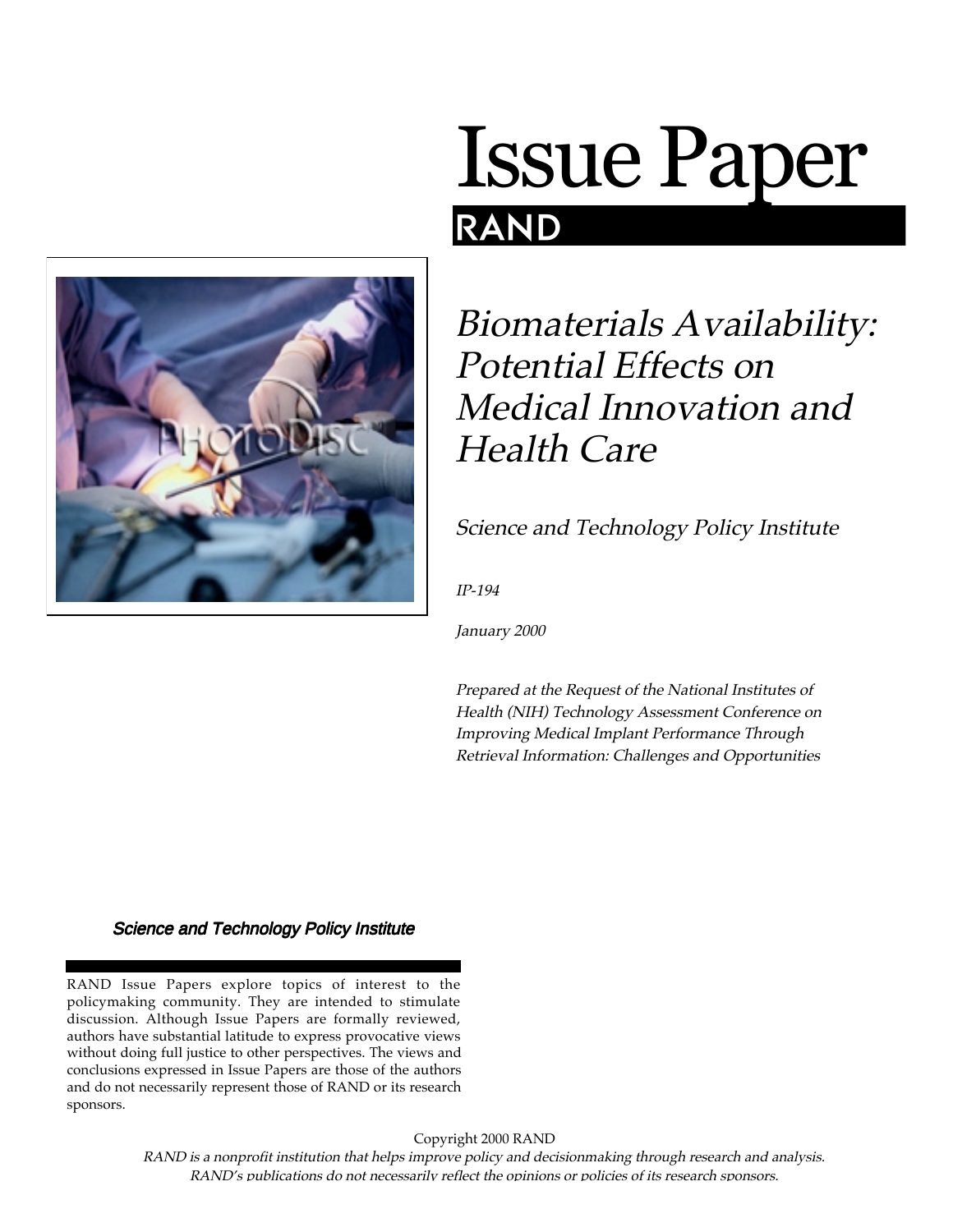## Director's Foreword

#### This Analysis

The Science and Technology Policy Institute's legislative charter calls for it to consult widely with representatives from private industry and to incorporate information and perspectives derived from such consultations into its work for the White House Office of Science and Technology Policy (OSTP) and other government agencies, offices, and councils. One of the ways in which the S&T Policy Institute fulfills this charge is through a fellowship program conducted in conjunction with the American Association for the Advancement of Science (AAAS). In this program, the S&T Policy Institute hosts one or more research fellows each year as part of its core research effort. This program enables senior scientists and technology experts from private industry to spend a year with the Institute and to participate in S&T Policy Institute research.

As part of his fellowship, Dr. Ram Bhat began an analysis of how the current business and legal environment has affected scientific innovation, research, development, production, and use in patient care of medical devices that incorporate implantable materials. Selected staff from RAND have continued and extended that analysis under the auspices of the S&T Policy Institute's core research program.

At the request of the National Institutes of Health's Office of Medical Applications of Research, a RAND Issue Paper has been developed from this analysis to provide technical and historical background for the NIH Technology Assessment Conference on Improving Medical Implant Performance Through Retrieval Information: Challenges and Opportunities. RAND Issue Papers explore topics of interest to the policymaking community. Although Issue Papers are formally reviewed, authors have substantial latitude to express provocative views without doing full justice to other perspectives. They are intended to stimulate discussion.

#### The S&T Policy Institute

Originally created by Congress in 1991 as the Critical Technologies Institute and renamed in 1998, the Science and Technology Policy Institute is a federally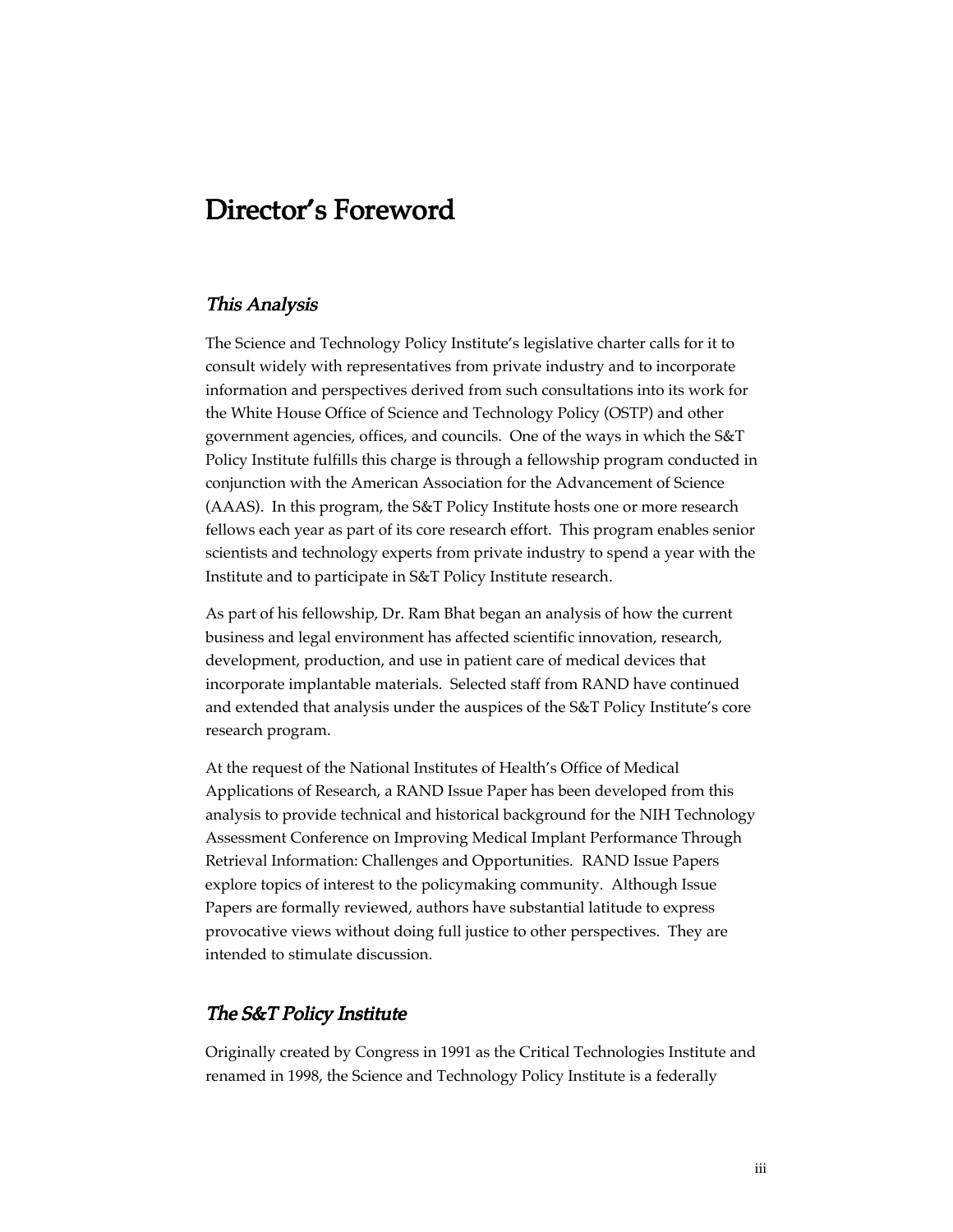funded research and development center sponsored by the National Science Foundation and managed by RAND. The Institute's mission is to help improve public policy by conducting objective, independent research and analysis on policy issues that involve science and technology. To this end, the Institute

- supports the Office of Science and Technology Policy and other Executive Branch agencies, offices, and councils
- helps science and technology decisionmakers understand the likely consequences of their decisions and choose among alternative policies
- helps improve understanding in both the public and private sectors of the ways in which science and technology can better serve national objectives.

Science and Technology Policy Institute research focuses on problems of science and technology policy that involve multiple agencies. In carrying out its mission, the Institute consults broadly with representatives from private industry, institutions of higher education, and other nonprofit institutions.

Inquiries regarding the Science and Technology Policy Institute may be directed to the addresses below.

Bruce Don **Director** Science and Technology Policy Institute

| Science and Technology Policy Institute<br><b>RAND</b> |  | Phone: (202) 296-5000 |
|--------------------------------------------------------|--|-----------------------|
| x5351                                                  |  |                       |
| 1333 H Street NW                                       |  | $W$ e $b$ :           |
| http://www.rand.org/centers/stpi                       |  |                       |
| Washington, DC 20005                                   |  | Email:                |
| stpi@rand.org                                          |  |                       |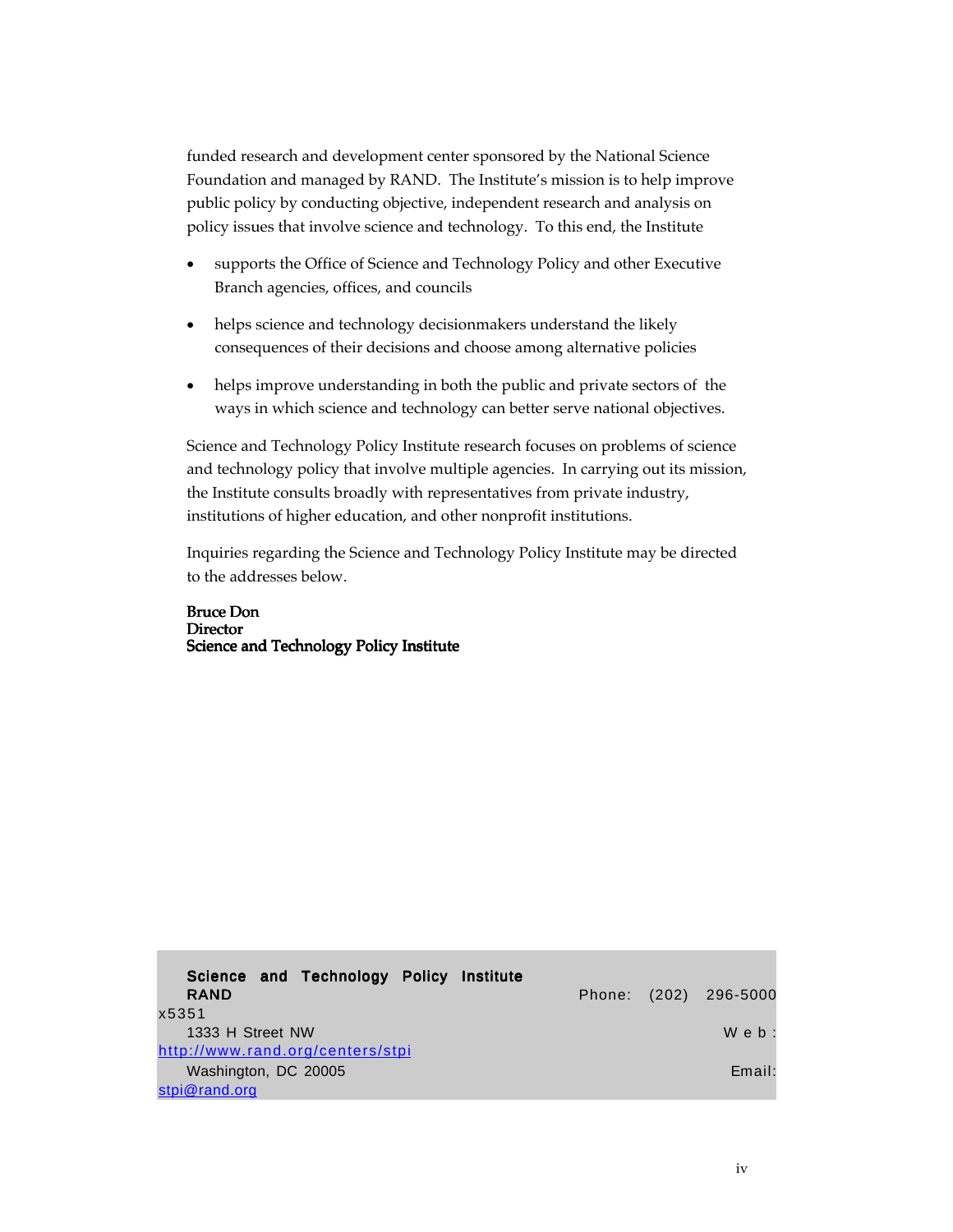# **Contents**

| 2. Current and Potential Biomaterials and Their Medical Uses 3           |    |
|--------------------------------------------------------------------------|----|
|                                                                          |    |
| 4. The Nature, Causes, and Potential Scope of a Biomaterials Shortage 19 |    |
|                                                                          |    |
|                                                                          |    |
|                                                                          |    |
|                                                                          | 43 |
|                                                                          |    |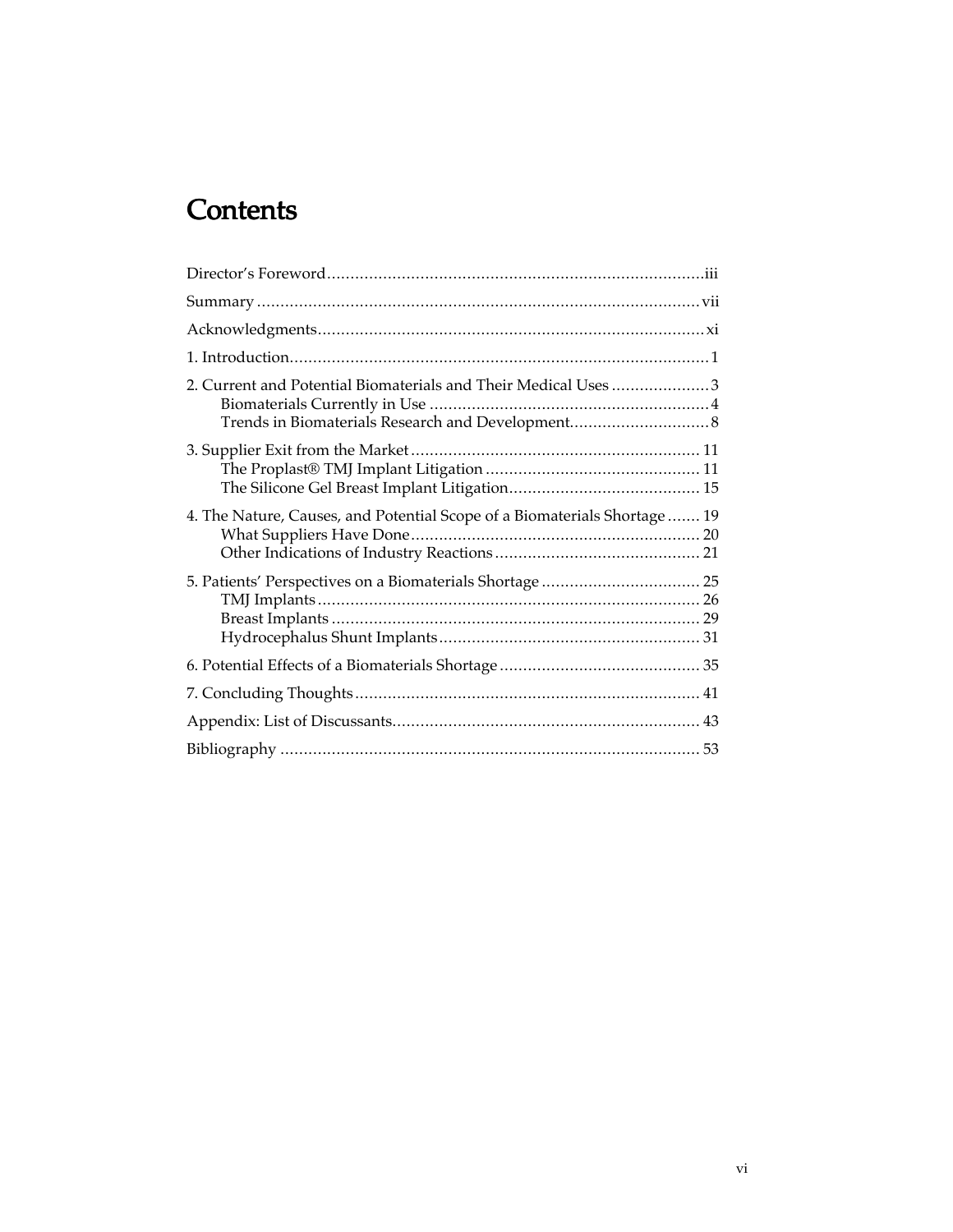## Summary

Biomaterials provide components for many life-saving and life-enhancing medical devices, including implantable items such as heart valves, orthopedic prostheses, and intraocular lenses. U.S. firms produce more of such devices and hold more patents on them than firms from any other nation. However, manufacturers of these devices face a potential shortage of the biomaterials necessary to make them. Producers of biomaterials have in recent years cut off or restricted the supply of their products to the makers of implantable medical devices. The resulting uncertainty over the availability of commercial biomaterials, including "off-the-shelf" materials that are still used in other industrial applications, is likely to have a number of repercussions.

This exploratory analysis examines the circumstances surrounding the potential shortage of biomaterials and its likely ramifications. Specifically, the paper has three aims: (1) to describe the context and causes of biomaterials suppliers' decision to reduce their products' availability for medical applications; (2) to gauge, insofar as possible, the nature and extent of the shortage; and (3) to explore the effects of a shortage of biomaterials on medical-device availability for patients and on the research and development that leads to medical technology innovation.

The Issue Paper is based on an extensive review of the literature in the field—medical, business-related, and legal—as well as interviews with decisionmakers and scientists in the biomaterials and medical-device industries. It should be noted that much of the information about the availability of materials and the actions of biomaterials suppliers comes from those same interested parties. An independent verification has not been undertaken by RAND or others. However, we have attempted to ensure that we used the most reliable and verifiable sources from this community. We also note that with the passage and signing of the 1998 Biomaterials Access Assurance Act, the Congress and the President, who have very different views on product liability legislation, have agreed that such legislation was necessary in light of possible constraints on the availability of biomaterials.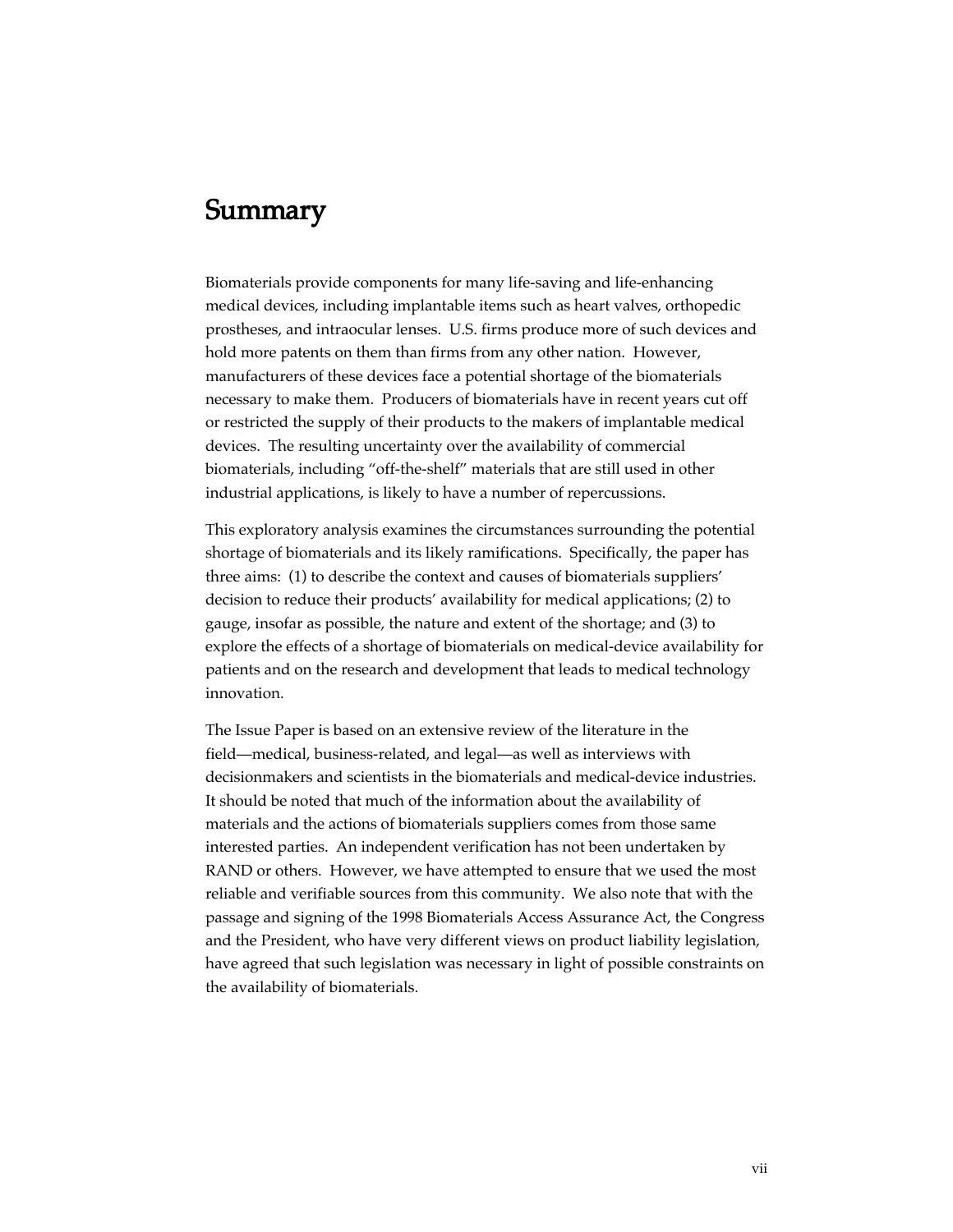## The Causes of a Potential Shortage

In recent years, some medical devices that incorporate biomaterials have been at the center of extensive litigation. Users of some of these medical devices have taken legal action against manufacturers, claiming that defects in the products were responsible for injuring them. Some suppliers of biomaterials have been drawn into the legal process over their materials' role in the products in question.

The costs arising from this litigation have been a major factor leading many companies with core competency in biomaterials to reconsider their position as suppliers for medical applications. These firms have either cut off or sharply curtailed the availability of implantable biomaterials for the manufacture of medical devices. A number of factors have influenced this decision. Principal among them is the biomaterials suppliers' concern over exposure to litigation. Other factors are the small size of the implant materials market, adverse publicity associated with implants, and potential involvement with the Food and Drug Administration (FDA), which regulates implantable medical devices but does not currently regulate biomaterial components.

DuPont, Dow Corning, Dow Chemical, and 12 other domestic and foreign companies restricted the supply of materials for implantable medical-device applications. These companies' decisions followed in the wake of two different sets of litigation. One is related to the Proplast® TMJ (temporomandibular joint) implant made by Vitek, Inc., and the other to the silicone-gel breast implant made by Dow Corning (a joint venture that is co-owned by Dow Chemical and Corning, Inc).

The litigation from the defective TMJ implants was one of the reasons for Vitek's bankruptcy. DuPont, whose Teflon® PTFE (polytetrafluoroethylene) was used as a small component in the manufacture of the implants, became the defendant in numerous lawsuits. DuPont was found not liable in every case litigated to verdict, but at a cost estimated at several million dollars. This cost far outweighs annual revenues from sales, estimated to be only a few hundred thousand dollars. Breast-implant litigation, involving thousands of women, billions of dollars, and conflicting scientific claims, has prompted Dow Corning to seek Chapter 11 bankruptcy protection. The parent Dow Chemical has now been drawn into legal proceedings. In a recent case where it was the sole defendant, the company was held responsible for a \$14.1 million award. Notably, both DuPont and Dow Chemical have claimed that they had no involvement in designing, developing, testing, manufacturing, marketing, or selling the respective implants.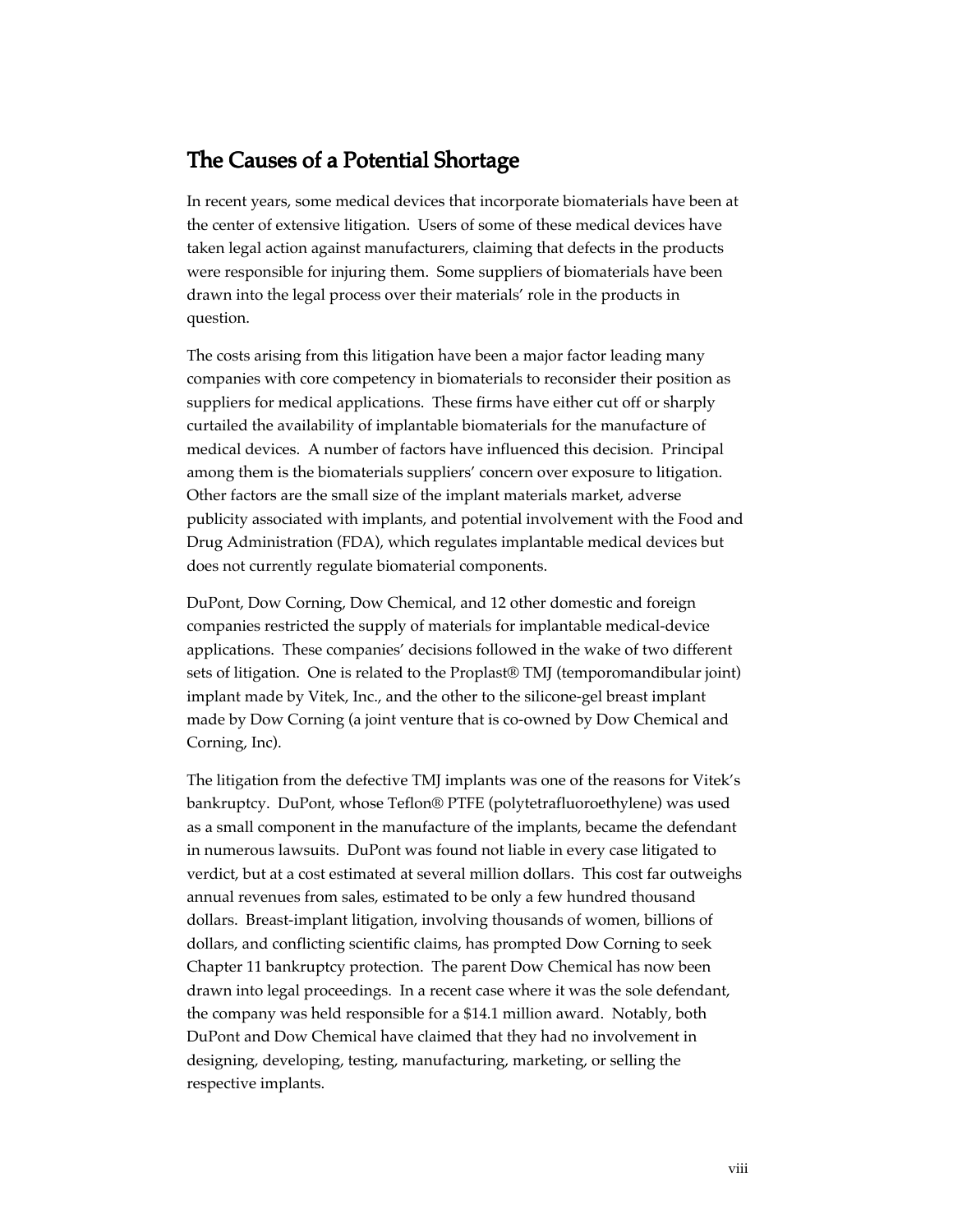## Possible Consequences of a Biomaterials Shortage

Limitations on the availability of biomaterials for medical applications could have three effects.

- 1. Medical-device firms may have to stockpile materials, divert resources from product innovation and development to find and to qualify alternative suppliers, confine their operations to offshore sites, abandon manufacturing certain products, or exit from the business. The situation could affect an estimated 85 products, 30 surgical procedures, and approximately 7.4 million patients—some in a life-threatening way.
- 2. Academic and entrepreneurial institutions may not be able to advance their research on future diagnostic and therapeutic approaches involving technologies such as tissue engineering and cell therapy and transform them into viable products, because most of these efforts require the use of biomaterials. This shortage could potentially cause innovation in this field to stagnate and reduce prospects of significantly lowering the costs of some health care practices.
- 3. Implantable medical devices for patients may be less available. The affected products include implants such as heart valves and hydrocephalus shunts, orthopedic prostheses, and intraocular lenses. Furthermore, the supply issues extend beyond biomaterials to include electronic circuits, batteries, and other increasingly important components of implantable devices. All told, these consequences could have substantial adverse impacts on patient care and public health in the United States.

It appears unlikely that these issues can be resolved with full public benefit without the participation of all the stakeholders, including patients. This paper attempts to include relevant descriptions from all perspectives including those of three patient advocate organizations—those representing the TMJ implant patients, the breast implant patients, and the hydrocephalus implant patients.

## Concluding Thoughts

Balancing the interests of the various parties in the biomaterials debate—injured patients, benefited patients, manufacturers, and researchers—and considering potential benefits and risks to future patients that may come from research (or the lack thereof) is complex. If the policy approach we use in striking this balance does not appropriately regard the interests of all parties, including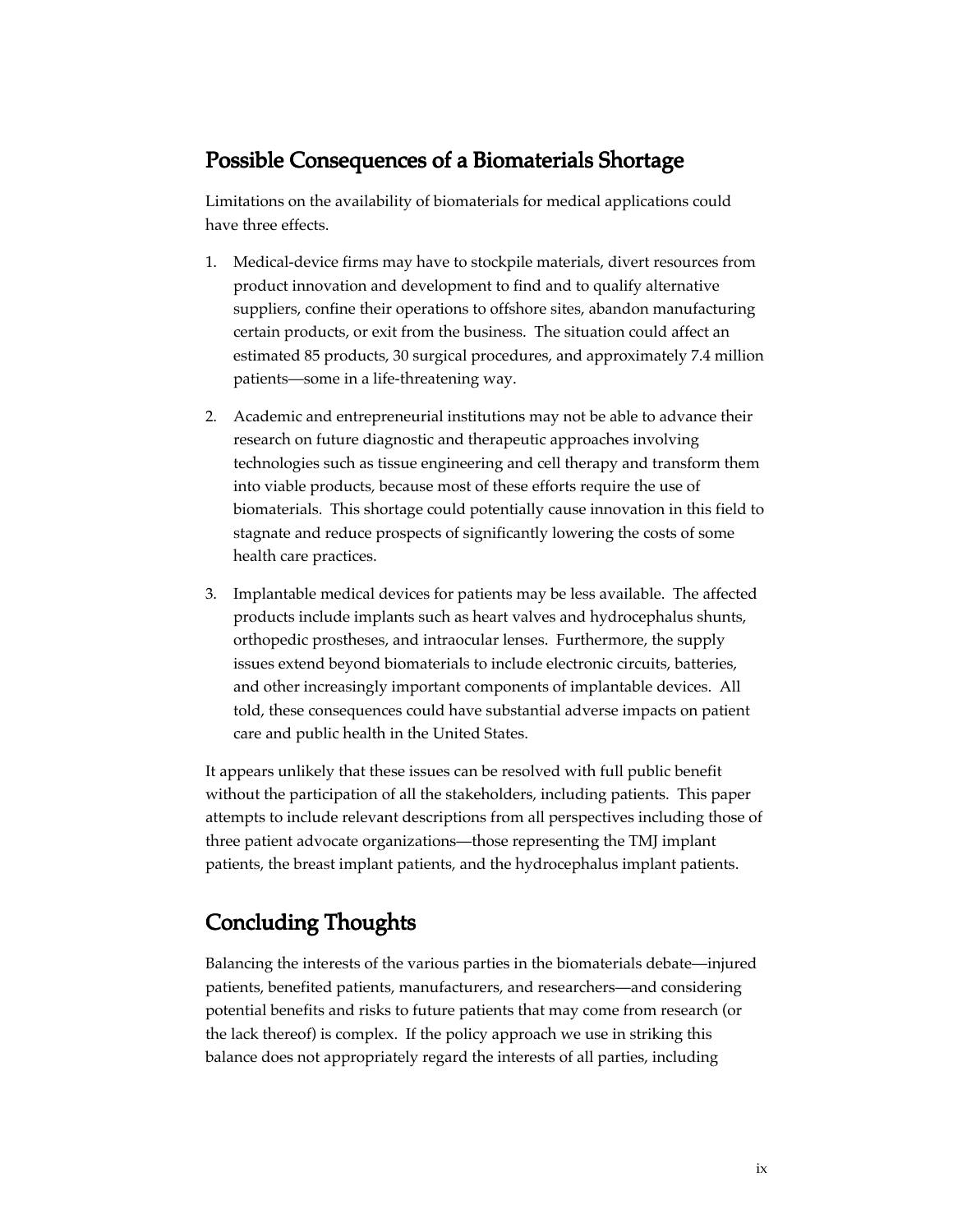current and future patients who could benefit from implantable devices, the overall benefit to the public could be lessened.

Although we are not able to draw strong conclusions about whether a biomaterials shortage affects the welfare of current patients and constrains the prospects of future medical innovation, this analysis suggests that the benefits to current and future patients of even less-than-perfect uses of biomaterials are undervalued in current court proceedings.

Court cases, which by their nature settle disputes between only a few of the many parties involved, often cannot adequately take into account the overall benefits of biomaterials products. This analysis has shown that even though the applications of some biomaterials result in undesirable outcomes for some patients, there are positive benefits for other patients that may be even more beneficial to society. In the absence of other policy mechanisms besides the tort system, the opportunity to find the best balance of benefits for all the parties involved may be constrained.

In July 1998, Congress enacted the Biomaterials Access Assurance Act in response to this evolving situation. The act's intent was to ensure biomaterials access for device manufacturers and those who develop implantable devices. The act affords biomaterials suppliers some shelter from liability lawsuits if they simply act as suppliers of the raw biomaterial for medical devices and the material meets quality standards. Although our examination does not provide strong enough evidence to conclude that the availability of biomaterials has adversely affected patient care and future innovation, the information we have collected suggests that the issue is important. Given this, a careful, fact-based examination of the evolving situation and a careful assessment of whether the legislation is having its intended effect are both warranted.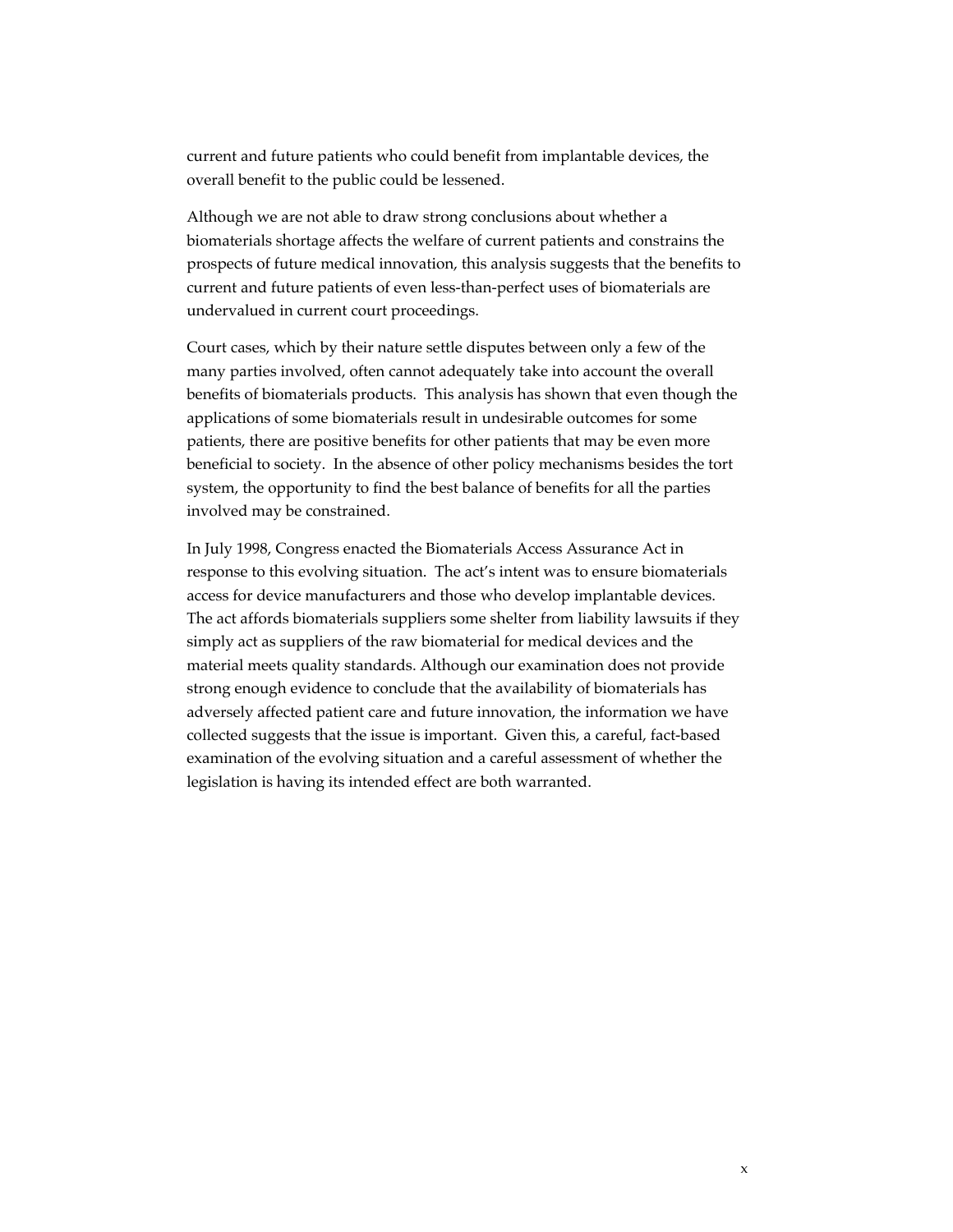# Acknowledgments

Individuals who have made a significant contribution in writing this collaborative effort include Ram Bhat, the AAAS Fellow at the S&T Policy Institute for FY 1996 who authored the original draft of this analysis, and Richard Rettig, a senior health policy analyst at RAND who provided general oversight and guidance. Additionally, RAND colleagues Elisa Eiseman and Jerry Sollinger have made significant contributions to the paper through technical comments and editing.

This analysis has been made possible by inputs from a number of people from a range of institutions. The S&T Policy Institute is indebted to those listed below who have taken an active interest in the subject and provided significant comment on this effort. Mistakes, misinterpretations, and other oversights that have found their way into this paper are not their responsibility.

#### Academic Institutions

Robert Langer, Sc.D. Pierre M. Galletti, M.D., Ph.D. Jeffrey A. Hubbell, Ph.D. James M. Anderson, M.D., Ph.D.

Government Agencies

Robert M. Nerem, Ph.D. Robert C. Eberhart, Ph.D. Robert E. Baier, Ph.D. Joachim Kohn, Ph.D.

John T. Watson, Ph.D. Col. Bill Weismann, M.D.

#### Patients/Patient Advocates/Consumer Interest Groups

Terrie Cowley Ann Marie Liakos Peggy Phillips, Esq.

#### Professional Societies and Trade Associations

Kevin O'Connor James Benson

Bernard Leibler, M.A.

#### Legal Professionals

Richard A. Merrill, L.L.B. Vincent Brannigan, Ph.D.

#### Raw Materials Suppliers/Medical Device Manufacturing Companies

Ross Schmucki Katherine Knox Stephanie Burns, Ph.D. Paul Citron John H. Lapke John D. Paulson, Ph.D.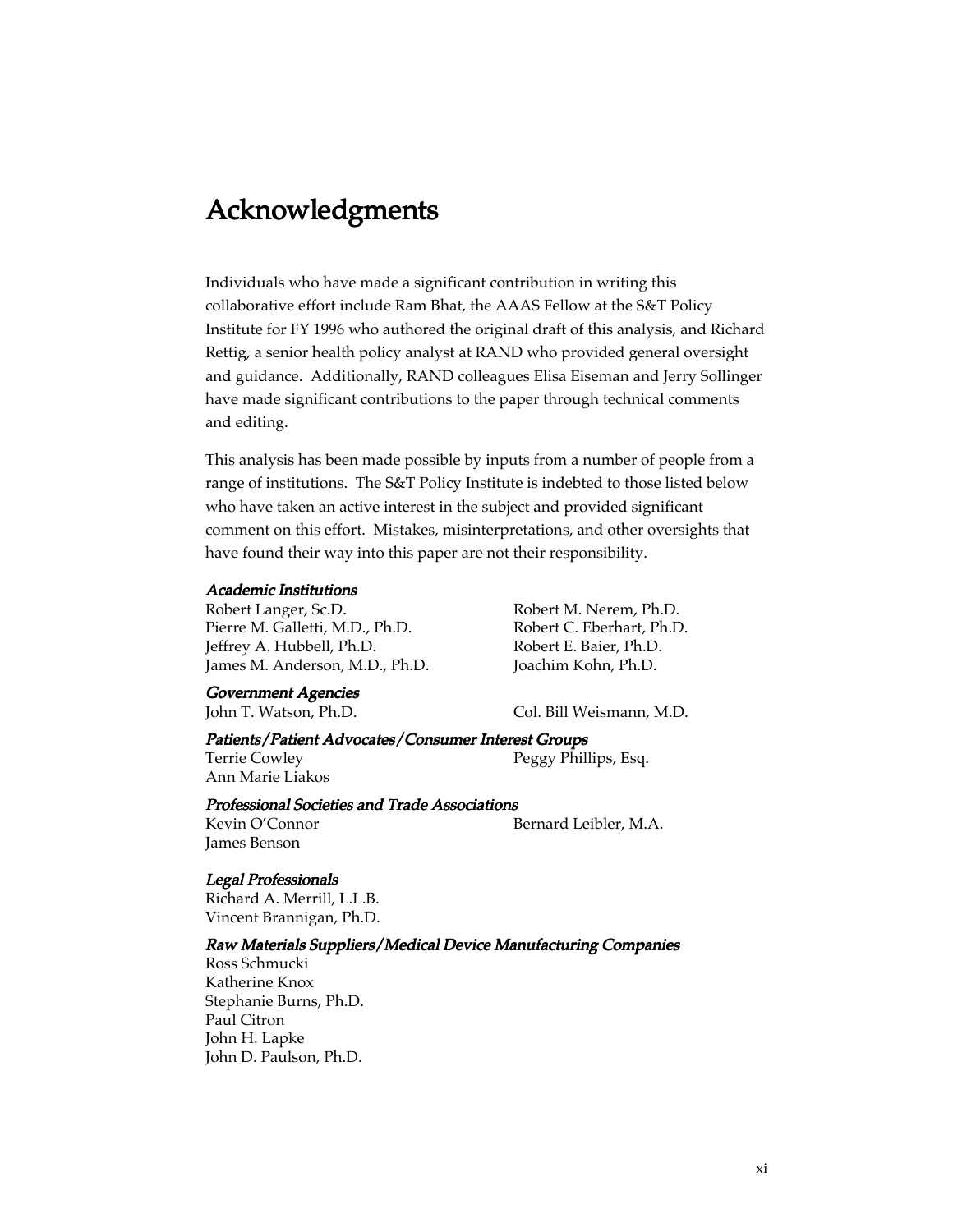# 1. Introduction

\_\_\_\_\_\_\_\_\_\_\_\_\_\_\_\_

Components for many life-saving and life-enhancing medical devices, including implantable items, such as heart valves, are composed of what are called biomaterials. Many of these materials are "off-the-shelf" materials which are used in other industrial applications. U.S. firms produce more implantable devices and hold more patents on them than firms from any other nation. Many of these firms are small and manufacture devices by integrating components or biomaterials obtained by supplier firms with different core competencies.

Manufacturers of many implantable medical devices face a potential shortage of necessary biomaterials because some producers have decided to cut off or restrict the sale of their products to the makers of implantable medical devices. A major reason cited for these decisions is the threat of legal action against materials suppliers for injuries associated with the devices. Furthermore, biomaterials have only a modest market.

Constraints on the availability of biomaterials for use in medical devices could have several undesirable consequences. They could make it difficult, costly, or even impossible to manufacture some currently available devices, thus threatening the health of patients who would benefit from them. Existing devices possibly in jeopardy because of the potential biomaterials shortage include implants such as heart valves, hydrocephalus shunts, orthopedic prostheses, and intraocular lenses. By one industry estimate, reduced biomaterials availability could adversely affect approximately 85 products, 30 surgical procedures, and 7.4 million patients.<sup>1</sup> Moreover, a biomaterials shortage could make it more difficult, costly, or even impossible for academic and entrepreneurial institutions that require biomaterials in their research and development activities to create new medical devices. In view of the potential to develop future therapies—e.g., tissue engineering and cell therapy—lost innovation in this area could have profound detrimental effects on the health of the public.

In July 1998, Congress enacted the Biomaterials Access Assurance Act. Its intent was ensuring biomaterials access for device manufacturers and those who

<sup>&</sup>lt;sup>1</sup>Health Industry Manufacturers Association (HIMA) (1994a); Biomaterials Availability Coalition (1994a).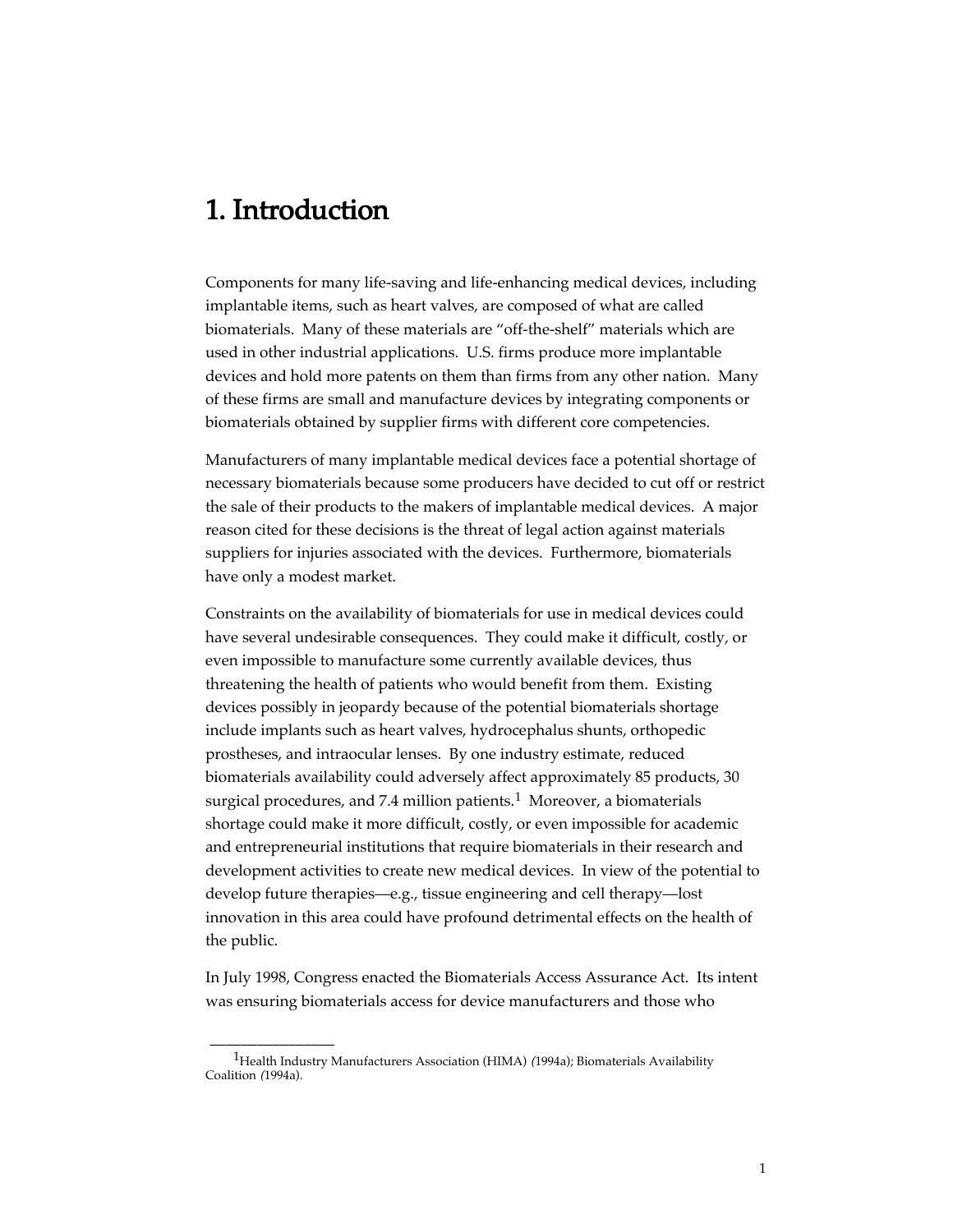develop implantable devices. The act affords biomaterials suppliers some shelter from liability lawsuits if they merely supplied the raw biomaterial for medical devices and the material met quality standards. It is not yet known if this legislation will have the intended effect on the availability of biomaterials.

This issue paper examines the circumstances and likely effects of the potential shortage of biomaterials for medical applications. The paper has three aims: (1) to describe the context and causes of biomaterials suppliers' decision to reduce their products' availability for medical applications; (2) to gauge, insofar as possible, the nature and extent of the shortage; and (3) to explore effects of a shortage of biomaterials on medical-device availability for patients and on the research and development that leads to medical technology innovation.

The paper is organized as follows. Section 2 defines and describes biomaterials and discusses their current state of research and development. This section—although somewhat technical—provides essential context for the interrelationships between biomaterials suppliers and medical-device manufacturers, as well as the health stakes in the availability of materials for device manufacturers and materials and device developers. Section 3 describes two major episodes of litigation involving biomaterials: the Vitek TMJ (temporomandibular joint) device, and silicone-gel breast implants. These wellknown episodes exemplify the potential costs to materials suppliers if devices made from their products become entangled in large-scale litigation—potential costs that appear to weigh heavily in the thinking of materials companies as they decide whether to make their products available for incorporation in implantable medical devices. Section 4 reviews what is known about the effects of such litigation on the availability of biomaterials for incorporation in medical devices. The analysis is based on a review and synthesis of medical, business-related, and legal literature as well as interviews with decisionmakers and scientists in the biomaterials and medical-device industries and experts. Section 5 considers the perspectives of patients. It explains the issues of concern to patients who benefit from implantable devices and those who suffer injuries associated with such devices. It also tries to take into account issues associated with future patients and the consequences (both positive and negative) of future innovations in biomaterials and medical implantation technology. Section 6 discusses the likely effects of a shortage on the availability of medical devices, the device industry, and related R&D. The paper concludes with a brief overview of alternative approaches to addressing the issue.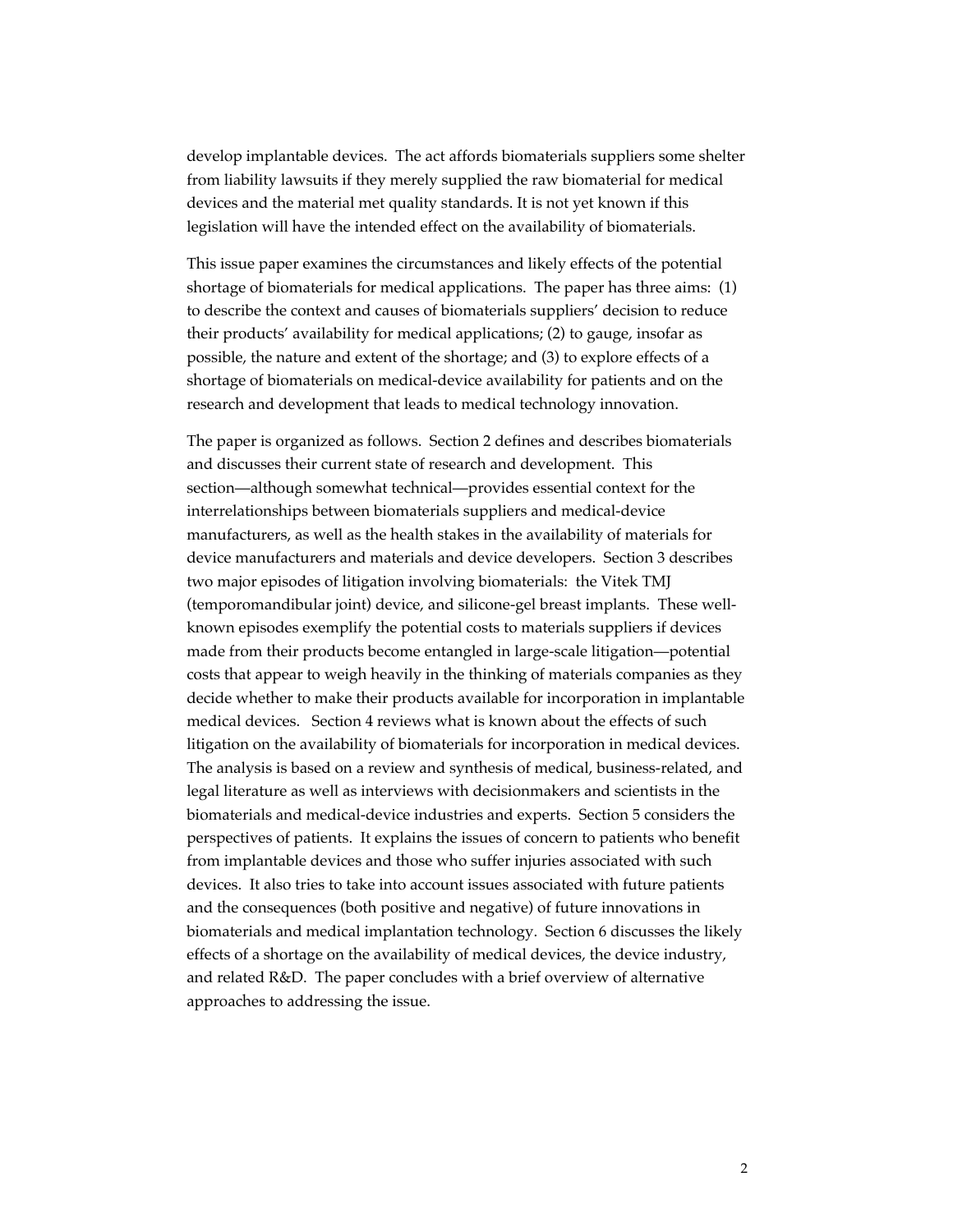# 2. Current and Potential Biomaterials and Their Medical Uses

Biomaterials have been defined and classified in various ways.<sup>2</sup> According to one definition, a biomaterial is

any substance (other than a drug) or combination of substances, synthetic or natural in origin, which can be used for any period of time, as a whole or a part of a system which treats, augments, or replaces any tissue, organ, or function of the body. $3$ 

In some instances, such as with metals, ceramics, and the like, the term "biomaterial" is a misnomer because the materials themselves are not biological. "Implantable materials"—suitable for successful clinical implantation—is a more appropriate term. $4$  However, the word "biomaterial" is deeply ingrained in the literature and the policy debate and is therefore used here.

Biomaterials in use today include metals and alloys, ceramics, synthetic polymers, biologically derived substances, and composites. They are used to repair, restore, or replace damaged or diseased tissue; in artificial organs; in artificial tissues; or in prostheses.<sup>5</sup> Development of some of these materials has evolved from a combination of material science and engineering with tissue, cell, and molecular biology and clinical sciences. Many materials used in medical applications today were not designed and, in some instances, not manufactured specifically for medical use. For example, polytetrafluoroethylenes such as Teflon® have been successfully used in catheters or vascular grafts, and ceramics have been successfully used in orthopedic prostheses. Such adaptation of existing and readily available materials is not surprising given the lack of detailed understanding of the interaction of materials with tissues and surrounding fluids. It has been estimated that more than 95 percent of the materials used in medical devices are standard industrial materials, qualified for medical use by the device manufacturers and not by the original suppliers.<sup>6</sup>

\_\_\_\_\_\_\_\_\_\_\_\_\_\_\_\_ 2 Park (1995).

<sup>3</sup> NIH (1982).

<sup>4</sup> Schmucki (1996).

<sup>5</sup> Brady and Clauser (1995).

 $6$  K. O'Connor, AIMBE Executive Director, "Statement on Introduction of Biomaterials Bill," January, 1995. The qualification process involves extensive investigation of the interaction of the materials with tissues and surrounding fluids.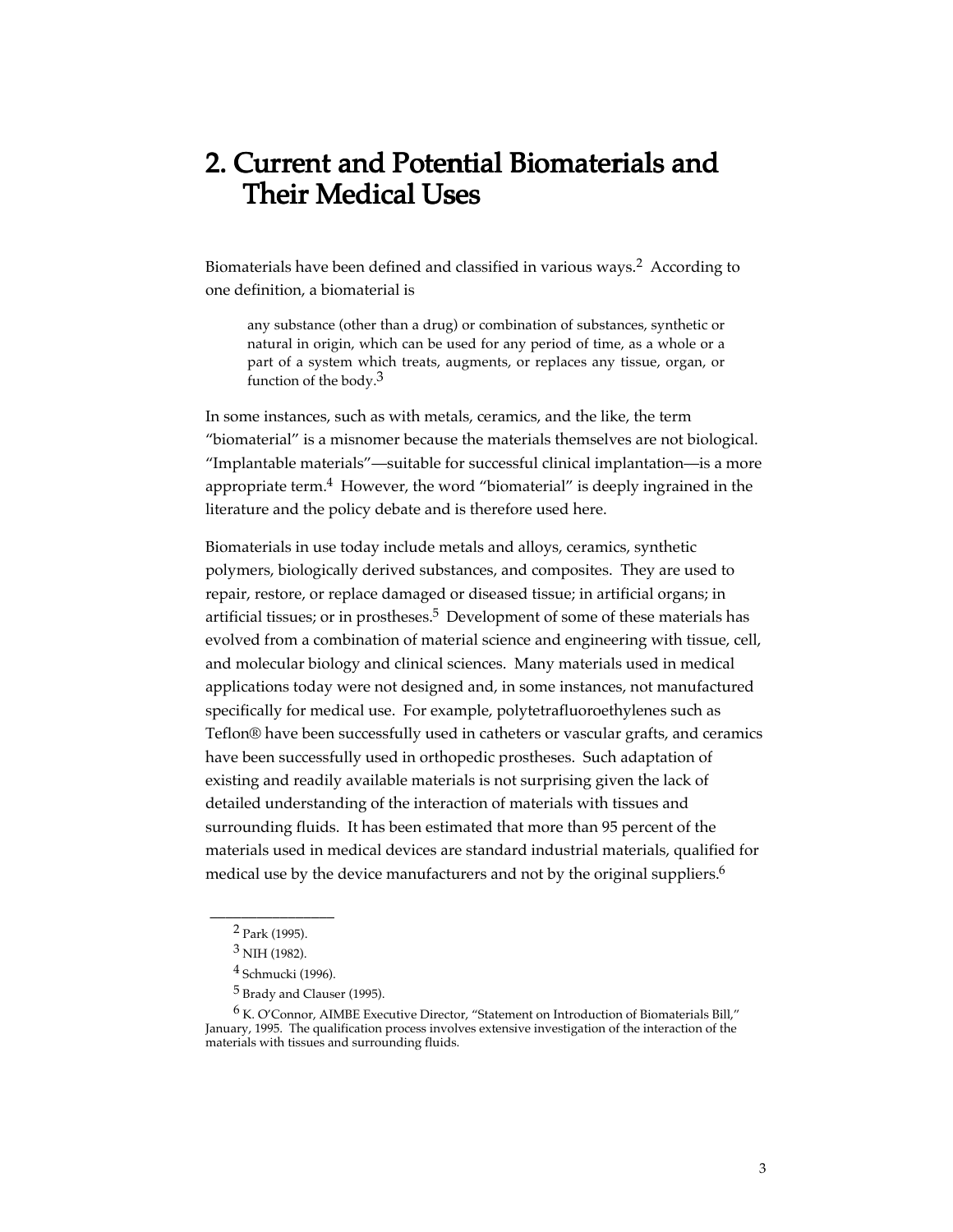Although performance requirements for a biomaterial—factors such as mechanical or physical properties and amenability to fabrication—differ from application to application, the universal requirement is "biocompatibility." Though lacking a rigorous and widely accepted meaning,<sup>7</sup> biocompatibility may be functionally defined as the acceptance of the material by the surrounding tissues and fluids of the human body and by the body as a whole, $8$  and the ability of the material to perform with an appropriate host response in a specific application.<sup>9</sup> Biocompatibility is more important for materials used for permanent implants such as heart valves and hydrocephalus shunts than those used in temporary devices such as peripheral catheters.

## Biomaterials Currently in Use

The medical devices available today contain a wide variety of biomaterials that are used in a broad range of functions. Uses vary widely from the simple placement of a contact lens to transcutaneous insertion of a temporary peripheral catheter to surgical implantation of a heart valve. The duration and extent of contact of the biomaterial with body tissues and fluids vary accordingly. The choice of a particular biomaterial for a given application is generally based on several years of adaptation, research, development, and testing of a large number of substances derived from both synthetic routes and natural sources. In implant applications, attention is paid not only to bulk properties of the materials, but also to their surface, chemical, and physical properties, which dictate recognition of and response to the material by cells, enzymes, and other molecules through various immune system signaling processes. Knowledge of the effects of pertinent biomechanics on the performance of the biomaterial is also responsible for some of the advances made in recent years. The biomaterials in current use and reviewed here are products of such extensive scientific and technological learning and development.

Currently, five types of biomaterials are in common usage: polymers, composites, metals and alloys, ceramics, and biologic biomaterials. The following table summarizes some of the important aspects of these five types of materials. It characterizes their typical uses and advantages and provides some insights into the unique capabilities that are characteristic of each type.

\_\_\_\_\_\_\_\_\_\_\_\_\_\_\_\_\_ 7Ratner (1995).

<sup>8</sup> Park (1995).

<sup>9</sup> Williams (1987).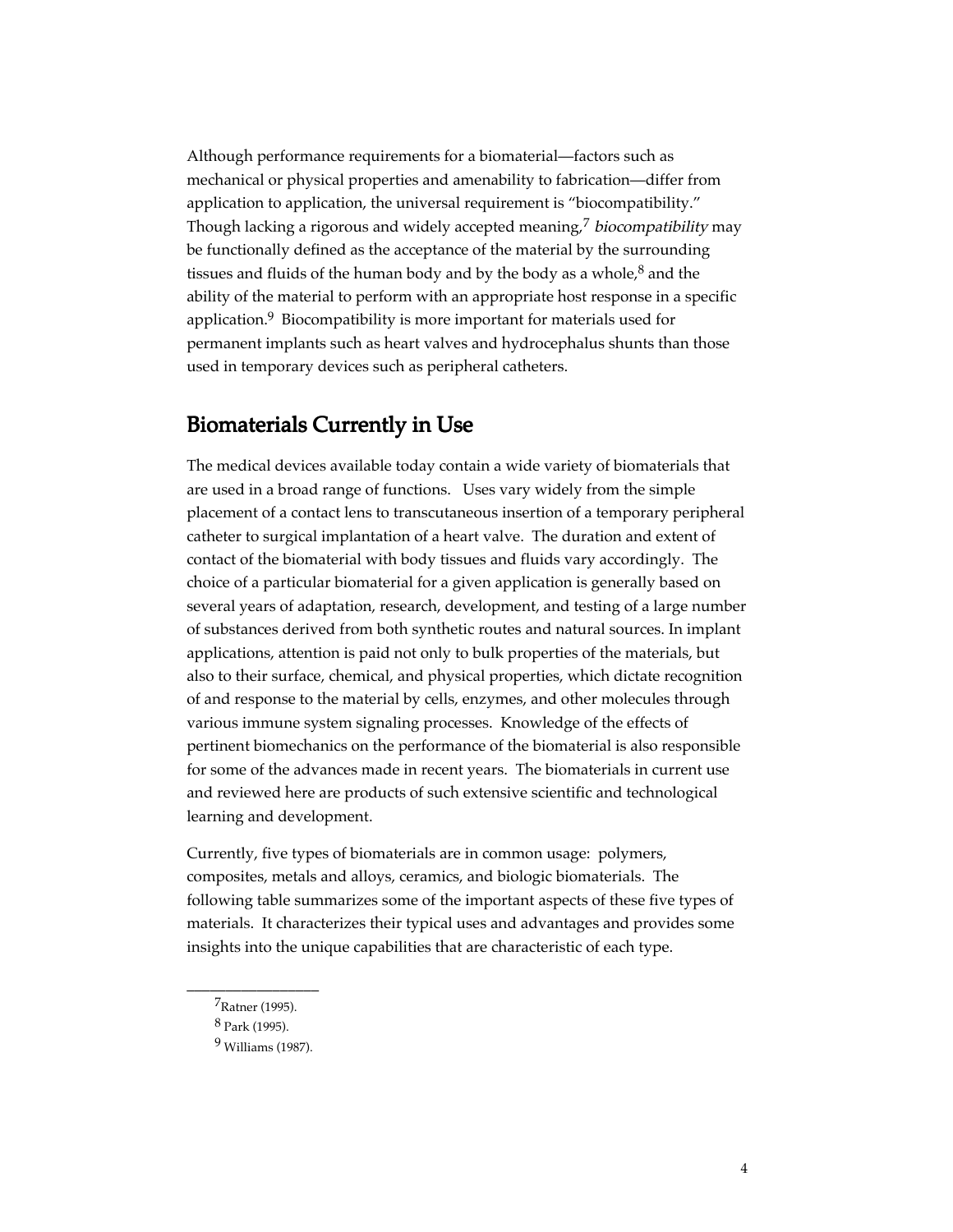|                           | <b>Typical Uses</b>                                                                                 | <b>Advantages</b>                                           | Uniqueness                                                                           |
|---------------------------|-----------------------------------------------------------------------------------------------------|-------------------------------------------------------------|--------------------------------------------------------------------------------------|
| Polymers                  | Device components<br><b>Catheters</b><br><b>Sutures</b><br><b>Heart valves</b><br>Ocular implants   | <b>Tailorable</b><br>properties<br>$Cost-$<br>effectiveness | <b>Biodegradable</b><br><b>Bioerodible</b><br><b>Bioabsorbable</b><br>Bioresorbable  |
| Composites                | Dental and<br>orthopedic<br>components                                                              | Strength and weight                                         | Mechanical<br>properties                                                             |
| <b>Metals and Alloys</b>  | Joint, hip, and knee<br>replacements<br>Bone plates, screws,<br>and pins                            | Strength and<br>ductility                                   | Electrical<br>conductivity                                                           |
| Ceramics                  | <b>Structural implants</b><br>Coatings                                                              | Resistance to wear<br>and corrosion                         | Compatibility with<br>bone scavenging<br>processes                                   |
| <b>Biologic Materials</b> | Soft tissue<br>augmentation<br>Vascular grafts<br>Membrane<br>replacement<br><b>Wound dressings</b> | Complex function<br>replacement                             | Symbiotic<br>relationships with<br>implant site<br>including self-<br>reconstitution |

#### Types and Uses of Current Biomaterials

The subsections below detail the major types of biomaterials and their uses and characteristics.

**Polymers.**<sup>10</sup> Because it is easy to tailor their properties and to work with them and because they are cost-effective and versatile, polymeric biomaterials have become indispensable as components of a wide variety of medical devices, ranging from simple disposables to long-dwelling implants. The most commonly used polymers include poly(vinyl chloride), polypropylene, poly(methyl methacrylate), polystyrene and its copolymers with acrylonitrile and butadiene, polyesters, polyamides or nylons, polyfluorocarbons, polyurethanes, natural and synthetic rubbers, silicone polymers, polyacetal, polysulfone, and polycarbonate. Their most important applications include dialysis device components, catheters, sutures, vascular grafts, heart valves, ocular implants, and orthopedic components. Some of these polymers lend themselves fairly well to surface

\_\_\_\_\_\_\_\_\_\_\_\_\_\_\_\_

<sup>10</sup> Lee (1995); Chu (1995).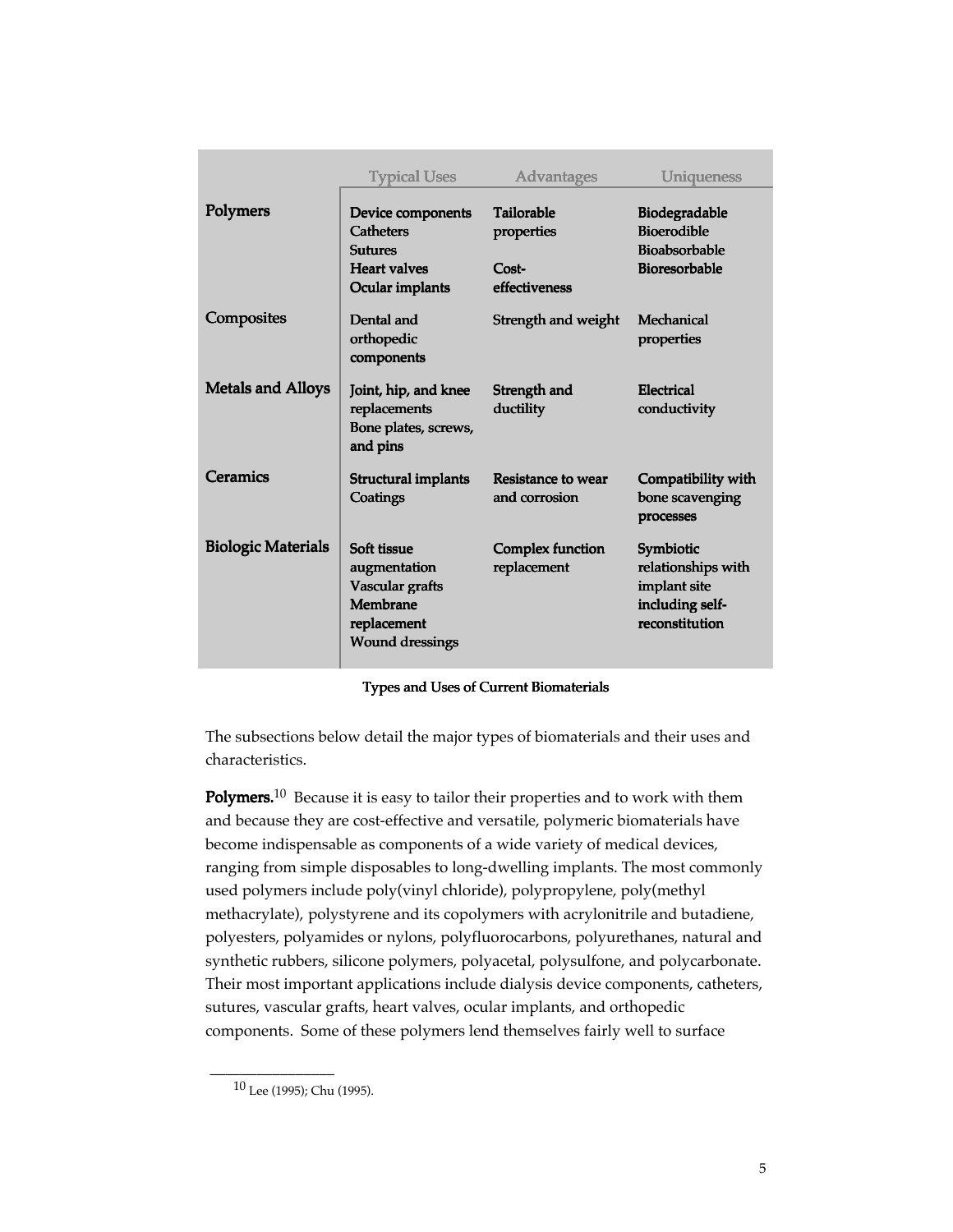modifications; examples include heparin and hydrophilic coatings to address specific problems such as thrombus formation in vascular grafts and frictional wear of orthopedic components, respectively.

Biodegradable, bioerodible, bioabsorbable, or bioresorbable polymers form an important class of polymeric biomaterials. Their importance derives from two considerations: first, they do not elicit permanent chronic foreign-body reaction or provide a persistent nidus for microbial colonization because they degrade and are absorbed by the body in a short time; second, some of them permit regeneration of healthy tissues through their resorption with concomitant proliferation of specific cell types. The latter factor has significant implications in tissue engineering, a rapidly emerging field relevant to medical-device development.

The resorbable polymeric biomaterials of current commercial importance include linear aliphatic polyesters (poly-glycolide, lactide, caprolactone, hydroxybutyrate) and their copolymers (poly-[glycolide-lactide], [glycolidecaprolactone], [glycolide-trimethylene carbonate], [lactic acid-lysine], [lactideurethane], [ester-amide]), polyanhydrides, poly(orthoesters), and inorganic polymers such as polyphosphazenes. The most successful uses of this class of biomaterials have been in wound-closure devices such as sutures (polyglycolide, [glycolide-lactide], [ester-ether], [glycolide-trimethylene carbonate], and [glycolide-caprolactone] ), and, to a small extent, in drug delivery devices (poly- anhydrides and [orthoesters] ).

In classifying polymers, a clear distinction between "biodegradable" (or "bioerodible") and "bioabsorbable" (or "bioresorbable") must be made. The former materials decompose in the body leaving some fragments that do not necessarily leave the body entirely; they may, in some applications, elicit harmless host responses. The latter are completely metabolized and either resynthesized into proteins, for example, or eliminated from the body, as in the case of some aliphatic polyesters and polyamino acids.

Composites.<sup>11</sup> A composite biomaterial is a solid composed of two or more phase-separated components bonded together to be an integral structure. Morphologically, one component forms the continuous phase in which the other components are embedded as discontinuous inclusions in the shape of platelets, fibers, or particles. Commercial examples of current composite biomaterials include dental composites (acrylic polymer matrix with inclusions of inorganics

\_\_\_\_\_\_\_\_\_\_\_\_\_\_\_\_\_ 11 Lakes (1995).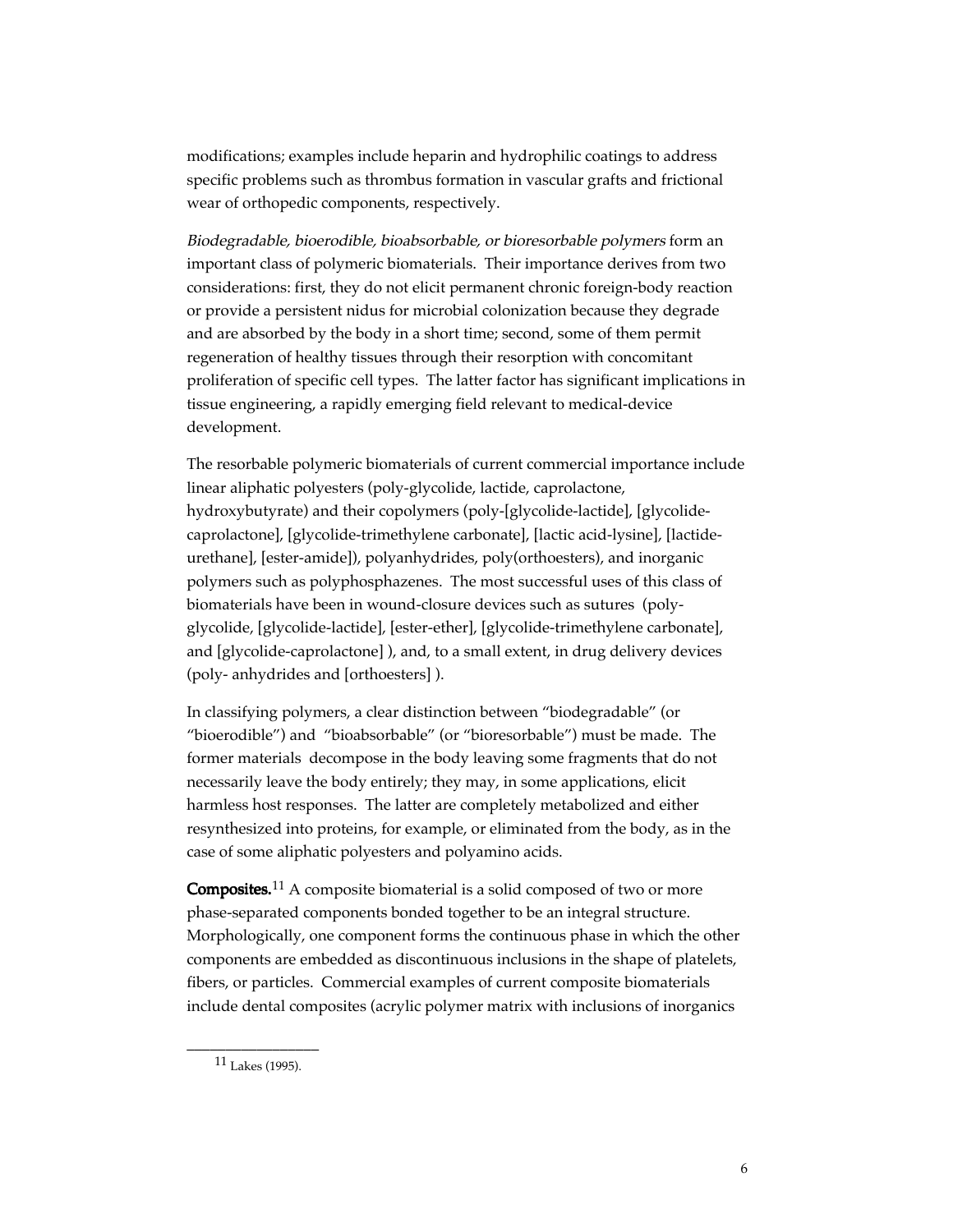such as quartz, barium glass, and colloidal silica) and orthopedic components (high-density polyethylene matrix with inclusions of carbon fibers).

Metals and Alloys.<sup>12</sup> Most important in this class are stainless steel; cobaltchromium alloy; and titanium, aluminum, and zinc and their alloys. Metals are primarily used in replacement devices for joints such as hips and knees; internal fixation devices such as bone-plates, screws, and pins for hard tissues; and stents for opening of blood vessels and urinary fluid tracks. Dental applications employ gold and its alloys and amalgams composed of mercury, silver, tin, copper, and zinc. Tantalum is used in special cases such as wire sutures in some plastic and neurosurgical applications. Alloys of platinum and other noncorrosive metals in that group have wide application in pacemakers as conducting leads and other components.

Ceramics.<sup>13</sup> Ceramics are refractory, polycrystalline compounds, usually inorganic, including silicates, metallic oxides, carbides, hydrides, sulfides and selenides. As biomaterials, they are usually referred to as bioceramics and classified into three categories: bio-inert or nonabsorbables, bio- or surfacereactives, and resorbables.

The nonabsorbable bioceramics are nontoxic, noncarcinogenic, nonallergenic, relatively noninflammatory, and biocompatible and resist corrosion and wear. They are therefore well suited as biomaterials. They include alumina, zirconia, silicon nitride, and carbon in specific form. They are primarily used for structural-support implants such as hips, and, to a smaller extent, other products such as ventilation tubes, heart valves, and drug delivery devices. Even though their mechanical or physical properties dictate their utility as support structures, chemical properties also play an important role. For example, bone scavenges atoms from ceramics, as it does from metals, by ionic, hydrolytic, and enzymatic dissolution and incorporates them in remodeling processes.

Surface-reactive bioceramics include Bioglass® and Ceravital® (mixtures of oxides of silicon, calcium, sodium, phosphorus and, additionally, magnesium and potassium for the latter), dense and nonporous glasses, and hydroxyapatite. They can form strong, but not permanent, bonds with surrounding tissues. An important application is in coating metal prostheses such as hips to enable tissue ingrowth and bonding for enhanced structural integrity. The bone scavenging process described above is of particular importance in such coating applications.

\_\_\_\_\_\_\_\_\_\_\_\_\_\_\_\_ 12 Park (1995).

<sup>13</sup> Bajpai and Billotte (1995).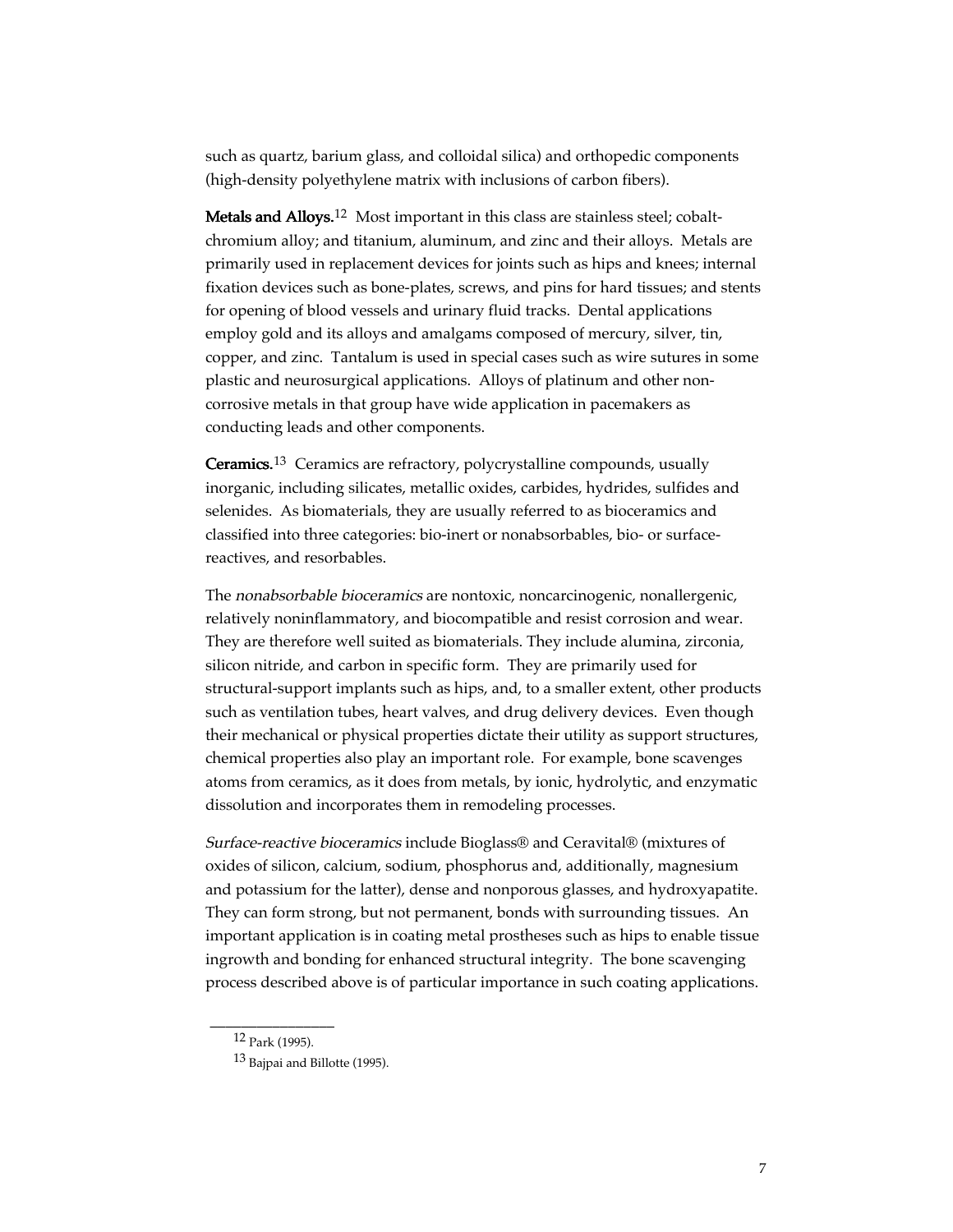Various other uses include dental and periodontal reconstruction, construction of bone plates and screws, and filling bone defects.

Resorbable bioceramics appear in implants that endogenous tissues gradually infiltrate as the implants degrade and are absorbed by the body. They consist of a variety of phosphates (calcium, tricalcium, aluminum-calcium, zinc sulfatecalcium), oxides (zinc-calcium-phosphorus, ferric-calcium-phosphorus), corals (mostly calcium carbonate), and Plaster of Paris (calcium sulfate dihydrate). Applications include repairing bone damage due to disease or trauma, filling bone defects at various body sites, and as local drug delivery devices.

**Biologic Biomaterials.**<sup>14</sup> This class consists of natural skin, arteries, veins, or other components that are used for grafting in place of excised diseased or defective tissues; blood-derived components such as fibrin and thrombin; tissuederived substances or modified extracellular matrix components such as collagen, which is reconstituted and fabricated by itself or with compatible materials such as alginates; plant-derived substances such as cellulosics, which are reconstituted and subjected to such reactions such as oxidation; and certain other naturally derived materials including polysaccharides such as hyaluronic acid, chitin, and chitosan, and polyaminoacids such as poly-glutamic acid and lysine. Whereas most of these have specific, narrowly defined uses, collagenbased biomaterials cover a broad range of applications including fabrication of devices for hemostasis, injectables for soft tissue augmentation, vascular grafts, corneal shields, wound dressings, surgical sutures and membranes, and drugdelivery devices.

## Trends in Biomaterials Research and Development

Several academic centers and small start-up companies are making substantial progress in numerous branches of biomaterial science, technology, and applications. Among them are implantable biosensors,  $15$  artificial muscle structures from conducting polymers<sup>16</sup> or shape-memory materials such as nickel-titanium alloys,<sup>17</sup> drug-delivery hydrogels from "intelligent" polymers,<sup>18</sup> wound dressings and antiadhesion products from bacterially synthesized

\_\_\_\_\_\_\_\_\_\_\_\_\_\_\_\_\_  $14$  Li (1995).

<sup>15</sup> Borman (1996); Usmani and Akmal, eds. (1994).

<sup>16</sup> Yam (1995); Hunter (1995).

 $17$  Park (1995).

<sup>18</sup> Hoffman (1995); Tanaka et al. (1995).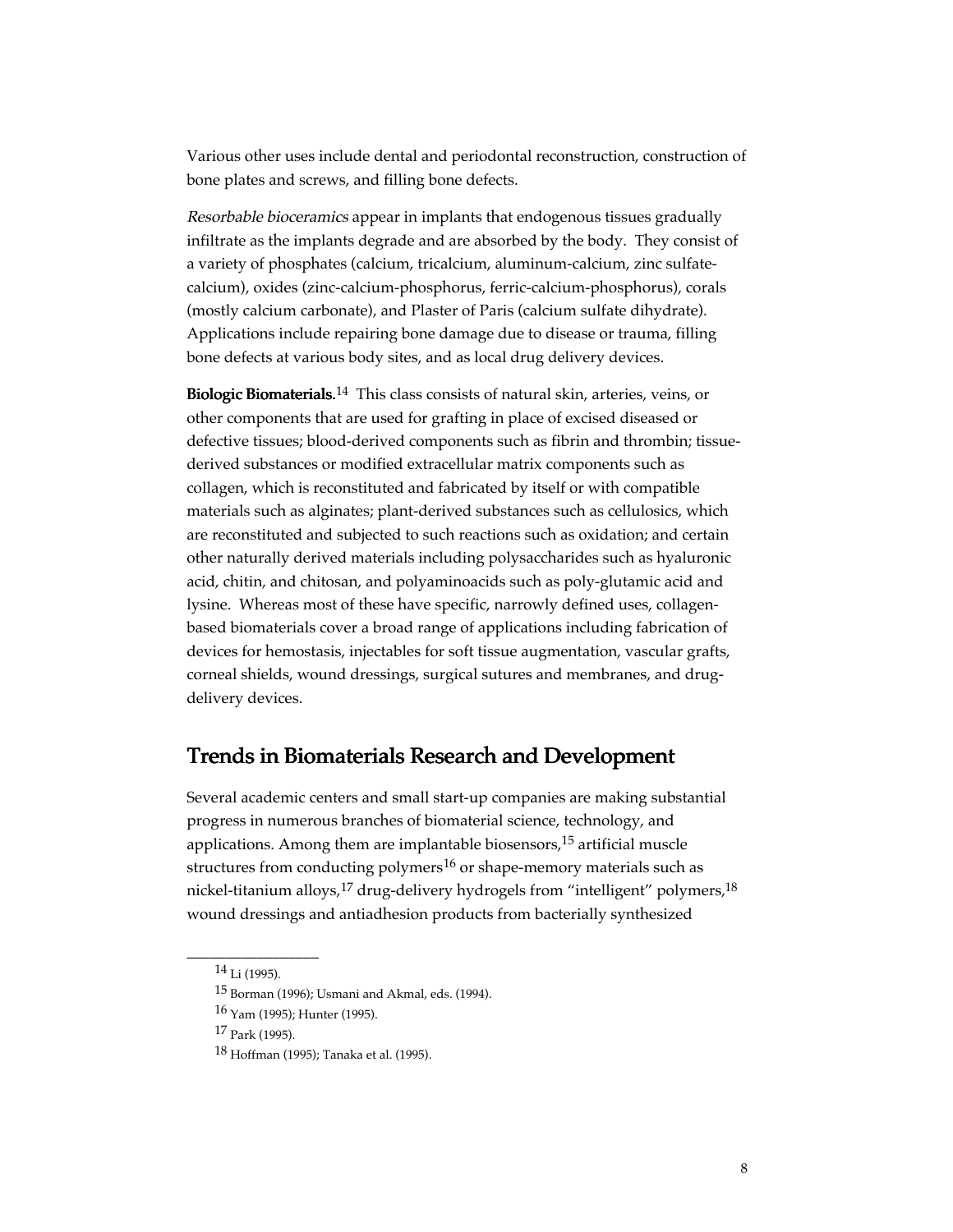cellulosics,19 tissue sealants and adhesives and structures for tissue augmentation and regeneration from biotechnologically synthesized proteins,<sup>20</sup> cell and tissue encapsulation or immunoisolation devices using polymer membranes, $21$  and highly specific surface modification of conventional materials using a host of advanced technologies<sup>22</sup> such as ion implantation, pulsed plasma polymerization, self-assembling monolayer formation, and chemical reaction to impart "biologically endowed" surfaces—most with realistic commercial potential.

One noteworthy recent trend in biomaterials is the rapid growth in tissue engineering activities.23 These long-term, interdisciplinary research efforts place heavy demands on intellectual and financial resources and are often fraught with a great deal of uncertainty about the return on investment. Nonetheless, these attempts to create means to manipulate and reinstate tissue functions have important potential for expanding the realms of localized drug delivery, tissue transplantation, organ reconstruction, and cell and gene therapies. Patients in the United States who suffer tissue loss and end-stage organ failure undergo about 39 million medical procedures annually at a cost of about \$400 billion.<sup>24</sup> There is hope that some inadequacies of prevailing therapies, such as donor shortage and limitations of mechanical devices, can be overcome by the products of tissue engineering. Optimism stems from the fact that tissue-engineered, transplantable skin constructs from several entrepreneurial companies<sup>25</sup> have shown clinically promising results in treating difficult wounds from burn injuries, pressure sores, and venous stasis and diabetic ulcers, and that similar progress has also occurred with bone and cartilage engineering. The potential importance of such advances is evident from the large number of annual procedures dealing with burns (2.15 million), pressure sores (1.5 million), ulcers  $(1.1$  million), bone  $(1.3$  million), and cartilage  $(1.1$  million).<sup>26</sup> The skin, bone, and cartilage constructs have become the core activities of a few commercial ventures.27 Efforts to form a wide variety of hybrid cellular scaffolds toward

\_\_\_\_\_\_\_\_\_\_\_\_\_\_\_\_

<sup>19</sup> Brown (1992, 1994).

<sup>20</sup> Capello (1992a, b); Cappello et al. (1990, 1994).

<sup>21</sup>Lanza and Chick (1996); Galletti et al. (1995a); Lacy (1995); Cytotherapeutics, Inc. (1993). 22 "Update on Synthetic Biomaterials" (1996).

<sup>23</sup> Langer (1996); Palsson and Hubbell (1995); Galletti (1995b); Langer and Vacanti (1993); Hubbell and Langer (1993).

<sup>24</sup> Langer and Vacanti (1993).

<sup>25</sup> Examples of such companies are Integra LifeSciences, Organogenesis, Advanced Tissue Sciences, and Genzyme.

<sup>26</sup> Langer and Vacanti (1993).

<sup>27 &</sup>quot;Trends in Wound Healing and Tissue Engineering" (1995).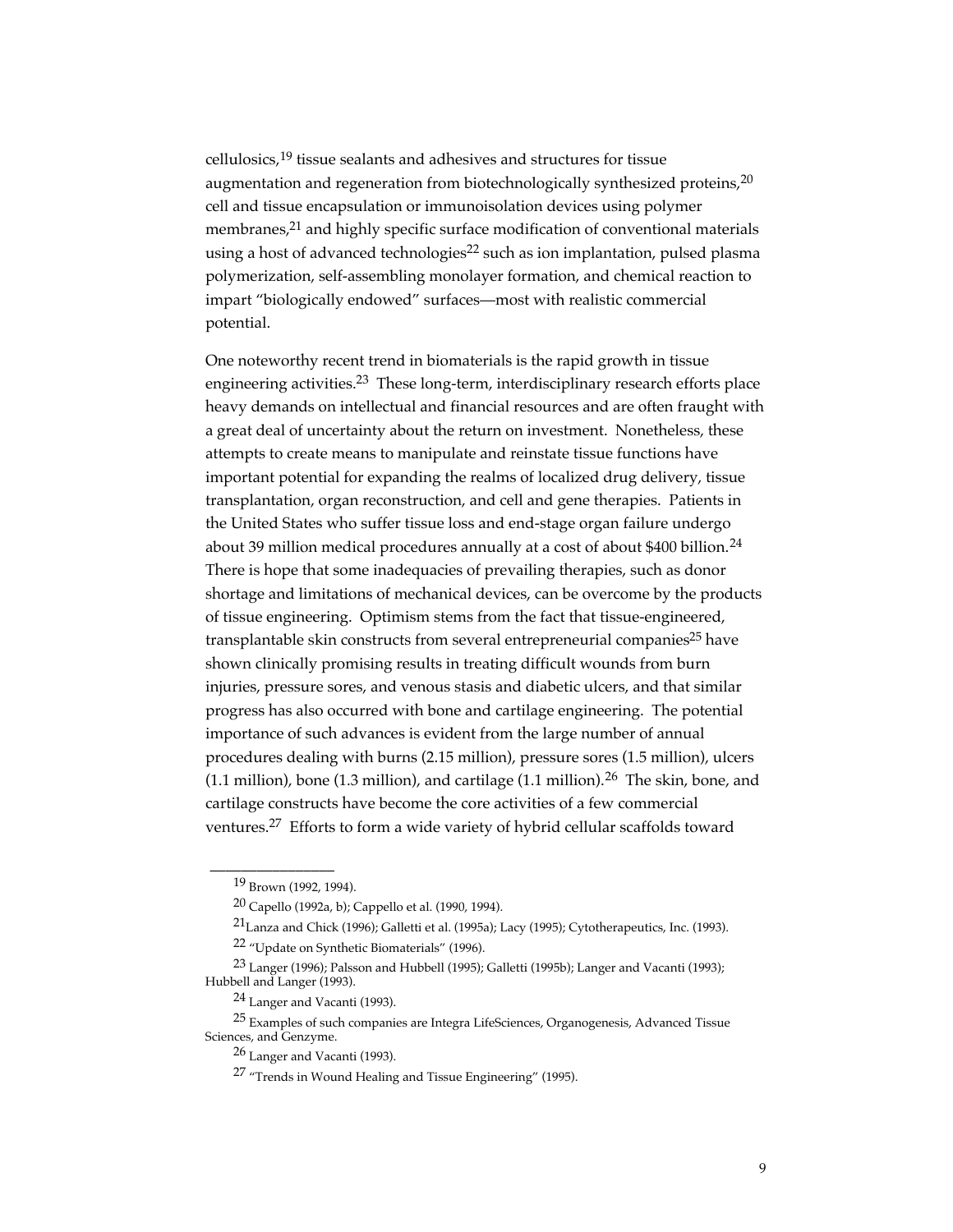engineering of other vital organs (kidney, liver, nervous system) and skeletal muscle are at the forefront of research at several laboratories.<sup>28</sup> For treating cardiovascular disease, tissue engineering principles are applied to the development of autograft or xenograft heart valves or the reconstruction of heart valve leaflets from biodegradable or bioabsorbable polymer scaffolds and the patient's own cells.

Signifying the importance of these advances, a Tissue Engineering Working Group, approved in January 1995 by the National Heart, Lung and Blood Institute (NHLBI), strongly endorsed two NHLBI initiatives—one on "Tissue Engineering in Cardiovascular Implants" and the other on "Centers of Excellence in Cardiovascular Biomaterials."29 Indicating an initial commercial interest in the potential of tissue engineering technologies, some companies, including venture firms and new public companies, are investing tens of millions of dollars for development of encapsulated cell implants—some with diabetes as the primary target and others aimed at the liver, kidney, and cornea. $30$ 

 $\overline{\phantom{a}}$ 

In sum, biomaterials components of medical devices are involved in treating diseases of a large number of organs (heart, lung, eye, ear, bone, kidney, and bladder) and systems (skeletal, muscular, circulatory, respiratory, integumentary, urinary, nervous, endocrine, and reproductive). This places a heavy burden on the biomaterials research and development community not only to work in newer fields such as tissue engineering and cell therapy, but also to improve understanding of host response to conventional biomaterials. Most of the \$86 million NIH support for biomaterials was spent on such efforts, rather than on research into new biomaterials.<sup>31</sup> The extensiveness and importance of these developments are reported in the proceedings of several biomaterialsrelated group organizations.<sup>32</sup>

\_\_\_\_\_\_\_\_\_\_\_\_\_\_\_\_\_

<sup>28</sup> Service (1995); Palsson and Hubbell (1995).

<sup>29</sup> Anderson et al. (1995).

 $30$  "Developments in Organ Transplantation and Tissue Engineering," (1995).

<sup>31</sup> National Heart, Lung and Blood Institute (1995).

 $32$  These include the American Institute for Medical and Biological Engineering (AIMBE, 1200 G Street, N.W., Suite 500, Washington, D.C. 20005), Society for Biomaterials (6524 Waker Street, Suite 215, Minneapolis, MN 55426), Surfaces in Biomaterials Foundation (P.O. Box 26111, Minneapolis, MN 55426), Biomaterials Availability Coalition (P. O. Box 14293, Washington, D. C. 20044-4293), American Society for Artificial Internal Organs (ASAIO, P.O. Box C, Boca Raton, FL 33429), and a number of international professional societies in biomedical engineering. See Laxminarayan (1995).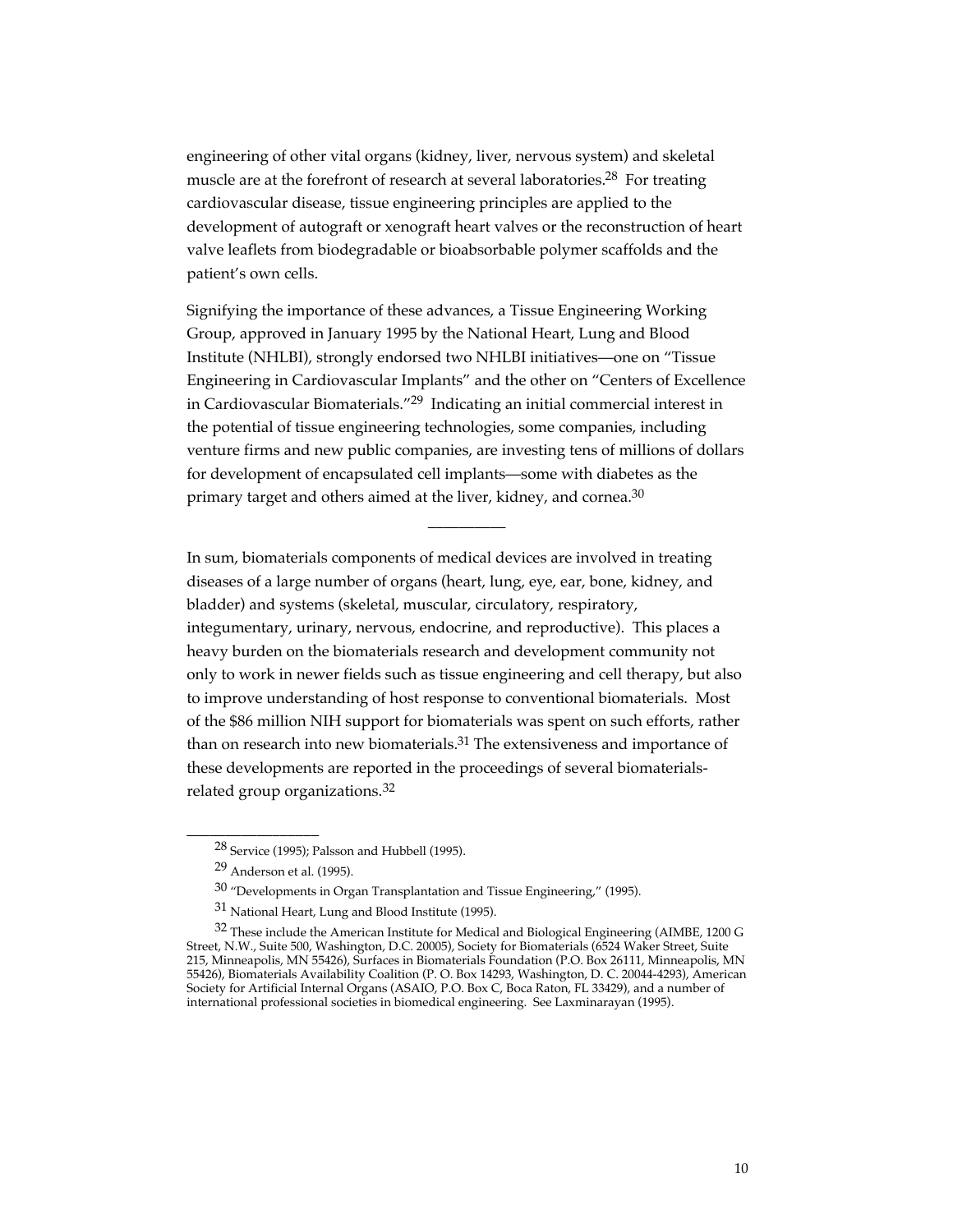# 3. Supplier Exit from the Market

In 1992, three major suppliers of biomaterials for medical applications—DuPont, Dow Chemical, and Dow Corning—announced that they would cease supplying their products to manufacturers of implantable medical devices. The companies attributed their decisions to various business and legal factors, including the high and unpredictable costs of litigation involving medical devices that incorporate biomaterials.<sup>33</sup> Other factors cited were the extremely small size of the implant market and concerns over adverse publicity associated with implants. Yet another concern voiced was possible future involvement with the FDA, although that agency currently does not directly regulate the separate components of implantable devices, only the devices themselves. Several other materials suppliers have followed suit.<sup>34</sup>

The decisions were preceded by two major litigation episodes that involved suppliers of biomaterials. The first was the legal action concerning the temporomandibular joint (TMJ) implant, manufactured by Vitek, Inc.; the second concerns litigation surrounding silicone-gel breast implants.

## The Proplast® TMJ Implant Litigation

**The Implant.** Common treatments of temporomandibular joint (TMJ) disease include surgical implantation of an interpositional implant (IPI) or of prostheses replacing parts of the TMJ. The Proplast® TMJ Implant was designed, manufactured, and sold by the now-defunct Vitek, Inc., founded in 1969 by Dr. Charles Homsy, a former (1959–1966) DuPont scientist. The implant consisted of Vitek's Proplast®, a spongy biomaterial intended to encourage tissue ingrowth, and DuPont's slippery fluorinated ethylene propylene (FEP) film. It was constructed by laminating Proplast® with FEP, using a proprietary process that included sanding, heating, and compressing the film to fuse it to the Proplast®. The Proplast® in the implant was intended to anchor the implant to the upper bone of the TMJ (temporal) and the FEP film was intended to protect the Proplast® from the pressure caused by the lower part of the TMJ (condyle, the

\_\_\_\_\_\_\_\_\_\_\_\_\_\_\_\_

<sup>33</sup> Schmucki (1995); Knox (1994).

<sup>34</sup> Aronoff Associates (1994), p 12.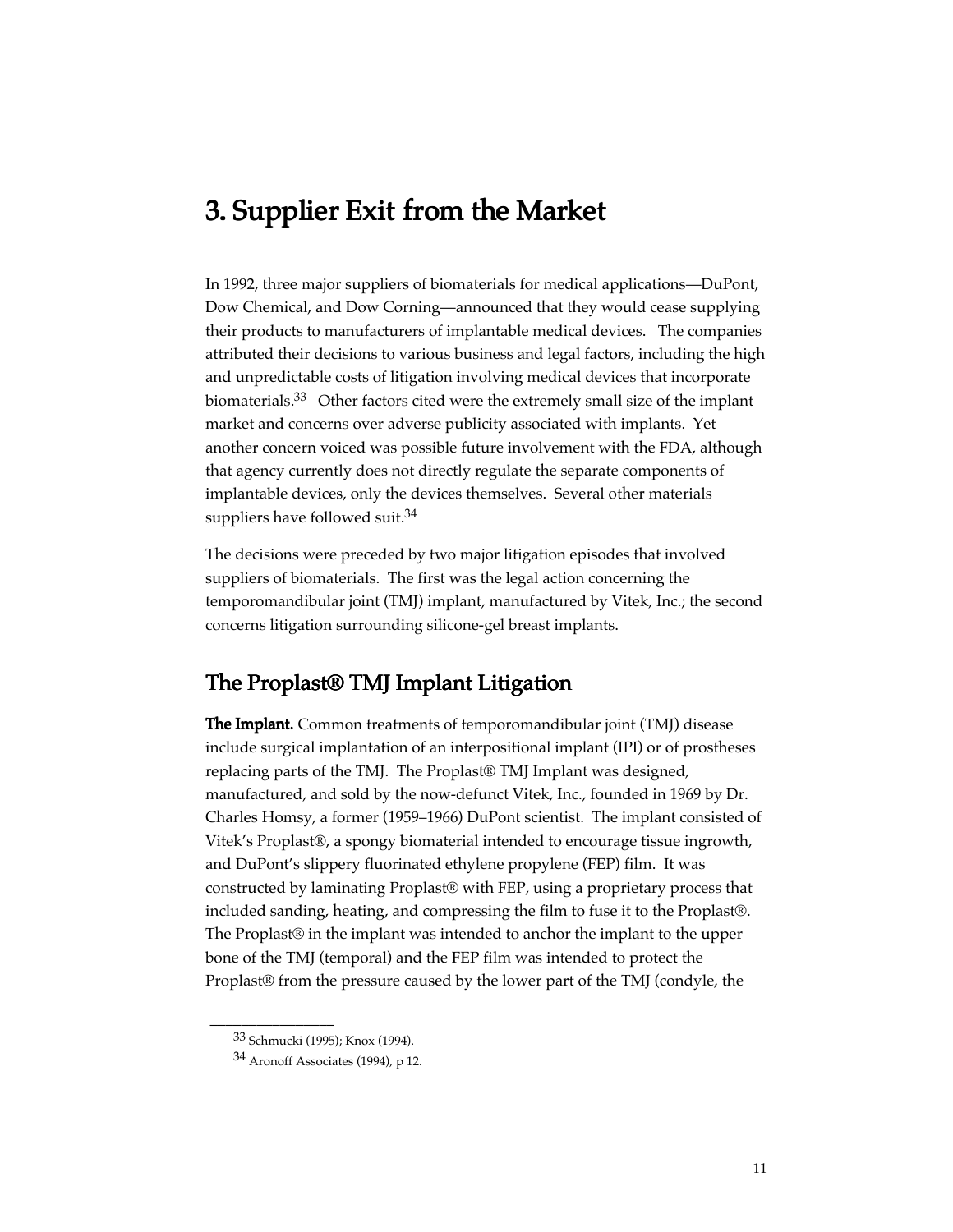upper end of the mandible) by acting as replacement for the disc (meniscus) that serves as a lubricating cushion between the two TMJ parts.

**The Materials.** Proplast<sup>®</sup> was invented (1976) by Dr. Homsy in the Prosthesis Research Laboratory of Methodist Hospital, Houston. Proplast® combines a number of ingredients including carbon and aluminum oxide fibers and salt with small amounts of DuPont's Teflon® polytetrafluoroethylene (PTFE) in a Vitekpatented eight-step process that includes solvent mixing, filtration, high-pressure compression, rolling, drying and high-temperature sintering, leaching, and redrying. Although the process does not alter the PTFE molecule, the incorporation of other materials and the physical manipulation make the soft, spongy, absorbent and porous Proplast® substantially different from the hard, slippery, nonabsorbent and nonporous Teflon®.

FDA Approval and Early Results. Throughout the 1970s, Vitek conducted extensive animal and clinical studies on PTFE, FEP, and Proplast®. The studies included a five-year multicenter clinical trial involving 12 university hospitals and about 900 patients, and reported excellent results. Some of the studies pertained to the use of Proplast® in load-bearing applications.35 By the late 1970s, Vitek had presented numerous reports on Proplast® to the FDA for approval of use in medical treatments, including the coating of metal TMJ implants. Three FDA expert panels, concluding that the safety and effectiveness of the material had been established through long-term clinical trials, conditionally recommended the approval of Proplast® for use as a Class II dental, ear, nose, and throat, and general plastic surgery device (1980–1982). The FDA subsequently accepted those recommendations (1987–1988).<sup>36</sup> In 1983, following the reports of about eight years of successful clinical results with the Proplast® TMJ Implant by Dr. John Kent, Chairman of the Department of Oral and Maxillofacial Surgery at Louisiana State University, and successful results from Vitek's own work, the company asked the FDA for and received permission to market the Proplast® TMJ Implant in the form of precut discs to match the natural geometry of the articulating surfaces of the TMJ. The device was subject only to "general controls" on the ground that the implant was "substantially equivalent" to a predicate device,  $37$  and that status was to continue until its classification into either Class II or Class III, at which time it would be subject to additional controls. Accordingly, Vitek began to sell the Proplast® TMJ Implant in 1983. At the 1984 American Association of Oral and Maxillofacial Surgeons

\_\_\_\_\_\_\_\_\_\_\_\_\_\_\_\_\_

<sup>35 47</sup> Fed. Reg. 2810, 2818, January 19, 1982.

<sup>36 45</sup> Fed. Reg. 86031, December 30, 1980; 47 Fed. Reg. 2810, 2818, January 19, 1982; Code of Federal Regulations 21 872.3960, 878.3500.

<sup>37</sup> FDA, Letter to Vitek, March 23, 1983.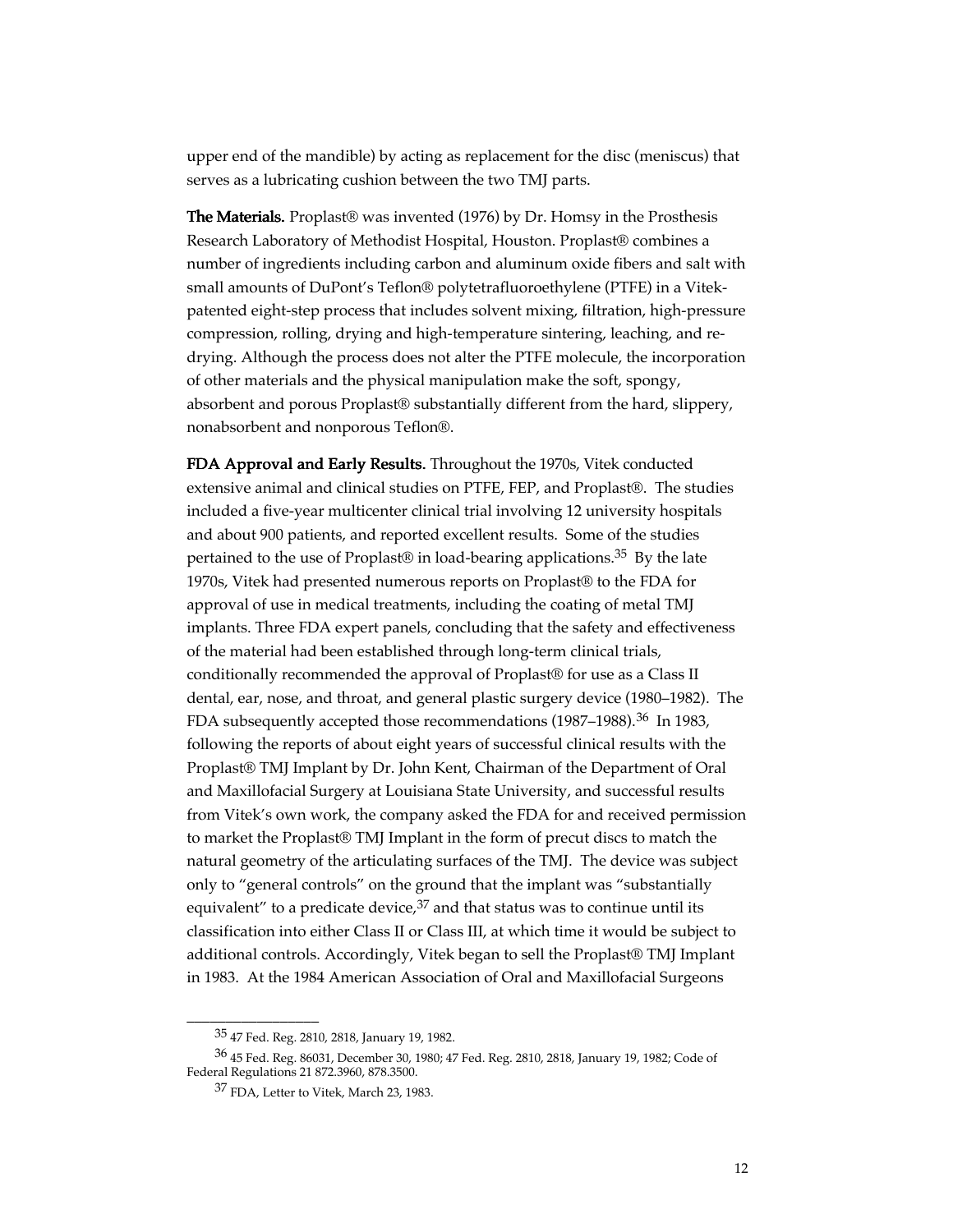(AAOMS) Clinical Congress, reference was made to 250 cases using "Proplast-Teflon" implants for disk repair or replacement with 93 percent success rate over a nine-year period.<sup>38</sup>

Problems and Withdrawal of the Product. At the 1986 AAOMS meeting, several surgeons reported catastrophic biomechanical failure of the implant, which caused a giant cell reaction leading to bone resorption and pain.<sup>39</sup> By 1988, Vitek had manufactured several thousand Proplast® TMJ Implants, each containing about 5 cents worth of DuPont's Teflon® PTFE. Approximately 4,000 patients appear to have received the implants. Eventually, these implants failed. Failure was due to many reasons, including the instability of the implants resulting from the anatomical complexity of the jaw and the magnitude of forces on TMJ. It has been reported that the FEP film failed to keep the Proplast® from breaking down and that the resultant fragments caused extensive injuries.<sup>40</sup> Details of the implant failure and its clinical consequences have been described in the literature.41 In 1988, Vitek withdrew the Proplast® TMJ Implant from the market. In 1994, the FDA took all TMJ implants, regardless of composition and design, off the market and announced that "similar risks and similar safety and effectiveness concerns are associated with all TMJ implants."<sup>42</sup>

Litigation and the Results. The failures resulted in extensive litigation, which drove Vitek to bankruptcy in 1990. DuPont became involved in over 650 lawsuits filed by more than 1600 patients or their spouses in 42 states over eight years.43 DuPont had not been held liable in any of the 53 cases decided by December 1995. These decisions have been reached on various grounds.<sup>44</sup>

Particularly noteworthy in this regard is the summary judgment granted in a multidistrict consolidated litigation involving 300 federal TMJ cases. Rejecting

\_\_\_\_\_\_\_\_\_\_\_\_\_\_\_\_

<sup>38</sup> AAOMS, Criteria for TMJ Meniscus Surgery, Section III, p. 15, November, 1984.

<sup>39</sup> Cowley (1994).

<sup>40</sup> Jacobs v. E.I. Du Pont de Nemours & Co., 67 F.3d 1219 (6th Cir. 1995).

 $41$  Cowley (1994).

<sup>42 59</sup> Fed. Reg. 65475, 65476, December 20, 1994.

<sup>43</sup> Schmucki (1995); Taylor (1995); The Wilkerson Group (1995), p 109.

<sup>44</sup> These included that DuPont's Teflon® PTFE and FEP are not defective or dangerous in and of themselves as sold by DuPont; that they are materials for multipurpose general industrial use and not designed or manufactured by DuPont for TMJ implant application; that Proplast® is substantially different from Teflon®; that there is no Teflon® TMJ implant; that DuPont did not endorse, design, make or sell the Proplast® TMJ Implant; that the bulk supplier/sophisticated user doctrine holds by virtue of the extensive knowledge and background of Dr. Homsy and Vitek with respect to the materials in question; that the materials supplier does not review or control the device manufacturer's package insert containing warnings and instructions in compliance with the FDA requirements; and that the supplier has no duty—nor is it appropriate—to provide warnings directly to the consumer (Schmucki, 1995).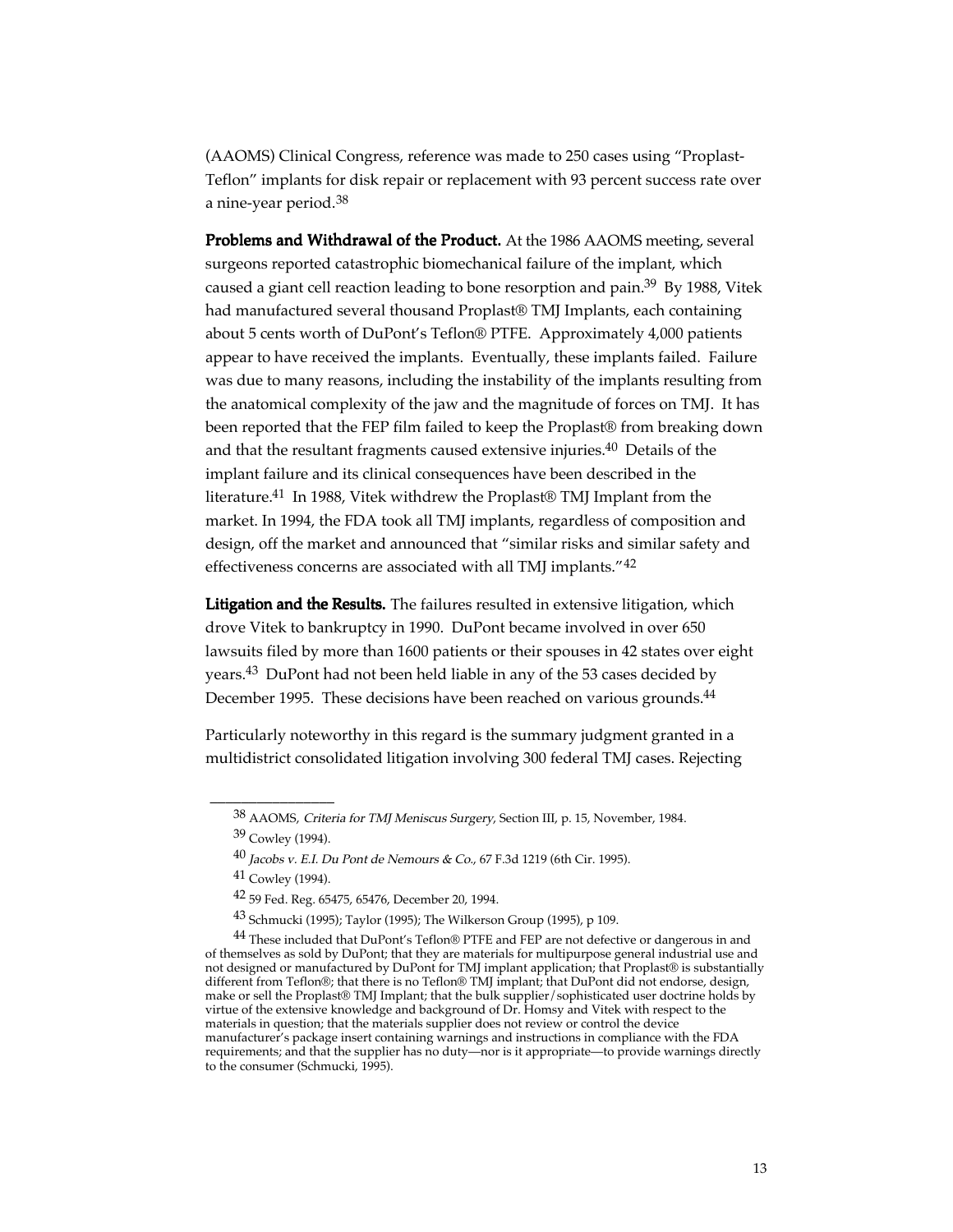the plaintiffs' claim that DuPont should be held liable because it acted as more than just an ordinary supplier of raw materials, the court's ruling stated that:

To impose liability upon DuPont for the [multiple industrial] uses to which those [bulk supplied] products are put would force DuPont to retain experts in a huge variety of areas in order to determine the possible risks associated with each potential use. To require manufacturers of such "building block" materials to guarantee the safety of their products for each and every possible use would impose an unbearable burden on those manufacturers.<sup>45</sup>

Confining the responsibility to Vitek, the court added that "Based on [the] accomplishments by Dr. Homsy, the president of Vitek, reasonable minds could not differ as to the conclusion that Vitek was a 'sophisticated purchaser' as that term has been applied in this area of the law."

DuPont's Previous Materials Supply Policy. Since its expertise in materials science and technology did not extend to the medical implant field, DuPont adopted a conservative medical applications policy in the 1950s that required medical researchers and device manufacturers to agree to special terms and conditions of sale.46 The policy stated that DuPont's materials were not made or endorsed for medical applications and included a disclaimer to the effect that the recipient, Vitek in the TMJ case, would perform all medical and other tests and obtain any necessary FDA approval. Thus, DuPont relied on the recipients to use its materials responsibly and the FDA to review the safety and efficacy of medical devices incorporating them.

Several noteworthy transactions in this regard pertain to the TMJ implant litigation.47 Upon learning of Vitek's intent to use Teflon® for medical applications, DuPont advised Vitek, through policy statements, disclaimers, and conditions of sale, that its materials were not made for medical use and that Vitek would have to rely on its own judgment. DuPont also advised Dr. Homsy of the reports from the orthopedists John Charnley<sup>48</sup> and John Leidholt<sup>49</sup> about the problems of fragmentation and adverse reactions with PTFE in load-bearing prostheses, and references to these reports were later made in Dr. Homsy's own extensive writing.<sup>50</sup> Following the enactment of the 1976 Medical Device

\_\_\_\_\_\_\_\_\_\_\_\_\_\_\_\_\_

<sup>&</sup>lt;sup>45</sup> "TMJ Implants Product Liability Litigation" (1995).

<sup>46</sup> Schmucki (1995); Knox (1994).

<sup>47</sup> Jacobs v. E.I. DuPont de Nemours & Co. (1995); Hoyt v. Vitek, Inc., and Morss v. Vitek, Inc., 134 Or. App. 271, 894 P.2d 1225, 1995.

<sup>48</sup> Charnley (1963).

<sup>49</sup> Leidholt and Gorman (1965).

<sup>50</sup> Homsy (1981).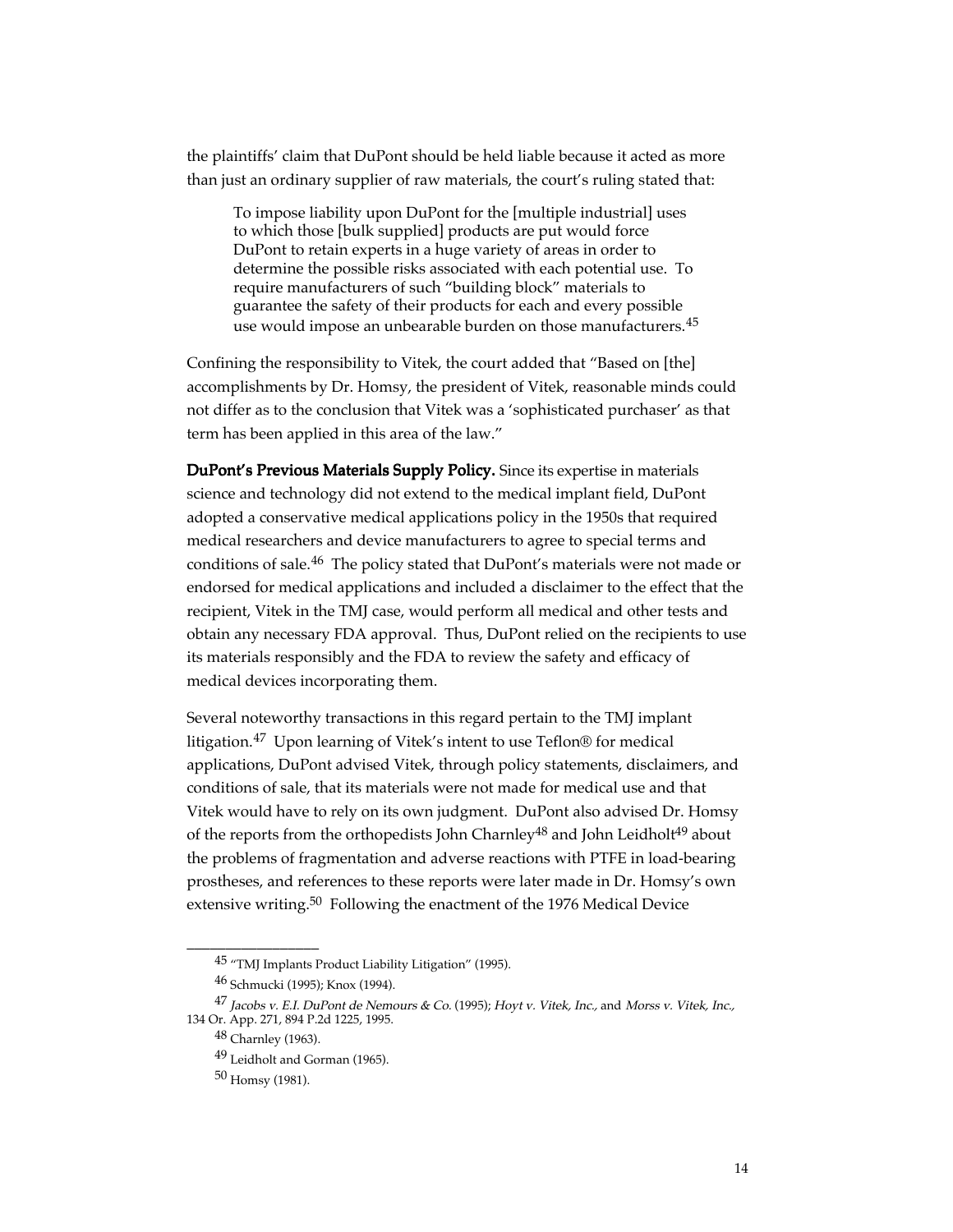Amendments, DuPont reiterated its policy, stating that Teflon® is made for industrial purpose only, that DuPont marketed no medical or surgical grades, that DuPont had not conducted any of its own testing on Teflon®'s efficacy in medical applications, and that DuPont conditioned the sale of Teflon® to those in the medical field on the user's assumption of responsibility.

DuPont's Current Policy. Even though DuPont had prevailed in all litigation at the time of writing, its costs from the TMJ implant litigation alone have been estimated at several million dollars, compared with the sales revenues of only few hundred thousand dollars. "Unpredictable and excessive costs of doing business with manufacturers of implantable medical devices" and a set of associated legal and business-related factors,<sup>51</sup> some have observed, led DuPont to restrict or terminate<sup>52</sup> sale of certain materials for use in implantable devices.

## The Silicone Gel Breast Implant Litigation

The Setting. The events concerning breast implants are quite different from those surrounding the TMJ implants. Litigation over breast implants made by Dow Corning and other firms using silicone gel drove the company to seek protection under Chapter 11 bankruptcy and drew Dow Chemical into legal proceedings. Unlike the relation between Vitek and DuPont, where Vitek was an independent company in which DuPont had no management, ownership, or other interest, Dow Corning, formed in 1943, is a joint venture that is co-owned by Dow Chemical and Corning, Inc. Dow Corning was established to develop commercial applications for silicone. With regard to breast implants, the company played two roles: It was both the manufacturer of a device that it marketed itself and the supplier of material to other manufacturers of silicone gel breast implants.

Litigation. Even though Dow Chemical claimed that it never manufactured or tested silicone breast implants, attorneys for the breast implant participants argued that the company was as culpable for Dow Corning's missteps as Bristol-Myers, Baxter, and 3M were for the actions of the respective breast implant subsidiaries they once owned. Rejecting that argument on the grounds that Dow Corning was not a subsidiary of Dow Chemical but an independent company, a federal judge dismissed more than 3000 suits against the co-owners Dow Chemical and Corning in December 1993. Accordingly, Dow Chemical was not a participant in the February 1994 announcement of a \$4.23 billion global

\_\_\_\_\_\_\_\_\_\_\_\_\_\_\_\_  $51$  Knox (1994).

<sup>52</sup> DuPont (1993).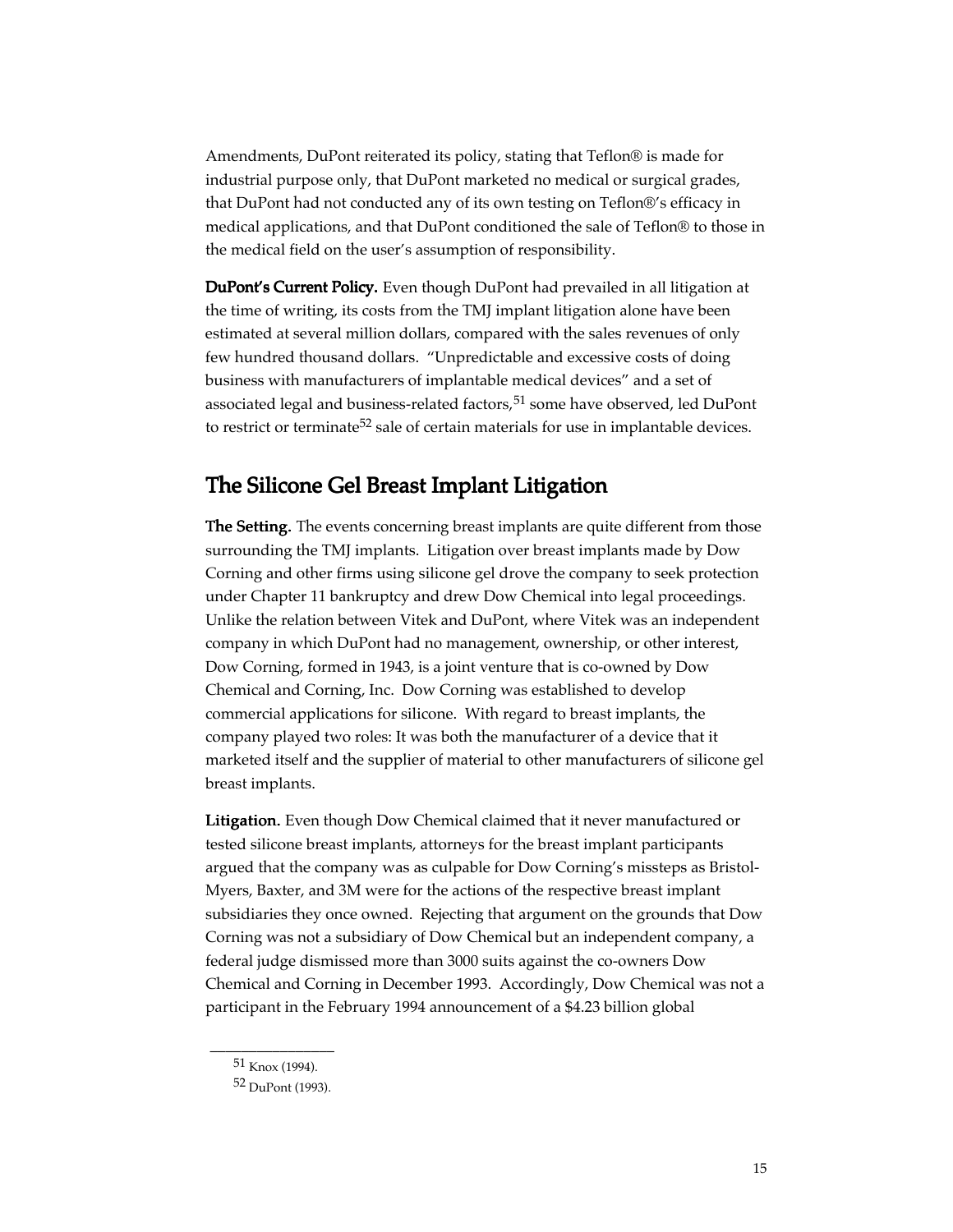settlement between the plaintiffs' attorneys and the major breast implant manufacturers—\$2 billion from Dow Corning and most of the rest from the other three major producers. However, this settlement never occurred because the funds were declared insufficient. Faced with the prospect of greater litigation, Dow Corning sought bankruptcy protection.

Persistent efforts by the plaintiffs' attorneys subsequently brought to light indications that Dow Chemical conducted human safety tests on silicone fluid under contract to Dow Corning from 1943 to the early 1970s, when Dow Corning set up its own toxicology laboratory; that Dow Chemical once controlled Gruppo Lepetit, a small company in Italy that marketed silicone breast implants outside the United States; and that Dow Chemical and Dow Corning jointly agreed to explore the possibility of developing silicone for pesticide and insecticide applications. Based on these observations, the federal judge in April 1995 reversed his earlier decision and reinstated Dow Chemical as a defendant in the breast implant litigation, stating that "under the substantive law of at least some states—though not necessarily all states—the evidence would create a jury question in federal court."<sup>53</sup>

Not waiting for this decision, a Texas state court judge concluded in the fall of 1994 that there was sufficient evidence to make Dow Chemical a defendant. In a Houston trial, which ended in February 1995, the verdict rendered by the jury held that Dow Chemical, by lending "substantial encouragement and assistance [to Dow Corning] in making the silicone breast implants using materials that had not first been adequately tested,"<sup>54</sup> was liable for 20 percent of a \$5.2 million award to the patient for neurological damage suffered from leaking implants. Dow Corning, which had made the implant, was held responsible for the remaining 80 percent. However, the jury decision contained several inconsistencies. Subsequently, the judge reversed the verdict, stating that the jury's finding against Dow Chemical "will be disregarded as a matter of law" and held Dow Corning responsible for the entire \$5.2 million award.<sup>55</sup>

The litigation from this matter has not yet been finalized. In a December 1999 federal court ruling in Detroit, women with silicone breast implants who voted against a \$3.2 billion settlement plan will be allowed to sue Dow Corning's corporate parents, Dow Chemical Co. and Corning Inc., each of which owns half of Dow Corning. In a court-ordered vote among the Dow Corning implant recipients, 94 percent favored the bankruptcy plan, an unusually favorable

\_\_\_\_\_\_\_\_\_\_\_\_\_\_\_\_\_ 53 Reisch (1995a).

<sup>54</sup> Reisch (1995a).

<sup>55</sup> Nocera (1995).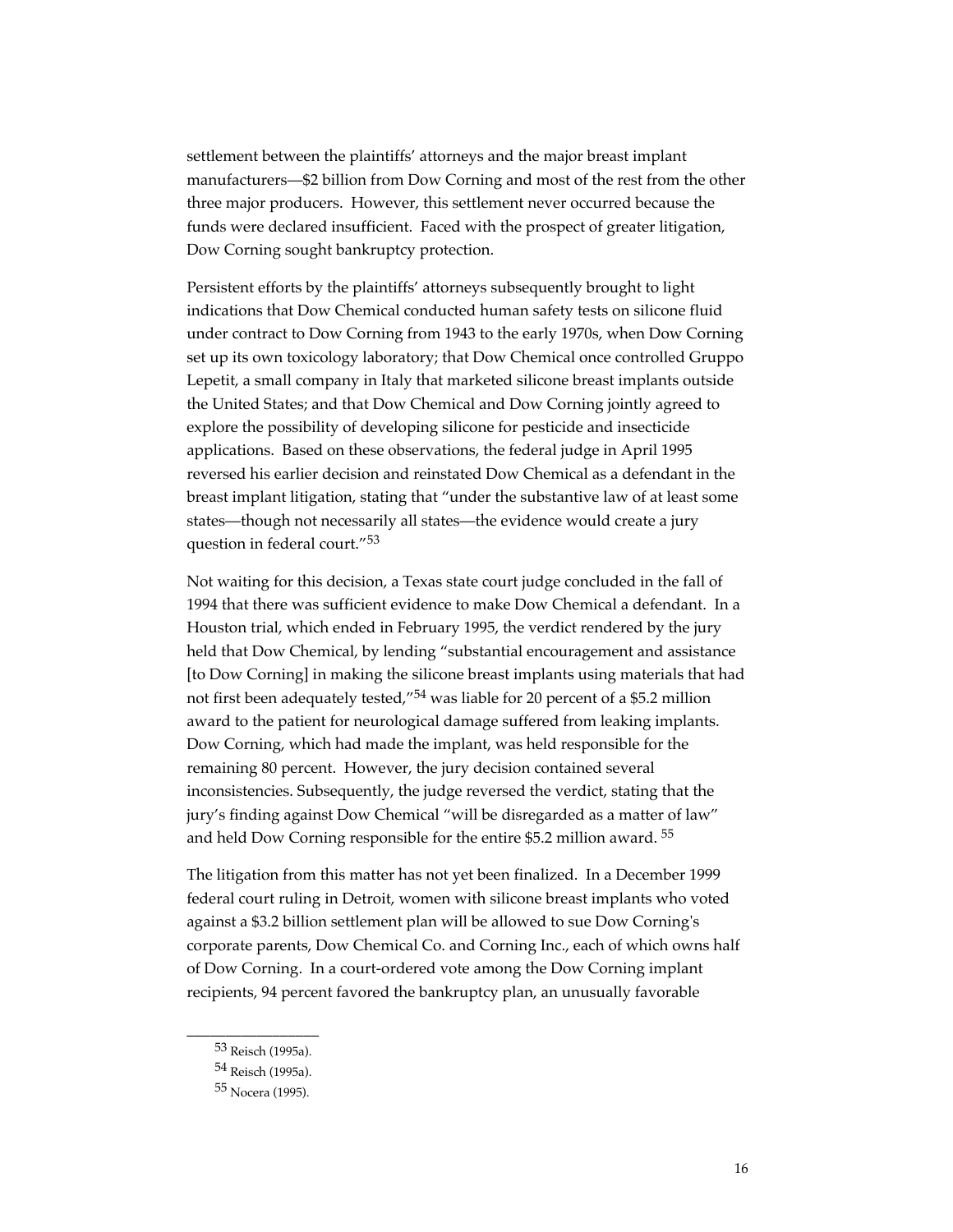percentage in bankruptcy proceedings. As a result, fewer than 100 women are expected to pursue the individual lawsuits allowed under the plan. The settlement plan is part of a \$4.5 billion bankruptcy reorganization plan for Dow Corning Corp. The ruling is expected to be appealed, and may reach the Supreme Court.<sup>56</sup>

Dow Chemical as a Sole Defendant. More recently, Dow Chemical was the sole defendant in a trial held in the Washoe District Court in Reno, Nevada. The plaintiff had originally sued Dow Corning along with Dow Chemical, and the court allowed her case against Dow Chemical to continue after Dow Corning filed for bankruptcy protection in May 1995 and the bankruptcy court stayed liability cases against Dow Corning. In October 1995, the jury concluded that the company acted with "conscious disregard" of the safety of the plaintiff, which led to debilitating autoimmune and neurological illnesses caused by her leaking breast implants. It awarded \$4.2 million to the plaintiff and her husband in compensatory damages and then added \$10 million in punitive damages. In December of 1998 the state's Supreme Court threw out the \$10 million in punitive damages saying there was no evidence Dow Chemical tried to conceal defects, but it kept intact the award for compensatory damages. The court found that Dow Chemical had a duty to ensure the safety of Dow Corning's implants.<sup>57</sup>

#### Dow Corning's and Dow Chemical's Current Materials Supply Policies.

Prompted by this litigation, both Dow Corning and Dow Chemical adopted policies to restrict or terminate specific materials for use in specific medicaldevice applications. On April 1, 1992, Dow Chemical (Dow Plastics) ceased selling its medical-grade resin and film products for use in cardiac prosthetic devices and all other long-term implants (30 days or more for Pellethane® polyurethane elastomer, 72 hours or more for other materials). On April 30, 1995, the firm stopped selling Pellethane® to existing customers for pacemaker applications.

Before declaring bankruptcy, Dow Corning also stopped sales of some products. As of March 31, 1993, it discontinued sale of several polysiloxane (silicone) products<sup>58</sup> for use in permanent implants (30 days or more), for drug-filled and load-bearing implants, and "for any applications related to reproduction, contraception, obstetrics, and cosmetic surgery and procedures." The policy allowed continued supply for short-term use, except in the six product categories

\_\_\_\_\_\_\_\_\_\_\_\_\_\_\_\_

<sup>56 &</sup>quot;U.S. Judge's Decision Could Complicate Dow Corning Breast-Implant Settlement" (1999). 57 Bates (1999).

<sup>58</sup>SILASTIC® MDX4-4515/4516 and Q7-2245 Implant Grade Elastomers, SILASTIC® HP Tubing, all SILASTIC® Implant/Medical Grade Sheeting, Dow Corning Q7-2213 Dispersion.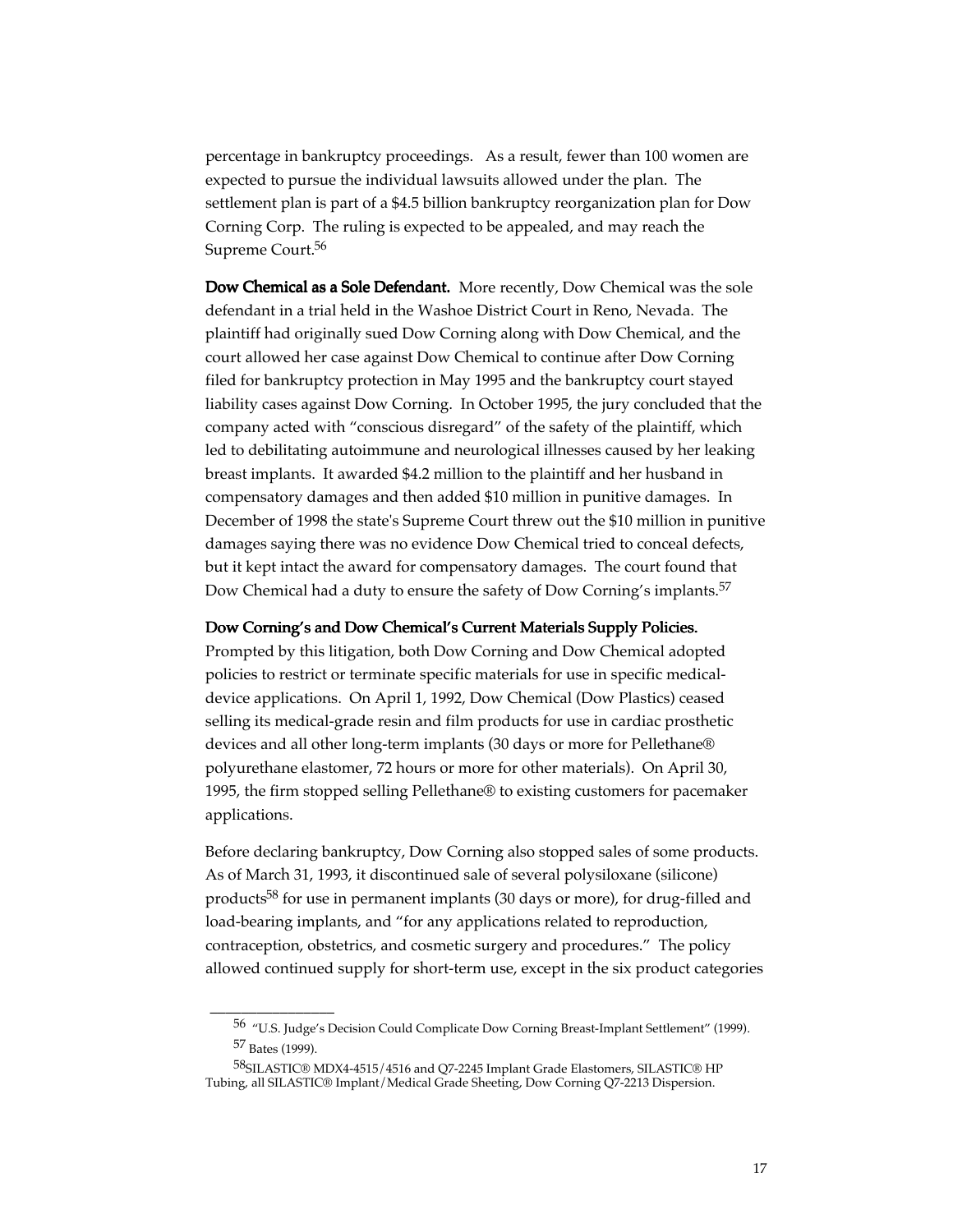(see footnote 58) and for a limited number of life-saving, long-term implant applications such as pacemakers, but only under very strict indemnification contracts.

 $\overline{\phantom{a}}$ 

These two lawsuits both involve commodity materials produced for other industrial uses besides implantable devices. The suppliers are large chemical companies with well-established materials research and development infrastructure. These materials are used as biomaterials in medical devices manufactured by small companies—similar to most in the country—strictly through adaptation and not by original design and development. The cases, particularly DuPont's problems with Vitek, have been cited as shaping the perspective of those biomaterials suppliers who have decided to withdraw from the market.59

Biomaterials suppliers are not insensitive to the societal value of the use of their materials in products that enhance or save lives. But if they perceive that the economic risk from this small part of their overall business is too great, it will outweigh other considerations in their decisions. This poses a dilemma: Choices that prevent undesirable uses of biomaterials may also preclude desirable uses. In the absence of other policy mechanisms besides the tort system, the opportunity to find the best balance of benefits for all the parties involved may be constrained because of the limited options the situation presents.

\_\_\_\_\_\_\_\_\_\_\_\_\_\_\_\_\_ 59 Baker (1995).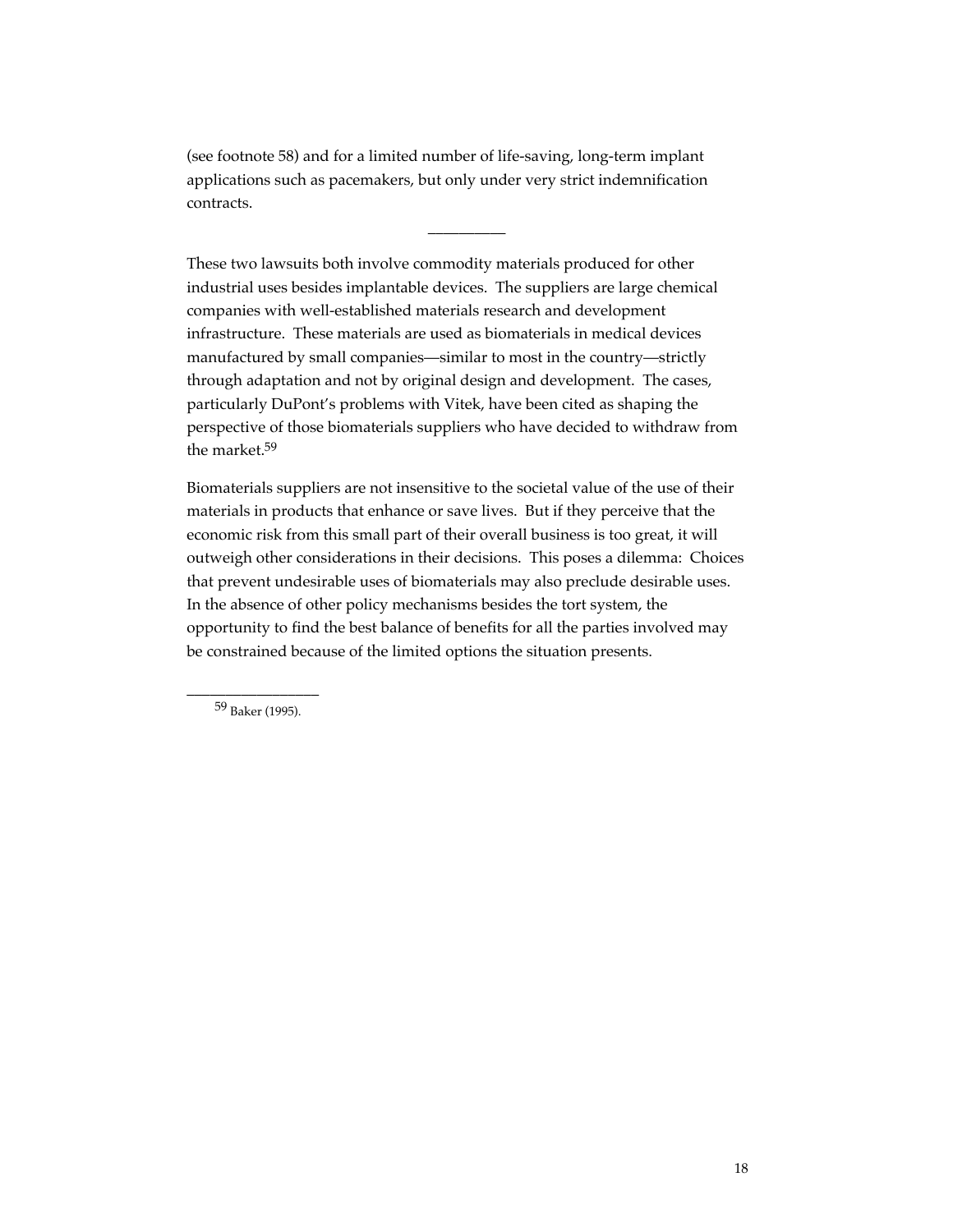# 4. The Nature, Causes, and Potential Scope of a Biomaterials Shortage

From the perspective of the materials suppliers the situations described in the previous section imply the following:

- Medical implants can cause patients serious injury.
- The materials supplier can be brought into lawsuits resulting from injuries to patients from medical devices, especially when the device manufacturer declares bankruptcy.
- The potential liability associated with litigation is viewed by the materials suppliers to be out of proportion to the role that the material plays as a component of the implant or the size of the suppliers' business with the medical-device manufacturers.
- Even if found not liable, a supplier might still face substantial legal costs as well as other undesirable consequences, such as a tarnished reputation and management and staff diverted from the primary pursuit of the business.

Suppliers are likely to factor the last three consequences into any decision to sell material to a device manufacturer. They might be reluctant to risk expensive litigation by conducting such sales. This reluctance is even more likely if the product profits are low relative to other products or if they represent a small fraction of overall firm revenues and the risk in terms of potential damage to the firm is high. Thus, it is possible that suppliers might refuse to sell, and a biomaterials shortage could occur.

However, aside from the suppliers' public announcements and studies reviewed above, there is little empirical evidence about the potential shortage of biomaterials for medical-device manufacture. This may reflect a reluctance by publicly traded companies to acknowledge to stockholders the existence of a shortage of critical inputs. To gain more insight into the possibility and magnitude of such a shortage and to try to gauge its likely effects, we consulted a variety of sources. These included the literature and interviews with a crosssection of people from the industry, academia, consumer agencies, and the legal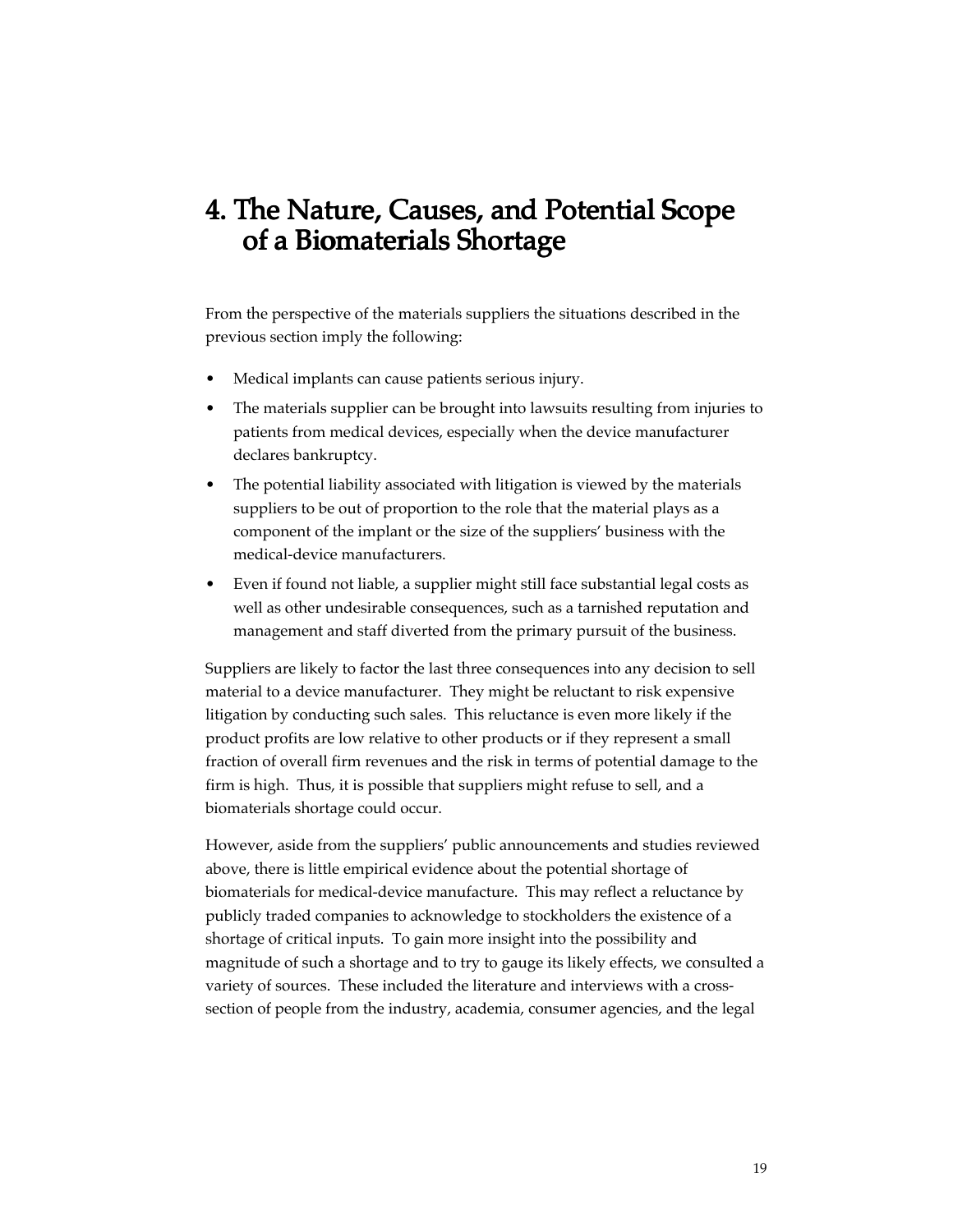profession.60 Drawing on these sources, we have attempted to determine what suppliers have done, why, and the likely effects of their actions.

## What Suppliers Have Done

The potential shortage of biomaterials results from the decisions by the major chemical and materials manufacturers to restrict or discontinue the supply of biomaterials currently used in permanent and short-term implantable medical devices such as blood vessel grafts, heart valves, stents, tissue or organ patches, catheters, ports, and orthopedic components. Dow and Dow Corning's actions are described in the previous section. Summarized here are the decisions of DuPont and some other industry suppliers.<sup>61</sup>

On January 15, 1993, DuPont began phasing out sale of material for use in "medical articles intended for permanent implantation in the human body or in permanent contact with internal body fluids or tissues." The process was completed by January 31, 1994. (Exceptions to this rule were limited to situations in which DuPont itself was involved in the design of the medical article, such as the DePuy-DuPont Orthopedics venture, or where business risk management strategies were adequate to justify a supplier-customer relationship.) In a letter to its customers, the company attributed its decision to the fact that "unpredictable and excessive costs of doing business with manufacturers of implantable medical devices no longer justifies unrestricted sale of standard raw materials to such manufacturers at customary prices." The company explained its action through its "DuPont Policy Regarding Medical Applications of DuPont Materials" and "Caution" statements. Both DuPont and Dow Corning sent letters to their customers explaining their decisions.<sup>62</sup>

Similar decisions have been made by other materials suppliers. Recently, a prominent U.S. producer made a business decision to stop making ultra-highmolecular-weight polyethylene (UHMWPE) available to the orthopedic product industry.63 UHMWPE is currently a key ingredient in fabrication of hip and knee prostheses. These decisions to withdraw from the market have not induced other suppliers to enter it. Twelve domestic and foreign companies with core

\_\_\_\_\_\_\_\_\_\_\_\_\_\_\_\_\_

 $60$ See list of discussants appended to the paper.

<sup>61</sup> HIMA (1994); Aronoff Associates (1994); Biomaterial Availability Coalition (1994); Gould et al. (1993).

<sup>62</sup> DuPont (1993); Dow Corning (1992, 1993).

<sup>63</sup> Galletti, P., in a November 8 letter to Hon. Newt Gingrich, referred to in "Biomaterial Industry Presses Gingrich to Pass Product Liability Bill" (1995).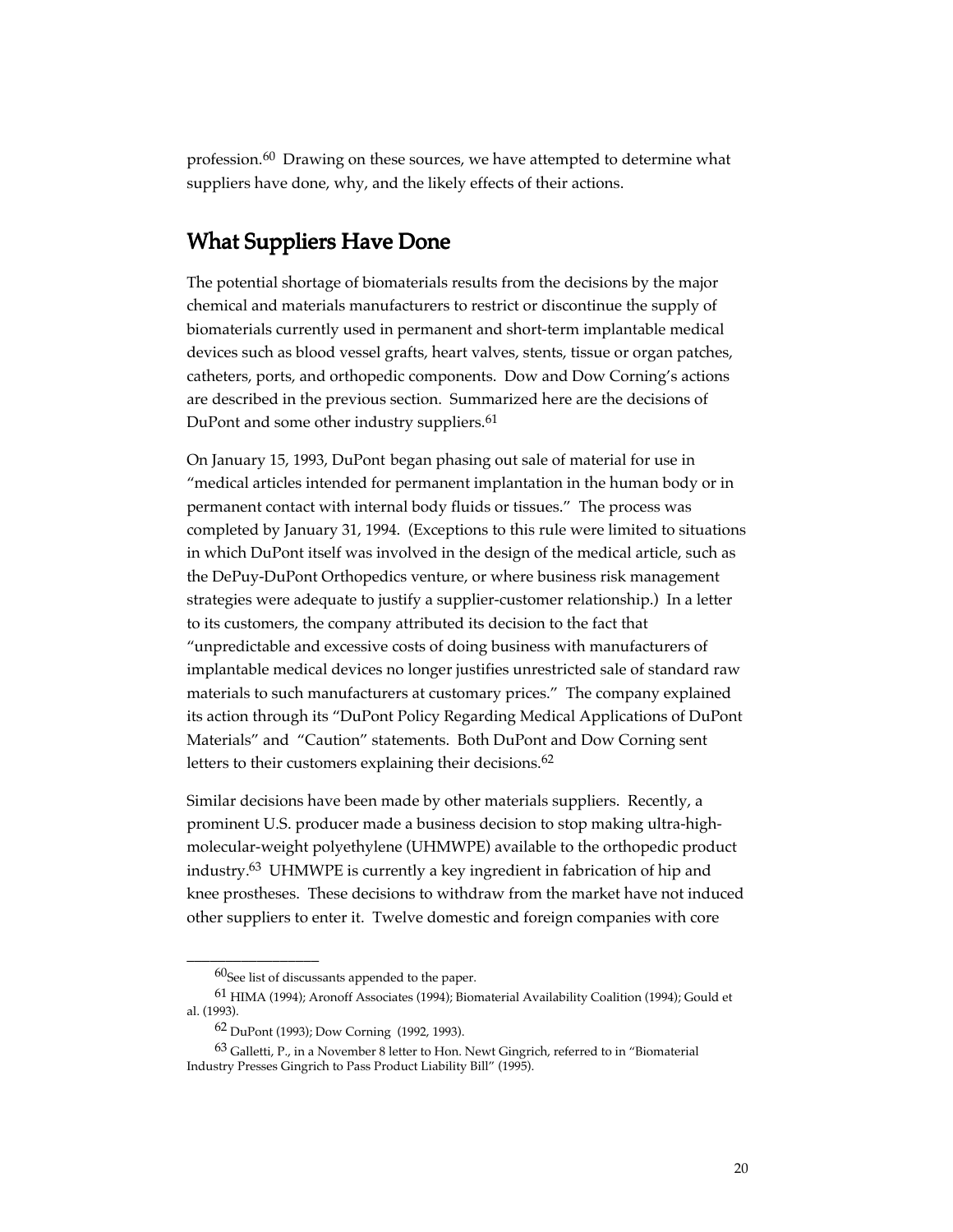competency in materials have expressed no interest in supplying materials for implantable medical-device applications.<sup>64</sup>

## Other Indications of Industry Reactions

The only study of this situation is one by Aronoff Associates, <sup>65</sup> commissioned by the Health Industries Manufacturers Association (HIMA), which presents the perspective of the materials suppliers, analyzes the reasons for their decisions, and assesses the potential impact of these decisions. The study was limited to the situation with PTFE, polyester fiber or yarn, and polyacetal resin. The findings, summarized below, identify the major factors affecting suppliers' decisions to withhold material.

- The most important factor from the material supplier's perspective in deciding whether to sell materials for use in implant products was the fear of exposure to costly, possibly catastrophic litigation.
- The second most important factor was that the small size of the market did not justify the risk. The combined size of the permanent medical implant market for the three materials in question is minuscule (\$600,000) compared with the other markets, such as automotive and textile industries, for the same materials (\$10.5 billion).
- Other reasons included dependence on precursor materials, fear of adverse publicity associated with implants, fear of involvement with the FDA, demand for nonstandard materials for very small volume products and presumption of the need for specialized production facilities.
- Most suppliers would be willing to provide materials only under the protection of stringent indemnification agreements.
- A major motivation for supplying appears to stem as much from a sense of social responsibility and humanitarian intentions as from economic considerations.

Such decisions affecting biomaterials availability have been characterized as the results of a system failure.<sup>66</sup> Although these decisions have resulted in suppliers withdrawing from the market, which has had a detrimental impact on some

\_\_\_\_\_\_\_\_\_\_

\_\_\_\_\_\_\_\_\_\_\_\_\_\_\_\_

<sup>64</sup> Aronoff Associates (1994).

<sup>65</sup> Aronoff Associates (1994).

<sup>66</sup> J. H. Fielder, at American Institute of Medical and Biological Engineering (AIMBE)/AAAS Meeting (1995).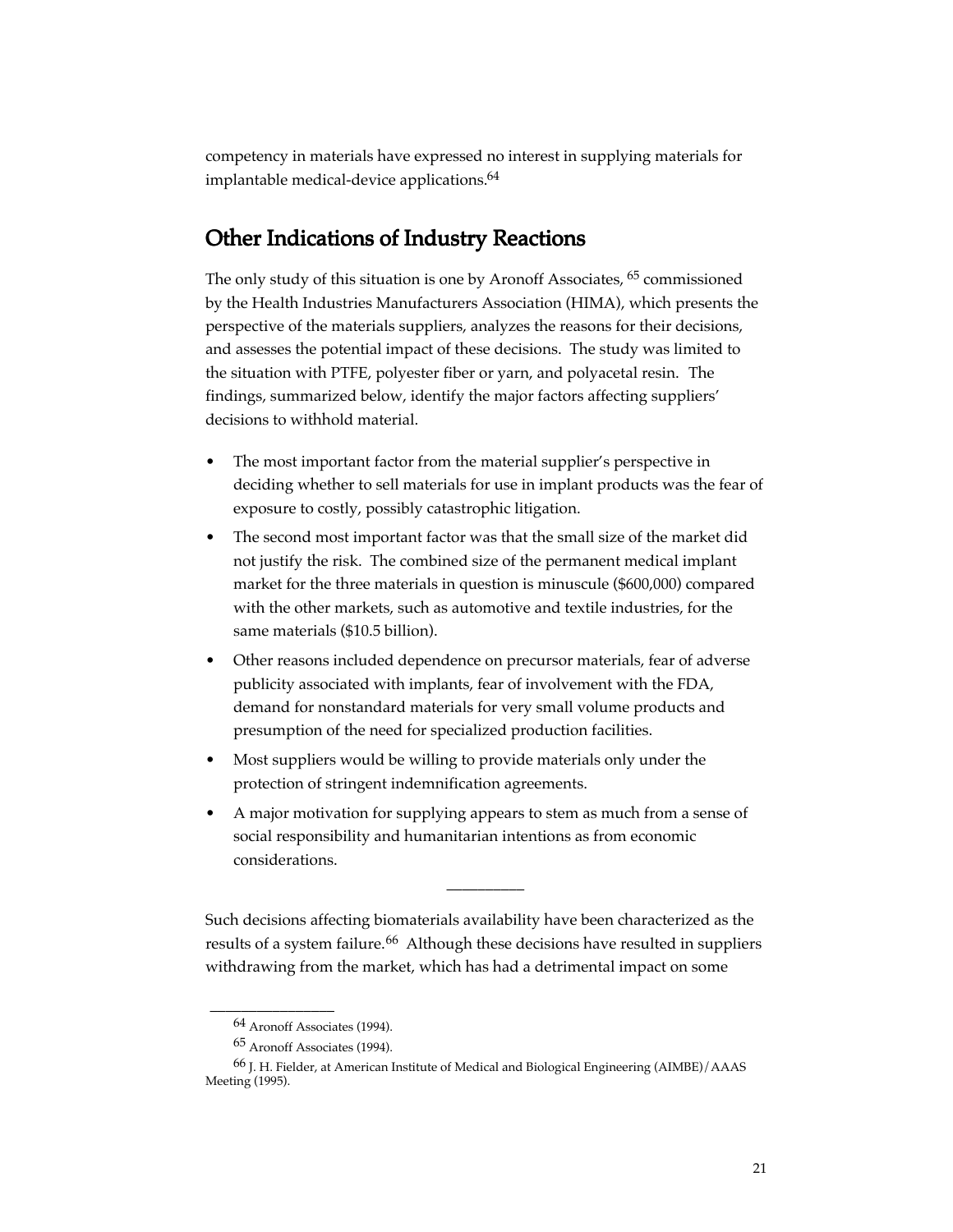patients, we cannot say unambiguously that the situation has resulted in a lesser overall benefit to the public. This is because there is a complex relationship between such withdrawals and the overall benefits to society. It is not clear from either the data at hand or the law and economics literature that supplier withdrawal necessarily means that such decisions by the tort system are suboptimal for society.

This literature has developed a rich assessment of the ability and limitations of the courts to determine liability in the way that most greatly benefits society. To carefully assess whether or not a court decision is optimal we need to understand a broad range of issues. Some chief determinants include whether it is best for the industry to try to incorporate safety features before or after product introduction; others are whether or not products should rely on proven technology with lesser current benefits and risk, or rely on newer technology with greater benefits and risk.<sup>67</sup> Additional factors include whether or not bankruptcy by firms like device manufacturers is possible, or even likely, as a result of the court's ruling.<sup>68</sup> Understanding these factors and whether a particular court decision was based on a liability rule that used hindsight or relied on what was known when the product was designed, would allow some rough assessments. This would give some insights as to whether any particular decision took appropriate account of the current and future benefits to injured patients and as well as those to patients benefited by other uses of biomaterials that might be affected. Such an analysis is both beyond the resources of the current analysis and not needed for the more basic point we wish to establish.

The point is that courts, by the nature of the cases brought before them, must consider the damages suffered by the plaintiffs in those cases and evaluate the responsibility and liability of the parties involved. Because of the complexity of the situation outlined above, it is unlikely that the courts always have complete and correct information about all the patients who may be significantly affected by their judgments. This is particularly true if suppliers other than those involved in the case leave the market as a result of the court's decision.

We advance the hypothesis that the tort system may not adequately value the overall benefits to the public of biomaterials use. This is because a court may not adequately appreciate the broad impact its decisions could have on other patients, as we shall discuss in the next section. This possibility, combined with the broad and important uses of biomaterials outlined in the first section, argues

\_\_\_\_\_\_\_\_\_\_\_\_\_\_\_\_\_

<sup>67</sup> Ben-Shahar (1999).

<sup>68</sup> Watabe (1999); van't Veld (1997).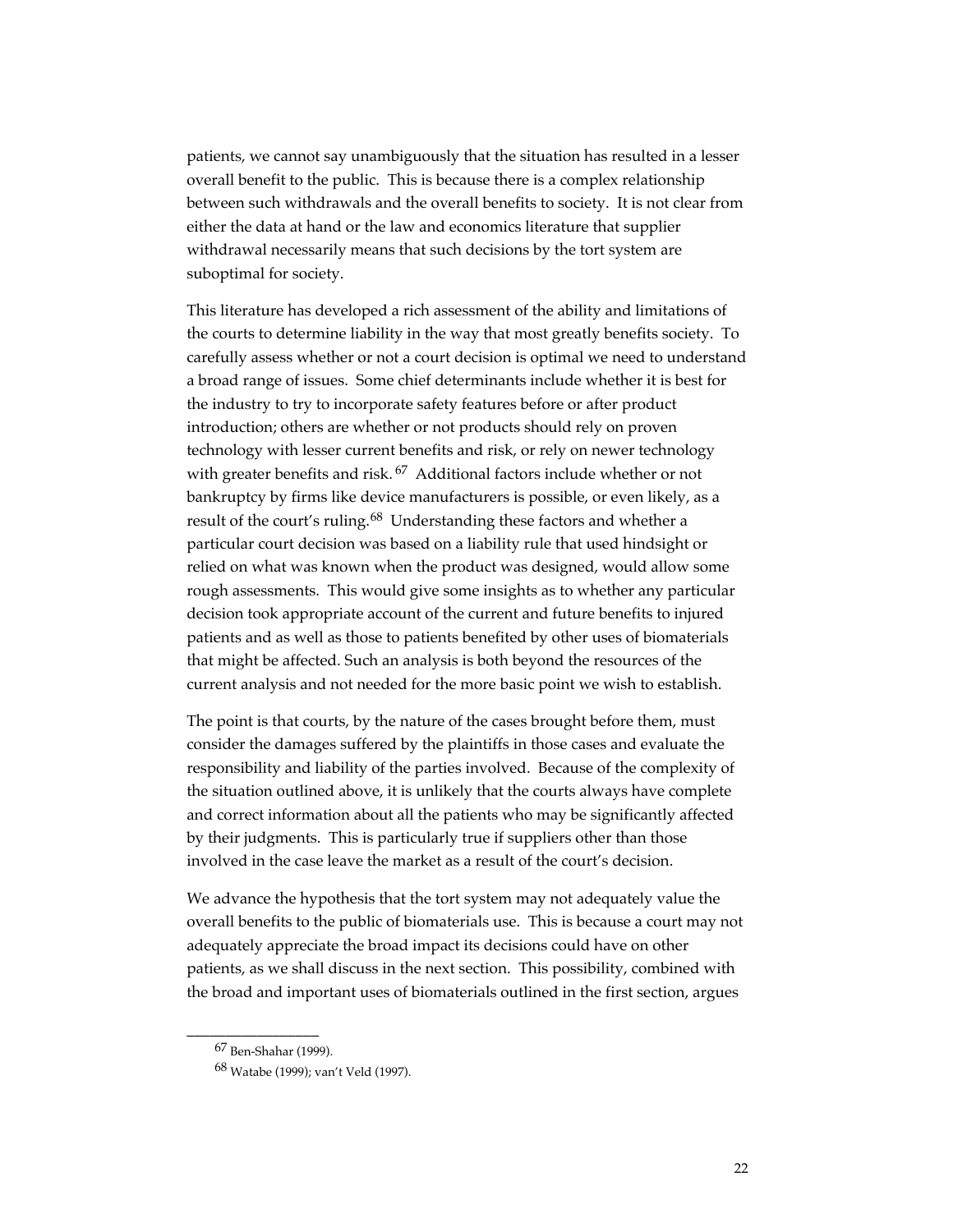that this matter calls for continued attention by policymakers beyond those concerned with the courts.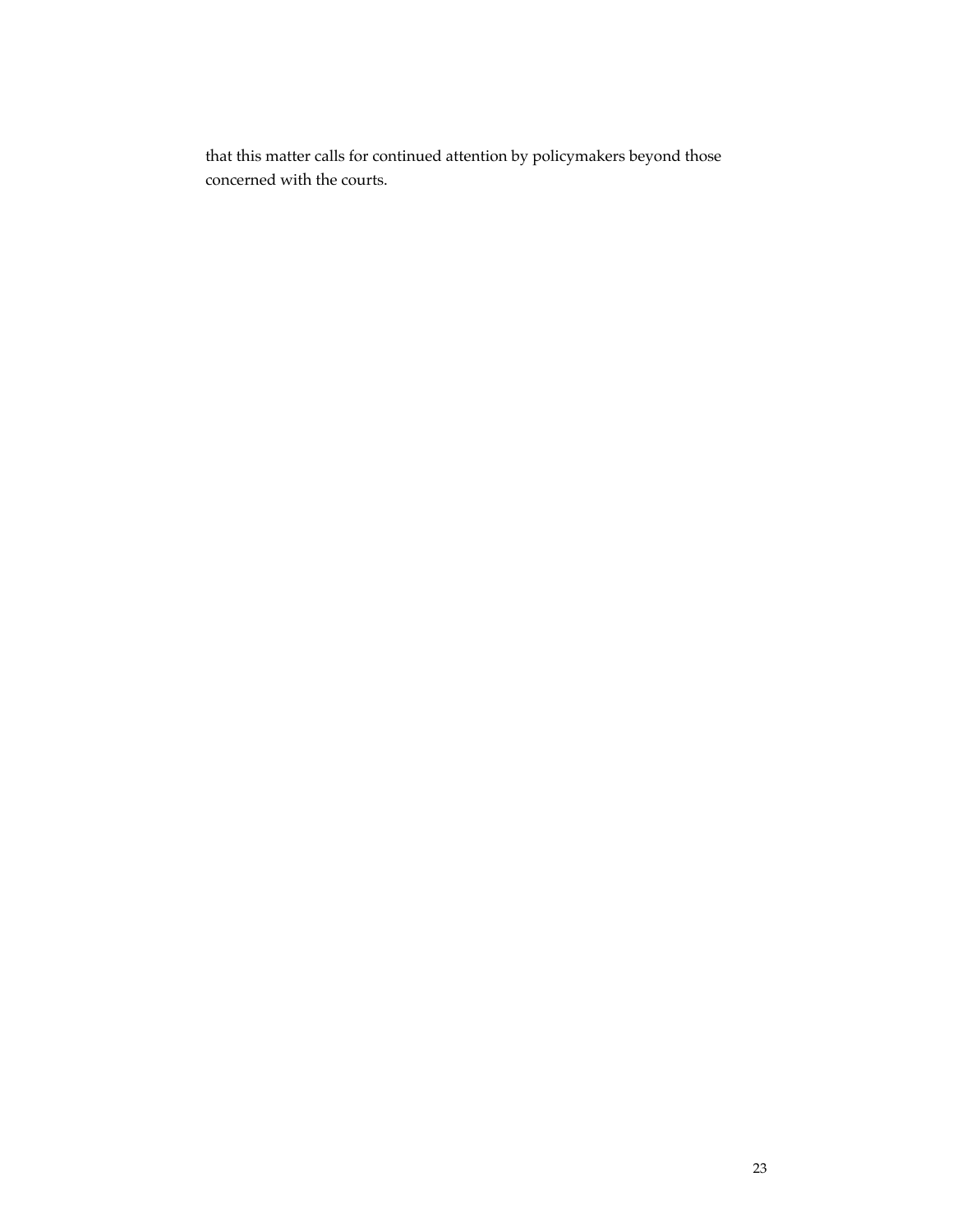# 5. Patients' Perspectives on a Biomaterials **Shortage**

The lawsuits over implantable devices generally attract considerable publicity and media attention. Litigants often argue that device manufacturers and their associates have not made their most conscientious effort to reduce risk to the lowest possible level. The manufacturers, pointing to the limit of existing knowledge on the human body's long-term interaction with implants, counter that flawless performance is unreasonable and that the course of redress is often motivated by the defendant's solvency and ability to pay damages rather than by culpability.

This focus on litigation overshadows what is arguably the most important element, the patients themselves. Patients' perspectives vary widely. In some cases, they are people who suffer chronic, or permanent injury, and who feel that they have been victimized by inadequate testing of products. In other cases, they have local complications and possibly a long-term systemic disease. They are particularly bitter because known problems with implants or materials were, in their view, inadequately considered in the development and approval process. However, there are also those who stand to suffer greatly and perhaps die if the biomaterials controversy results in withdrawal of the only material that can serve their particular need.

A number of patient-assistance organizations have been formed to help patients who have suffered device-related injuries. Two groups—The TMJ Association, Ltd., $^{69}$  and the National Breast Implant Task Force<sup>70</sup> and its affiliates—have been formed to assist those involved in the cases discussed above. Other patient representative groups exist, such as the Hydrocephalus Research Foundation, whose mission to help patients with respect to debilitating or life-threatening diseases cannot be fulfilled without the acceptance of responsibility by the scientific, regulatory, and legal communities. The following three examples present the widely different perspectives drawn from the experiences of these organizations, which must be considered in pursuing logical solutions to the problem.

\_\_\_\_\_\_\_\_\_\_\_\_\_\_\_\_

<sup>696418</sup> W. Washington Blvd., Milwaukee, WI 53213.

<sup>70</sup>P.O. Box 21051, West Palm Beach, Florida, 33421.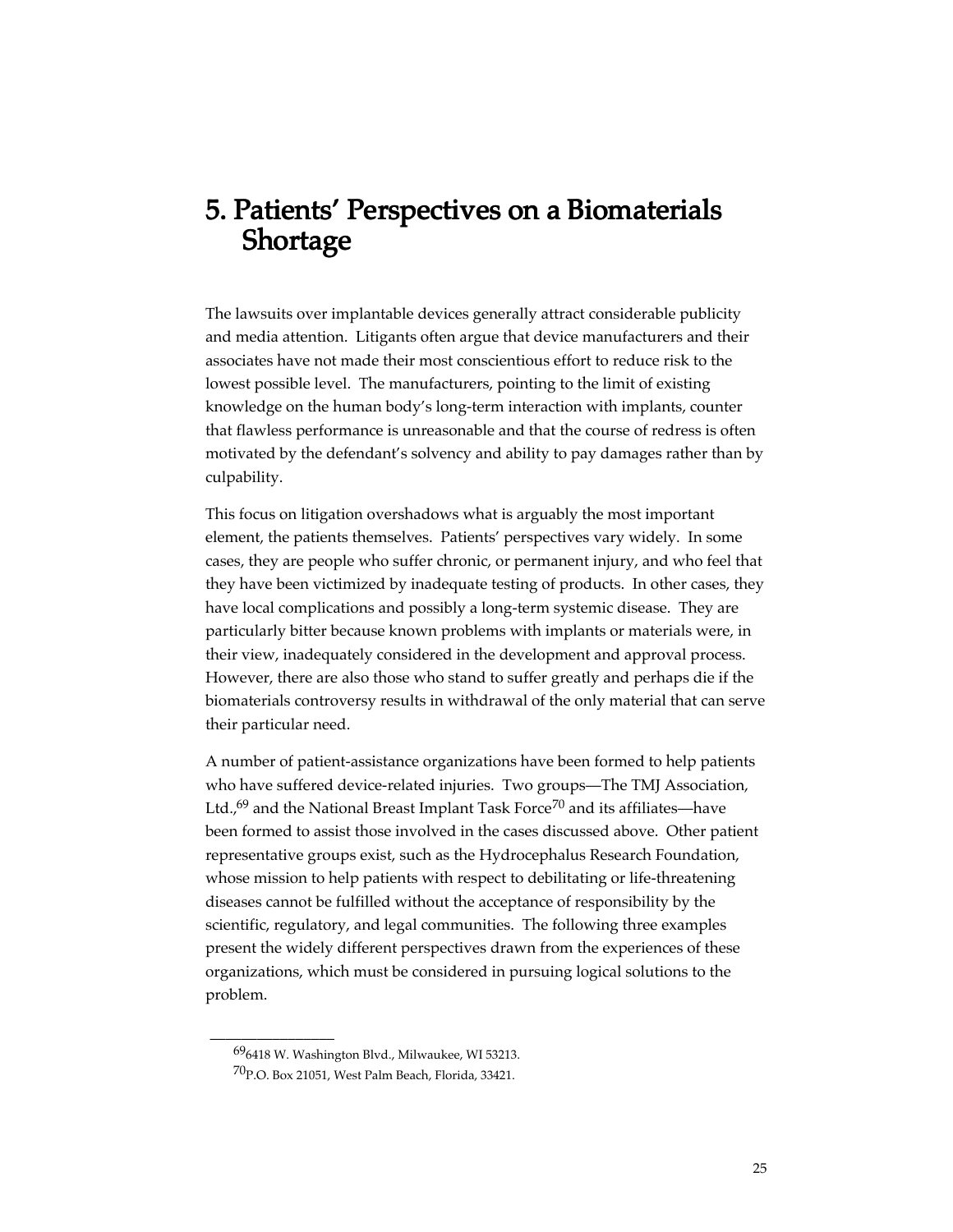## TMJ Implants

The following summarizes a presentation by The TMJ Association, Ltd.,<sup>71</sup> that provides a comprehensive description of the problems related to the TMJ implants from a patient perspective.

The Disease and Its Prominence. The TMJs are the two tiny joints in the front of the ears that attach the lower jaw (mandible) to the skull (fossa). Clinical conditions usually classified as TMJ disorder include those with pain or dysfunction in the joint or contiguous structures. TMJ disorders affect approximately 30 million people, most of whom are women. The etiology and treatment of the disease do not seem to be well established because of a lack of well-funded research. The pertinent professional societies—the American Dental Association (ADA) and the American Association of Oral and Maxillofacial Surgeons (AAOMS)—have not made TMJ disease a specialty. At the National Institute of Dental Research (NIDR), the disease falls under the jurisdiction of the Craniofacial Anomalies, Pain Control, and Behavioral Research Branch, where it has not been a high priority. The Musculoskeletal Branch of the National Arthritis and Musclo-Skeletal Disease Institute and the Office of Research on Women's Health have shown interest in and commitment toward solving the problems related to the disease and its treatment. Continual efforts by the TMJ Association have prompted Congress to encourage the NIDR to collaborate with the other pertinent NIH institutes.

TMJ Implants and Their Failures. Common treatments of TMJ disease include surgical implantation of an interpositional implant (IPI) or of prostheses replacing parts of the TMJ (condyle, fossa, or both). About 150,000 patients in the United States are estimated to have received the implants. Most of the biomaterials used in these products were introduced before the 1976 Medical Device Amendments, and those marketed after 1976 relied on the "substantially equivalent" 510(K) categorization to obtain the FDA approval without adequate testing. A 510(K) application is based on the decision that a new device is the substantial equivalent of a previously approved device. Testing, therefore, is less than that required for a Pre-Market Approval application.

The two most widely used IPIs were Dow Corning's SILASTIC® and Vitek's Proplast® TMJ Implants. The former apparently produced good results in the short term, but within a few years of implantation, "fragmentation, perforation and deterioration of the material" and ensuing health problems such as arthritis

\_\_\_\_\_\_\_\_\_\_\_\_\_\_\_\_\_ 71Cowley (1994).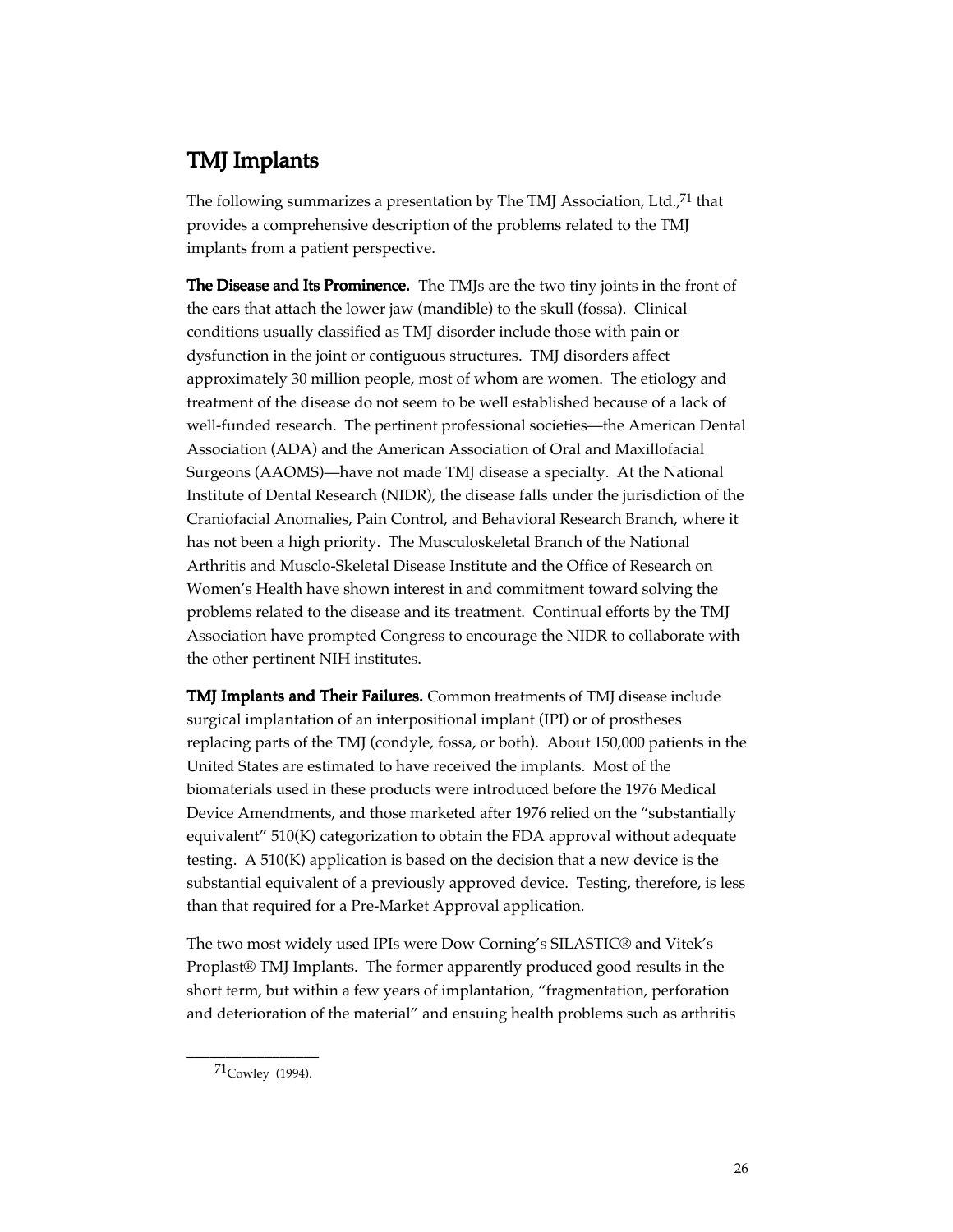and lymph node swelling were reported. Dow Corning was alleged to have conducted no long-term animal or human studies before market introduction and to have known that SILASTIC® and the implant were unstable and that they caused adverse reactions. The inappropriateness of SILASTIC® for long-term implant use and the withdrawal of the implant in 1993 was determined only after 20 years of use. The problems with the Vitek Proplast® TMJ Implant have been described earlier in this paper. As with the SILASTIC® implant, the Proplast® implant also showed promising early results, only to fail and cause severe problems subsequently.

Patients' Experiences and Opinions. Many TMJ implant recipients are in their twenties or thirties. Through their experiences, the patients have educated themselves about implant failure, fragmentation, particle migration, the ensuing tissue reactions, and the craniofacial and systemic problems. Severity of injury has ranged from deformity and masticatory dysfunction to the degeneration of the fossa to the extent of perforation of the dura or the skull and the regression of the condyle to the extent of collapsing the throat. Some patients have undergone several post-removal procedures, as many as 43 surgeries in one case. In general, the patients report diminished quality of life due to health problems ranging from lingering discomfort and intractably chronic pain to numerous complicated symptoms. While some implant recipients are affected only by the anxious anticipation of the impending implant failure and the ensuing complications, the plight of the advanced patient continues in the absence of palliative or restorative treatments. Equally important are the psychosocial and financial impact of the problems on the patients and their families. There are reports of broken marriages, torn families, lost careers, and bankruptcy—which, combined with the physical problems, may have been ultimately responsible for over 50 suicides.72

Embittered patients feel abandoned by all the relevant factions. They hold the materials suppliers and the device industry responsible for introducing inadequately tested products; the surgeons and the health professionals' societies for not informing patients adequately about the risks and for not taking their ailments seriously; the governmental agencies for deficiencies in classifying the device, tracking the complaints, instituting the corrective measures, and failing to conduct basic research on the disease; and the health care system as a whole for failure to establish cooperation between its parts and the patients. Medwatch, a Medical Products Reporting System introduced by the FDA in 1993 for voluntary professional reporting of adverse events and product defects, has not served its

\_\_\_\_\_\_\_\_\_\_\_\_\_\_\_\_ 72 Cowley (1994).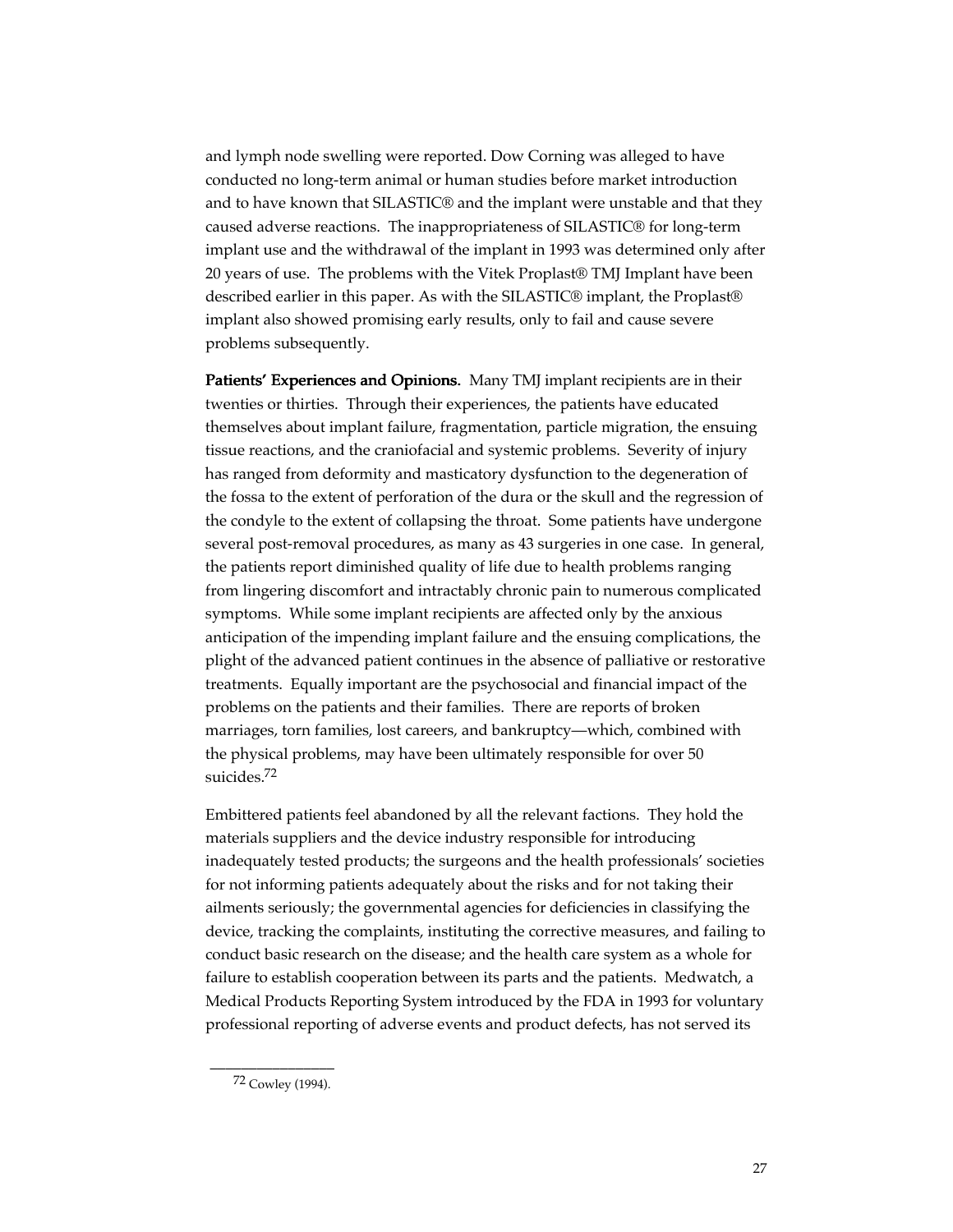purpose well. The TMJ International Implant Registry, established by Medic Alert at the request from the FDA three years ago, has closed. These failures are taken as a consequence of the close ties between the device manufacturers and the surgeons who do not believe the patients when they complain. Patients comment that the TMJ implant materials are "marked by a pattern of haphazard development, entrepreneurialism, unverified assertions in the absence of animal testing and a silent FDA" and conclude that "if all the energy expended on damage control, denial and excuses went into a concerted effort to help the patients, all would be better off."73

With reference to the legal environment, patients share the general opinions of consumer advocates: that "virtually without exception, lawsuits the industry describes as frivolous turn out to be valid"; that "litigation is an inevitable result of misguided federal laws and policies that have allowed most medical implants to reach the public without extensive testing and specific approval by the FDA"; that "liability provides an irreplaceable incentive in making medical devices safer and in ensuring that consumers who are injured by defective devices are compensated"; and that "product liability actions are almost the consumer's only protection from dangerous, defective medical devices" in contrast to the bankruptcy provision available to the erring manufacturers. Emphasizing that a person receives an implant not with the intention of suing a company years down the road for financial gains but only in pursuit of relief from the disease, patients note that litigation may yield much for some, but many receive little and must undergo an emotional ordeal most sick people cannot bear.<sup>74</sup>

The patients' experiences have brought them unprecedented awareness of the surgeon, the procedure, the materials, the device, the manufacturer, the complications, the expected life span of the device, and such details. Patients are an inherent part of the implant venture because they take just as much risk as the device manufacturers and surgeons—or more, since it is the quality of their lives that is at stake. Stressing this interdependence, the patients appeal to the professionals to work with them on the best possible TMJ prosthesis.

Toward that end, they make several recommendations: that the FDA systematically solicit advice from the relevant agencies with expertise in materials and design; that the FDA develop a user friendly, multitrack complaint registry for the earliest possible warning signs; that an international implant retrieval and database system be established independent of the FDA to enable

\_\_\_\_\_\_\_\_\_\_\_\_\_\_\_\_\_ 73 Cowley (1994).

<sup>74</sup> Cowley (1994).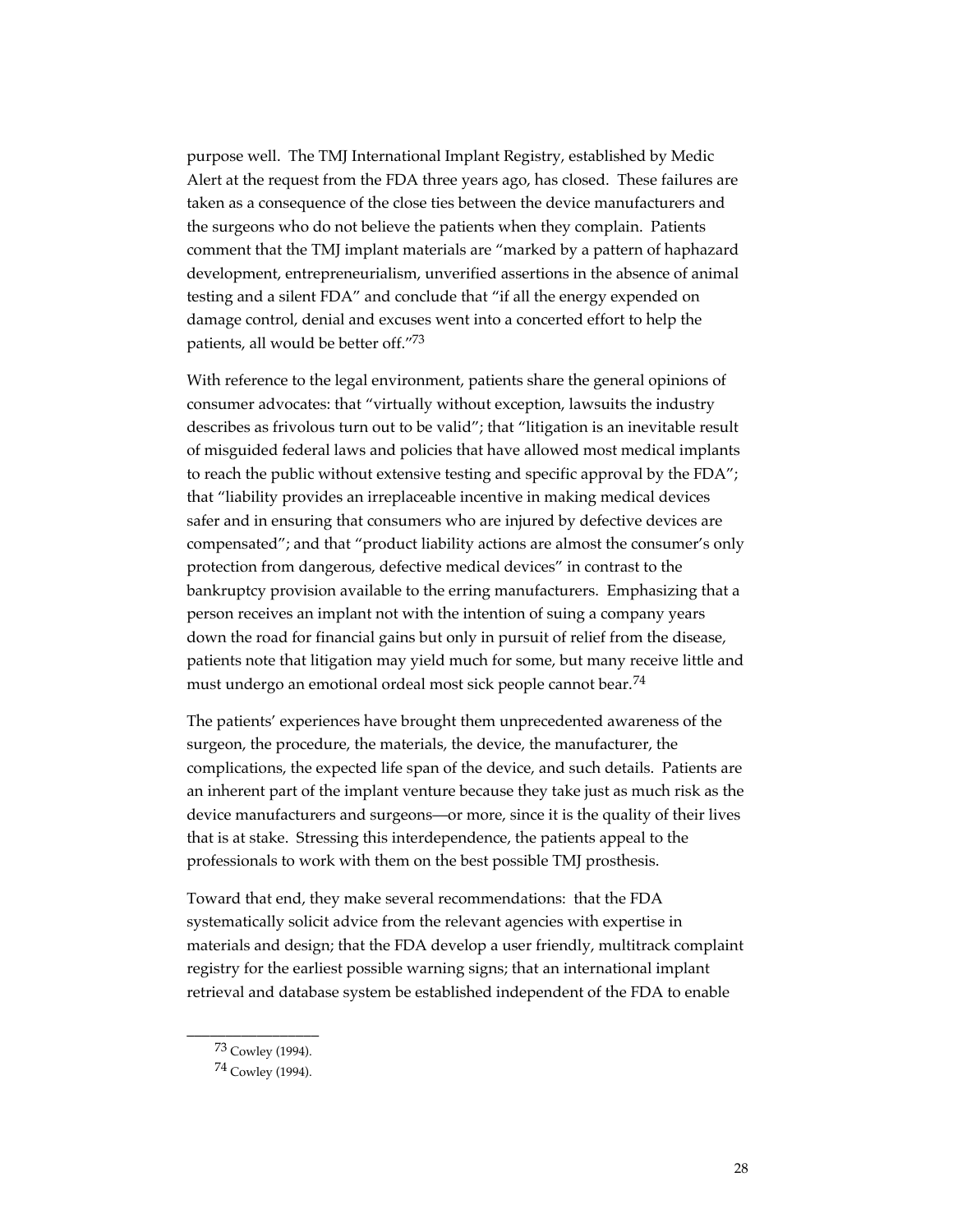identification of factors responsible for the success or the failure of the implants; that the development of the device become an integrated process involving component suppliers and the device makers sharing responsibility and accountability; that a TMJ device development team be established at the NIH to ensure integration of all the necessary knowledge; that there be a mechanism to ensure that the patient receives exactly the same device as promised; and that an international entity be established to address ethical issues arising from device and materials problems.75

## Breast Implants

The patient perspectives on the problems associated with the breast implants are perhaps best described in a briefing paper authored by the American Trial Lawyers' Association (ATLA) Breast Implant Litigation Group (BILG).76 The paper is supported by industry documents, testimony, and publications. It is not known with certainty if the paper represents the perspectives of all or a vast majority of the patients, but the views are endorsed by the National Breast Implant Task Force and its affiliates. The following summarizes the contents of the paper.

Inadequate Testing. Manufacturers have not tested the breast implants adequately for safety in accordance with the standards set by the scientific community and required by the FDA for use in humans.

Silicone Gel/Liquid. Early work on silicone gel/liquid injection and implants had given indications of bleeding or low molecular weight or extractable components from the implants and migration into major internal organs including spleen, heart, liver, lungs, and brain. The associated complications included atypical immune disease which came to be termed as "human adjuvant disease." The results of animal studies concurred, showing that silicone injections led to widespread dispersion of the material throughout the reticuloendothelial system with finding of abnormal vacuoles in the blood and the presence of the material in the various parts of the body. The FDA ruled that liquid silicone injections were to be limited to carefully controlled clinical settings and that under no circumstances should liquid silicones be used for injections in the breast because of the highly vascularized nature of the breast.

\_\_\_\_\_\_\_\_\_\_\_\_\_\_\_\_ 75 Cowley (1994).

<sup>76</sup> ATLA Breast Implant Litigation Group (4 Faneuil Hall Marketplace, 3rd Floor, Boston, Massachusetts 02109; Tel: 617-557-7177), Silicone Breast Implants: A Briefing Paper, undated.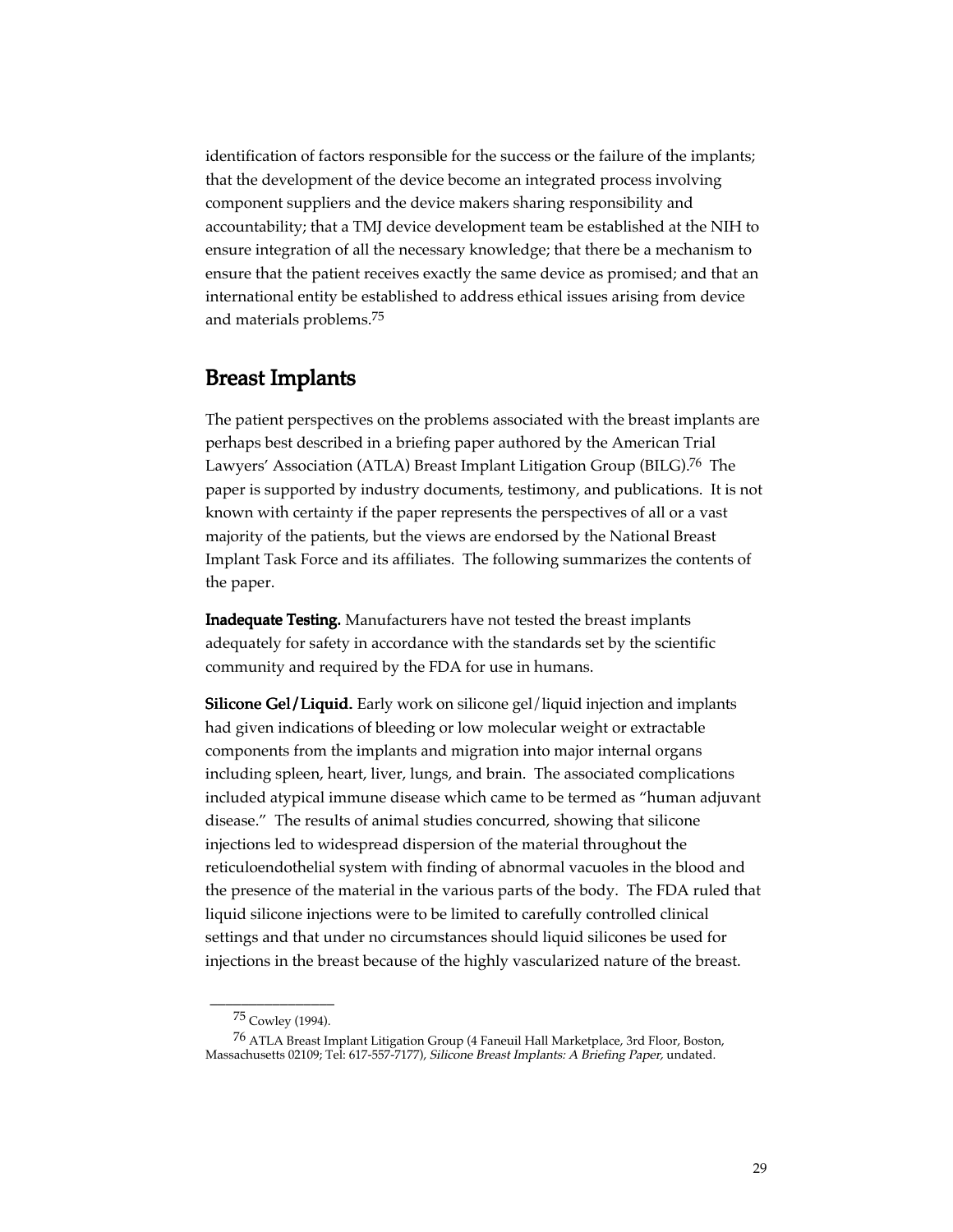Instability of Breast Implants. In spite of the knowledge of migration of silicone from injection sites, several companies manufactured and sold implants containing the same silicone fluids in a fragile silicone shell. The implants were unstable. The shells were susceptible to rupture, and they permitted diffusion of the silicone into the patients' bodies. One company identified the need for an alternative gel, but its efforts to develop such material were unsuccessful. Plastic surgeons commented on the instability of the implants and on silicone migration. Notwithstanding these complaints and the observation of biological activity of liquid silicones in pharmaceutical and insecticide application experiments jointly conducted by Dow Corning and Dow Chemical, the implant manufacturers held their position that silicone was biologically inert and safe for implantation in humans.

Local Complications. In many women, the capsule that formed normally around the breast implant showed tightening and contraction to cause severe pain, unnatural firmness, deformity, and chronic inflammation. Implant ruptures (with rates in excess of 50 percent ), severe silicone bleeding (in an additional 20 percent of the cases), and the recommended removal of the ruptured implants and the uncontained gel (which may require multiple surgeries) result in local deformity and serious disfigurement.

**Systemic Disease.** The doctors who treat breast implant patients report cases of an atypical disease that differs from classical autoimmune diseases. This atypical disease is defined by a unique grouping of symptoms that include ocular, oral, and vaginal dryness; joint and muscle pains; cognitive dysfunction; chronic fatigue; and, in more serious cases, central nervous system impairment, kidney failure, and loss of bowel control. The doctors believe that the disease, which sometimes may not surface until six to ten years after implantation, results from a chronic immune response to the silicone in the implant and its degradation products, including silica. Causal evidence for connecting the disease with silicone is presented in the animal studies showing chronic arthritis induced by silicone, epidemiological studies showing elevated antibodies in women with breast implants, and a few publications in the scientific literature.

Manufacturer's Actions. Dow Corning has attempted to use "grass roots" organizations to disprove allegations of cover-up, destruction of documents detailing the need for a study of the safety of implants, and charges that the company reluctantly funded external scientific studies only after consulting with legal counsel to determine the impact on breast implant litigation.

Societal Cost. Notwithstanding Dow Corning's filing for protection under Chapter 11 bankruptcy, the company's financial performance has remained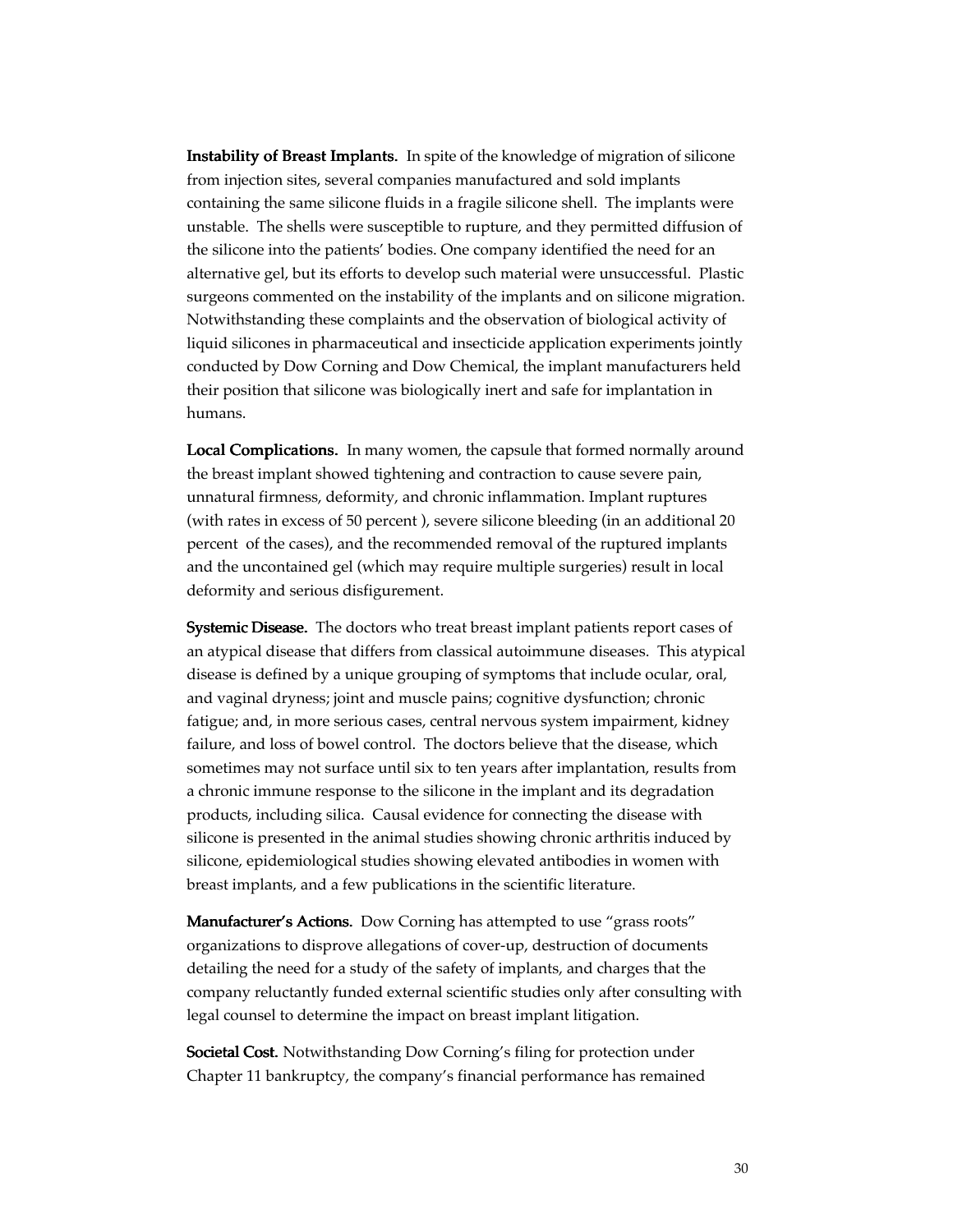strong and no job losses have occurred. In contrast, the implant patients are imposing tremendous costs on society. A number of health insurers, including the U. S. Government, have sought to assert their claimed subrogation rights. Although the exact amount claimed is unavailable because of the inability of the carriers to confirm the identity of women pursuing claims, an estimated 85 percent of the nation's health insurance carriers have attempted to seek reimbursement amounting to hundreds of million of dollars.

## Hydrocephalus Shunt Implants

The hydrocephalus patients provide yet another important and quite different perspective of the biomaterials availability problem. The following summarizes the information provided by the Hydrocephalus Research Foundation.<sup>77</sup>

The Abnormality and Its Effects. Hydrocephalus refers to an abnormal accumulation of cerebrospinal fluid (CSF) within the cranial cavity and the accompanying increase in intracranial pressure. The condition is most commonly caused by some obstruction in the CSF flow passage ("noncommunicating") or may be a result of an imbalance between the production and the absorption of CSF ("communicating"). Congenital hydrocephalus may have its origin in intrauterine infection, perinatal hemorrhage, cyst or other such defect in the brain, or ventricular malformation. The acquired form, which develops after birth, may result from intraventricular hemorrhage, head injury, brain tumors, or certain diseases such as meningitis. In infants, hydrocephalus dilates the cerebral ventricles, causing an expansion of the skull (especially the forehead), downward deviation of the eyes, and compression of the brain. In older children and adults, the symptoms may include severe nausea and vomiting, migrainelike headaches, seizures, impaired vision, and inability to function normally. The best available statistics on the incidence of hyrocephalus suggests an occurrence rate of between 0.5 and 1.5 cases per 1,000 live births, but this grossly underestimates the size and scope of the patient population since it does not account for cases of acquired hydrocephalus at all ages. The prognoses for these patients are difficult to predict, but there is some correlation between the origin of the hydrocephalus and the outcome. Despite the variability of outcome, more and more of the properly diagnosed and treated infant and young patients can lead relatively normal lives. Untreated patients face progressive retardation, blindness, paralysis, and death.

\_\_\_\_\_\_\_\_\_\_\_\_\_\_\_\_

<sup>77</sup>Liakos, A. M., The Hydrocephalus Research Foundation, Inc., 1670 Green Oak Circle, Lawrenceville, Georgia 30243.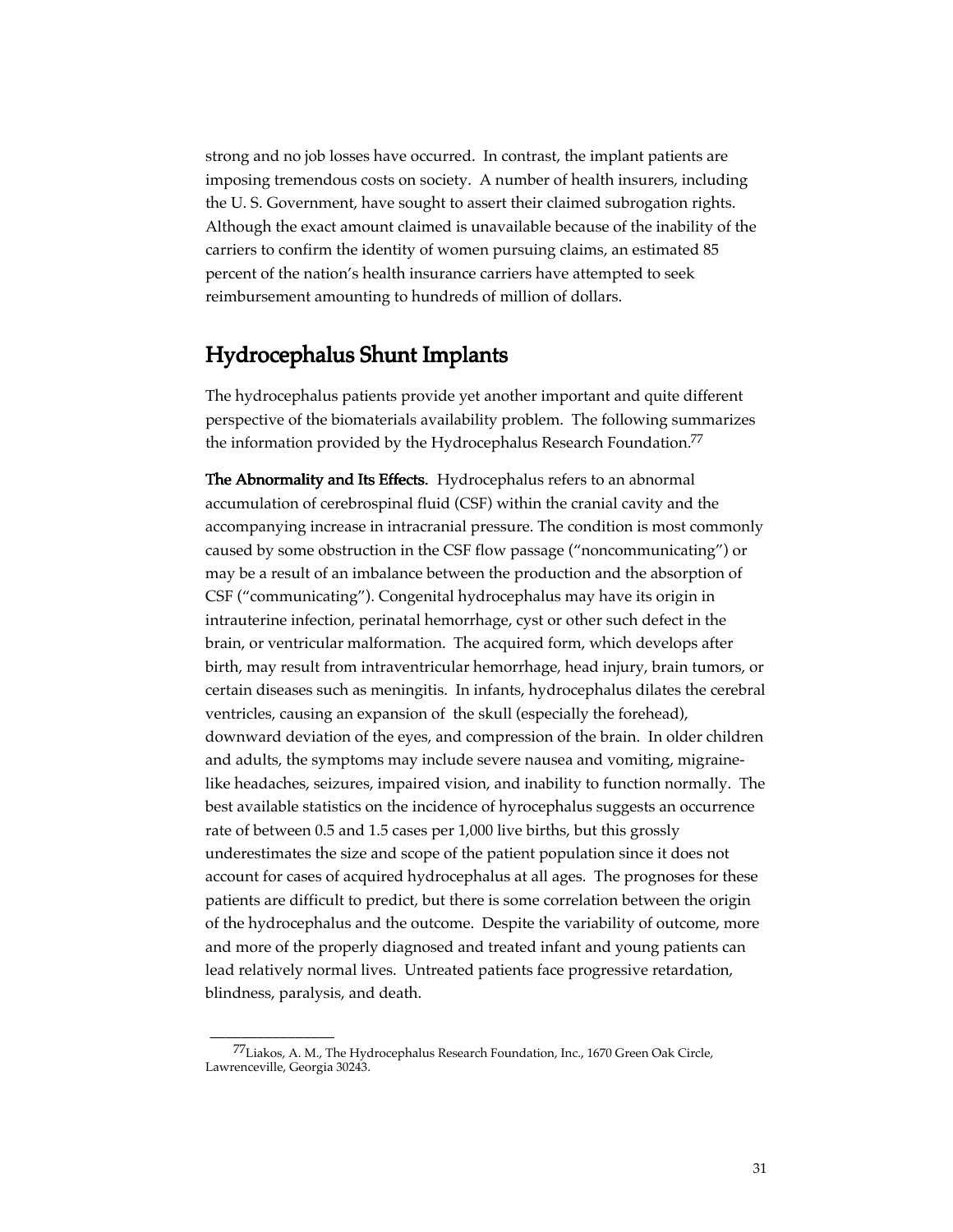The Hydrocephalus Shunt. The most widely used current approach to the management of hydrocephalus involves the surgical implantation of a long, flexible, and sturdy tube—a shunt—that drains the excess CSF from the cranial cavity at the proximal end to the peritoneal cavity at the distal end. Whenever possible, sufficient length of catheter is placed to accommodate the physical growth of the patient. For some patients, however, extensions of the catheter are necessary during periods of rapid growth. Experiments conducted over the years with a variety of materials including silicone, polyethylene, polyvinyl chloride, Teflon® PTFE, rubber, and stainless steel have led to the conclusion that silicone is the best available material for the shunt. That conclusion remains the consensus today in spite of the controversies surrounding the biocompatibility of silicone materials generated by the breast implant–related events.

Patients' Appeal to Society. Hydrocephalus shunts save lives. The survival of the affected individuals depends on the immediate availability of the shunts for initial implants or replacement. All commercially available hydrocephalus shunts are manufactured from silicone. No suitable alternative material presently exists, nor is a promising substitute on the horizon. It is unfair to place the lives of the patients in jeopardy as they wait for the scientific community to develop new materials and shunts or for the legal system to decide on the course of an action to ensure the availability of silicone. Ongoing research ensures that silicone is essentially benign in the human body. In fact, silicone is used as a reference standard for testing the proposed alternative materials. These findings support the experience of the hydrocephalus patient population and the beliefs of the neurological community.

The current uncertainty in the supply of silicone materials for implant application is therefore tantamount to a serious impending crisis for the community. Accordingly, patients question society's wisdom—or the lack of it—in indiscriminately allowing a public policy with far-reaching consequences to be dictated by special-interest groups. Speculation about the risk of using silicone in the manufacture of implantable devices should be balanced with what is known about the risk to patients should they be unable to gain access to the silicone-based systems. Patients who depend on the shunts have no alternatives. The risk in denying access to the only viable material of which the shunts are made, they note, is death. In that context, they support the Biomaterials Access Assurance Act, but, in doing so, they are not insensitive to the plight of the patients injured by other devices or to the original purpose of the legal system. They recognize the complexity of the issue and endorse "an opportunity to bring together basic scientists, engineers, clinicians, policymakers, patients, and patient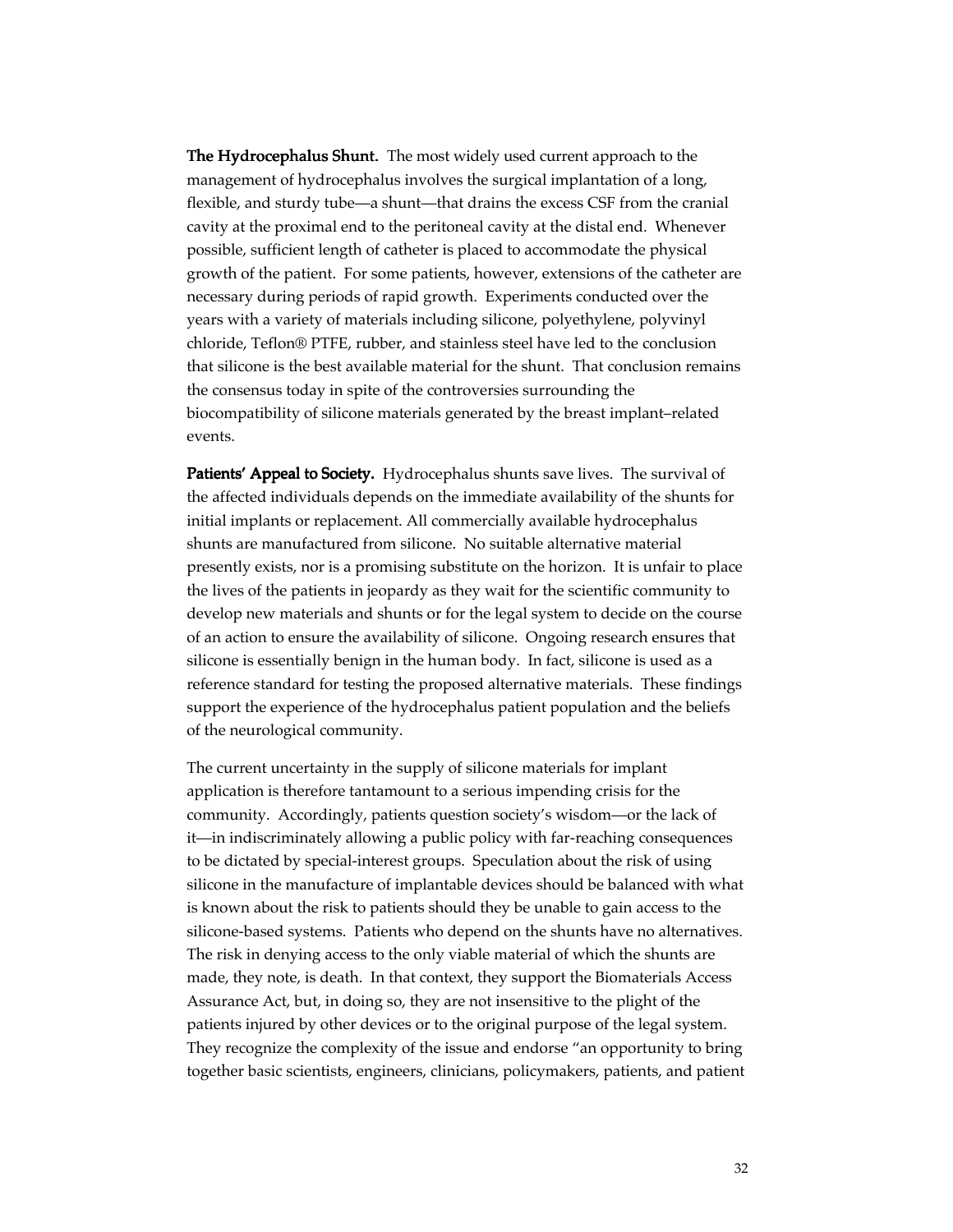advocates in support of an environment fostering advances in our ability to improve treatments and outcomes—an environment in which concerns about safety and effectiveness (or efficacy) are balanced with availability."78

 $\overline{\phantom{a}}$ 

These descriptions show that patients have diverse experiences and opinions concerning the role of the liability system and the responsibilities and actions of the biomaterials and the medical-device manufacturers, the regulatory agency, and the medical and legal communities. These experiences and opinions do not add up to a single patient perspective. It is evident, however, that the patient groups commonly support the development of biomaterials with long-term biocompatibility; ask to be included early in the development process; and request that the manufacturers, medical professionals, and regulators be sensitive to their concerns, inform them fully of the risks and benefits, and understand their plight when errors occur. They note the interdependence between the different communities and stress the need for cooperation. One patient group puts it succinctly: "Without you, we have no hope for a better future; without us, you have no job."79

A key feature of the patients' situation is its diversity. Patients include persons who may be harmed by the same decision that brings compensation or justice to others. This underscores the challenge faced by the courts in making optimal decisions that require a wide appreciation of the often difficult-to-foresee consequences of their judgments.

\_\_\_\_\_\_\_\_\_\_\_\_\_\_\_\_

<sup>78</sup> Liakos, A. M., The Hydrocephalus Research Foundation, Inc., 1670 Green Oak Circle, Lawrenceville, Georgia 30243.

<sup>79</sup>Cowley (1994).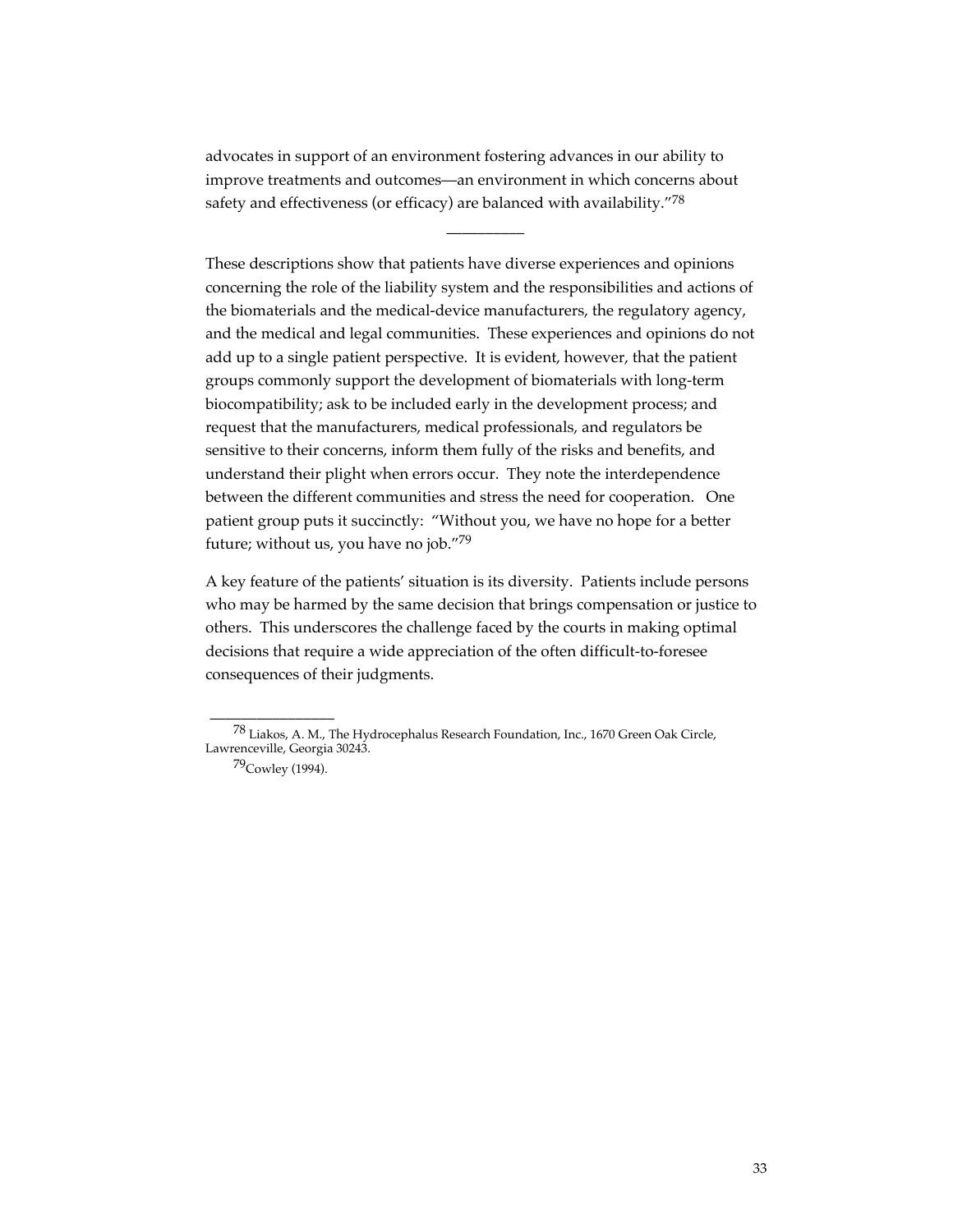## 6. Potential Effects of a Biomaterials Shortage

A shortage of biomaterials for medical applications seems likely to affect the companies that use biomaterials to manufacture devices, the industry at large, and, most important, the health of the people of the United States.

Companies. Medical-device firms confronting a shortage of biomaterials may have to stockpile materials, shift resources from product innovation and development to finding and qualifying alternative suppliers, confine their operations to offshore sites, abandon certain products, or leave the business entirely. An industry survey and the Aronoff study indicate that the device manufacturers have reacted to the situation by costly and temporary measures such as stockpiling and seeking alternative suppliers—especially from Europe and Japan—although companies from those countries are also showing reluctance to supply materials, even under indemnification agreements. $80$ 

However, these actions do not provide long-term solutions. The problems with these remedial measures include questions about whether the physical properties of stockpiled materials remain stable over the long term, uncertainties about finding proper substitutes for discontinued materials and the costs of the substitutes, time and resources required for finding the substitutes and obtaining regulatory approvals, the continued possibility of being subjected to liability, and questionable sustainability of supply.

Industry. In 1993, the medical-device industry in the United States employed 282,000 people and had revenues of \$43 billion, representing 46 percent of the global output.<sup>81</sup> Its exports, which have been growing at a 16 percent annual rate since 1988, contributed to a \$5 billion trade surplus in 1994.<sup>82</sup> The industry invests heavily in R&D—about 6.8 percent of sales—which far exceeds the allindustry average of approximately 3.8 percent. $83$ 

The Aronoff study forecasts that within three years some of the biomaterials, the products made from them, and the medical procedures employing them may become unavailable, forcing a compromise in both public health and the world

\_\_\_\_\_\_\_\_\_\_\_\_\_\_\_\_

<sup>80</sup> The Wilkerson Group (1995); Aronoff Associates (1994).

<sup>81</sup> The Wilkerson Group (1995), pp. 26–28.

<sup>82</sup> HIMA (1995c).

<sup>83</sup> The Wilkerson Group (1995), pp. 29–30.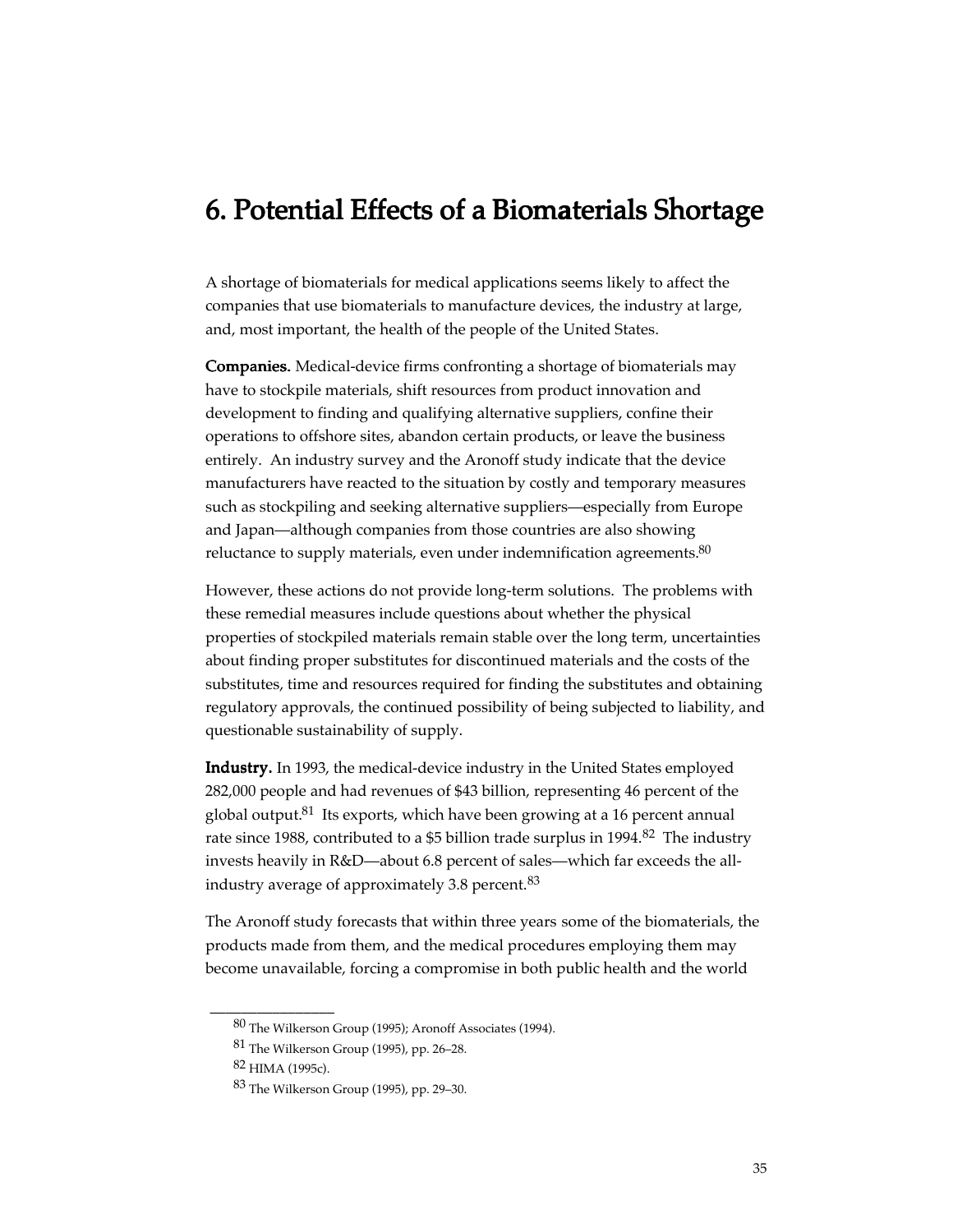leadership of the United States in the implantable medical-device industry. As noted earlier in this paper, future prospects for medical devices hinge to a large extent on the many prospective advancements at academic research centers and small entrepreneurial start-up companies in fields such as tissue engineering and cell therapy. Much of this innovation has significant potential for commercialization. But realizing that potential may require support and cooperation from companies with expertise in material sciences, which is unlikely in the current situation.

A more subtle effect on the industry could also occur. Many device manufacturers have benefited from materials developed for other than medical applications. The companies that developed these materials represent repositories of expertise in materials manufacture. In some instances, the decision to restrict or discontinue the supply of specific materials has indirectly brought with it the loss of support and cooperation that the device companies have traditionally received from the materials suppliers and associated industries with well-established materials research, development, and manufacturing infrastructure.<sup>84</sup> Such cooperation is particularly important to small medical-device companies, which by themselves are usually not equipped to investigate thoroughly all the critical materials properties (as opposed to biocompatability), establish specifications, and ensure quality and reproducibility.85

Health Care. A shortage of biomaterials could have a broad impact on health care for U.S. citizens. In the near term, HIMA and the Biomaterials Availability Coalition<sup>86</sup> estimate that a shortage could affect about 85 products and 30 surgical procedures. These products and procedures involve an estimated 7.4 million patients. The most immediate and noticeable effect may be that implantable medical devices for patients become less available. During the past fifteen years, the most active areas of new implantable prosthetic products have included cardiovascular technologies such as pacemakers, defibrillators, artificial heart valves, and cardiac assist devices; artificial joints; skin substitutes; drug infusion systems; and cochlear implants<sup>87</sup>—all using biomaterials of various kinds. Other affected products include implants such as hydrocephalus shunts, orthopedic prostheses, and intraocular lenses. Approximately 160 new products were introduced during this period by 74 companies, 61 of which are based in

\_\_\_\_\_\_\_\_\_\_\_\_\_\_\_\_\_

<sup>84</sup> The Wilkerson Group (1995), p. 113.

<sup>85</sup> Ward (1995).

<sup>86</sup> HIMA (1994a); Biomaterials Availability Coalition (1994a).

<sup>87</sup> National Heart, Lung and Blood Institute (1995).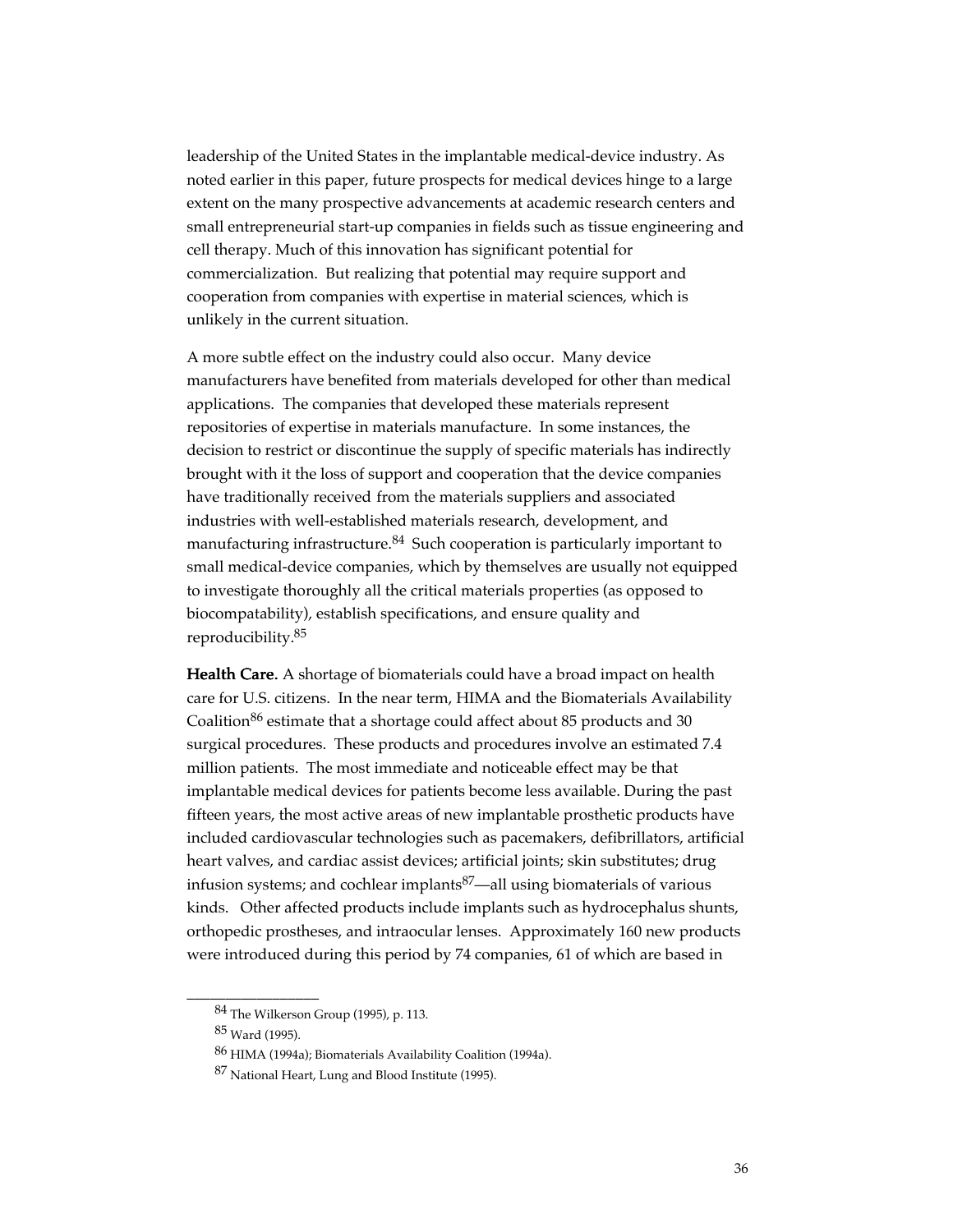the United States. The uncertainty over biomaterials availability is expected to affect these companies' ability to continue manufacturing these products.

How prevalent is the shortage? Precise effects are difficult to measure, but the Wilkerson Group survey<sup>88</sup> found that 41 percent of 526 respondent medicaldevice manufacturers reported having difficulty obtaining materials currently, and another 9 percent expected difficulty within 2 years; the corresponding figures for implantable product manufacturers were 73 percent and 13 percent, respectively. According to the FDA, a scarcity of critical products has not yet occurred, but the agency has expressed concern about potential shortages.<sup>89</sup> And medical professional societies such as the Society for the Advancement of Women's Health Research and the American Heart Association have also expressed concerns about the biomaterials supply situation. $90$ 

Over the longer term, innovation in the medical-device field could suffer. Academic and entrepreneurial institutions are unlikely to be able to conduct their research on new diagnostic and therapeutic approaches involving such technologies as tissue engineering and cell therapy and transform them into viable products, because most of these efforts require the use of biomaterials. This could potentially retard innovation in this field.

The Effect on Innovation. Opinion is divided about the effect of the legal and economic climate on innovation. On the one hand, some argue that "even very substantial liability risks may be insufficient to deter investments in developing products that are viewed as potential blockbusters"91 and, in very broad terms, that "except in very high levels of liability, the net effect of product liability is to foster innovation rather than deter it."92 Such arguments find support in a 1987 survey of risk managers of 232 large U.S. corporations, <sup>93</sup> which found that "the pressures of product liability have hardly affected larger economic issues" and that the impact of the legal system has been to make the products safer, improve manufacturing procedures and labels, and make instructions for use more explicit.

On the other hand, a 1988 survey of 500 chief executive officers reached the opposite conclusion. $94$  Given that innovation is not a choice but an imperative

\_\_\_\_\_\_\_\_\_\_\_\_\_\_\_\_

<sup>88</sup> The Wilkerson Group (1995), p 108.

<sup>89</sup> Nemecek (1996).

<sup>90</sup> Greenberger (1995); Oparil (1995).

<sup>91</sup> Garber (1993), p. 165.

<sup>92</sup> Viscusi (1991).

<sup>93</sup> Ide (1994).

<sup>94</sup> Hunziker and Jones (1994).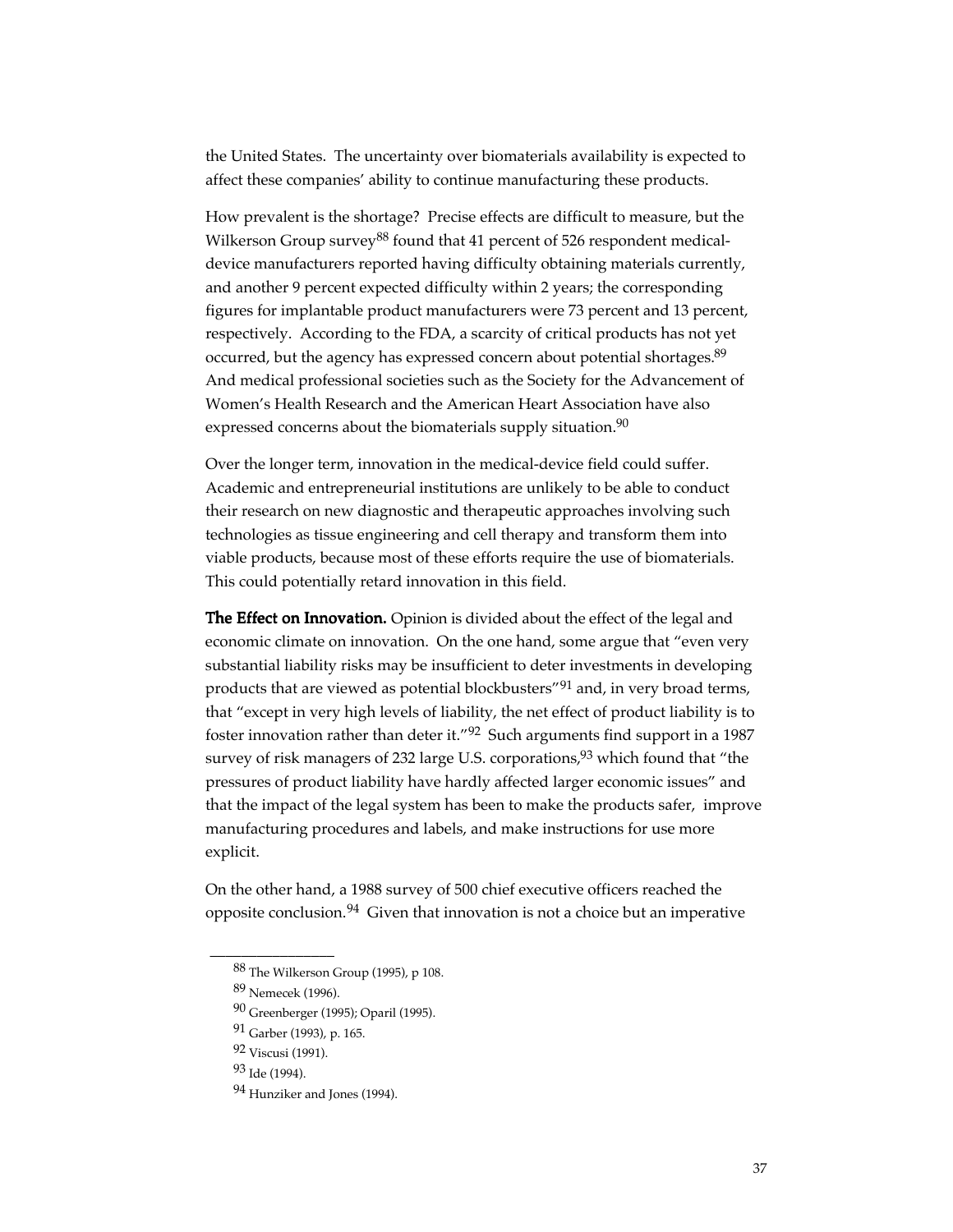for the device industry, the question is not whether the legal environment discourages innovation and where investments for innovation are made, but what types of innovation are discouraged and what investment decisions should be made in response.<sup>95</sup> This issue forces scientists, engineers, physicians, and manufacturers to make trade-offs between risks and benefits at a very early stage in the product-development process, all the while being aware that every medical innovation has some potential for causing injury despite the most conscientious effort, and that zero risk is not achievable. Commentators<sup>96</sup> observe that this process may complicate litigation, particularly when nontechnical personnel, judges, and juries are asked to interpret and make decisions based on highly technical documentation of these trade-offs.

Although the effects on innovation can be debated, DuPont, which has always remained in the forefront of innovation in chemical and material sciences, will not commit R&D resources for any new business ideas or concepts involving synthetic materials for use in implantable medical devices. According to MacLachlan,<sup>97</sup> "since DuPont cannot limit or justify the risk, either through regulatory standards or reasonable potential financial liability, it will not work in these areas and will forbid use of DuPont materials or expertise to be applied in these areas." Other major materials source companies have indicated similar intentions. This, he continues, "is extremely discouraging and frustrating for scientists in a corporation with the technical capability to make all kinds of new materials."

The decisions by DuPont, Dow Chemical, Dow Corning, and others to restrict or discontinue supply of materials for implantable devices seem likely to have two effects on device innovation. First, the decisions will force the device manufacturers to divert resources from research and development of technologies and products to search for, secure, and qualify equivalent materials.<sup>98</sup> The diversions may sometimes be substantial. For example, Ethicon, Inc. of Somerville, N. J., a leading suture manufacturer, spent 18 months finding and testing a polyethylene material to replace the one being withdrawn by DuPont.<sup>99</sup> The time and resources expended in such efforts to simply recapture current capabilities may come at the expense of new innovative approaches to health care. This is because the same, often limited, scientific

\_\_\_\_\_\_\_\_\_\_\_\_\_\_\_\_\_

<sup>95</sup> Garber (1993), p. 144; Epstein (1987).

<sup>96</sup> Morrow (1994); Epstein (1987).

<sup>97</sup> MacLachlan (1994).

<sup>98</sup> Biomaterial Availability Coalition (1994); HIMA (1995d).

<sup>&</sup>lt;sup>99</sup> Service (1994).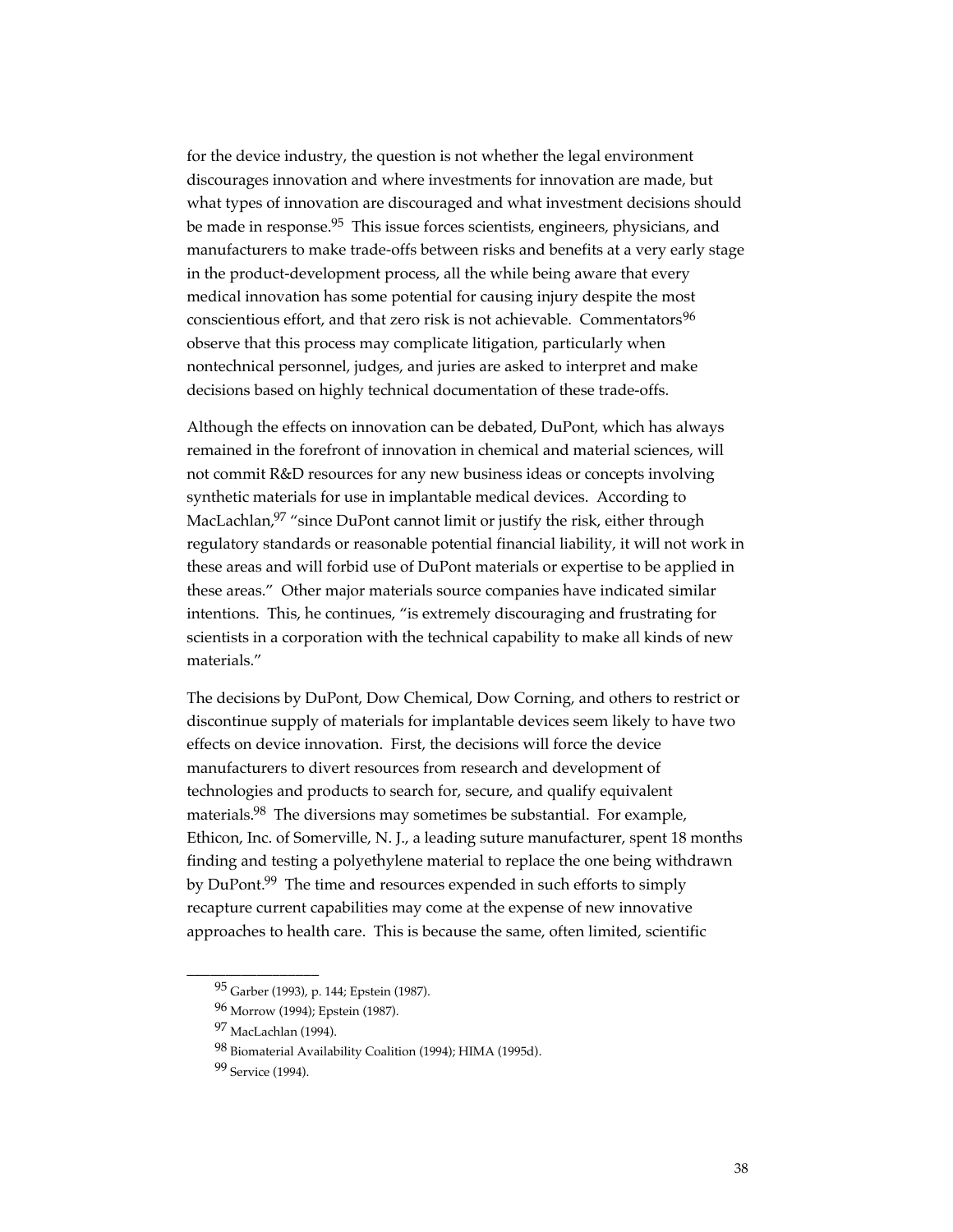expertise is required for both finding replacements for the materials used in existing devices and applications, and for developing better applications with existing, qualified materials.

Second, the suppliers' decision to withdraw from the market may cause some projects to be abandoned altogether. Two projects—a small implantable blood pump at Nimbus, a California-based development stage company, and a pacemaker at Medtronic, a Minneapolis-based leading cardiovascular device company—provide examples of these effects.100 When the Nimbus blood pump project was halted because of DuPont's decision to phase out a material component, the company searched several months for an alternative material, only to find that DuPont had subsequently acquired the rights to the new material, putting the company back into the search. (DuPont did not know of the Nimbus project, neither Nimbus nor any other company had never discussed this matter with DuPont, and DuPont's acquisition was in no way connected with any implantable device application.<sup>101</sup>) Medtronic abandoned work on promising new insulation materials for pacemaker wires when the respective suppliers decided to withdraw from sale for use in medical implants.

There is also less chance of a breakthrough that leads to new devices for addressing as yet unmet medical needs. The vast R&D resources of the exiting companies (i.e., DuPont, Dow, Dow Corning) have greater potential for generating important advances in materials science than do the smaller laboratories of the alternative materials suppliers.

Discussion at the 1995 NIH workshop on "Biomaterials and Medical Implant Science: Present and Future Perspectives" noted that the need for access to materials, research on materials, and expansion of platform knowledge on materials to ensure continued innovation and availability of medical devices is not well served by the current legal atmosphere.<sup>102</sup> A speaker from a tissue engineering technology company noted that its efforts to develop new treatments for burn victims were affected by the restricted availability of biomaterials. As a result, it uses "what is available, not what is best for the patient. Small companies without the deep pockets to protect suppliers from liability claims cannot find medical manufacturers to make new materials."<sup>103</sup>

\_\_\_\_\_\_\_\_\_\_\_\_\_\_\_\_

<sup>100</sup> The Wilkerson Group (1995), p 113; Service (1994).

<sup>101</sup> Schmucki, R. F., DuPont, Unpublished Communication, 1996.

<sup>102</sup> Citron (1995).

<sup>103</sup> G. Naughton, quoted in "Speakers Highlight Importance of Biomaterials Research" (1995).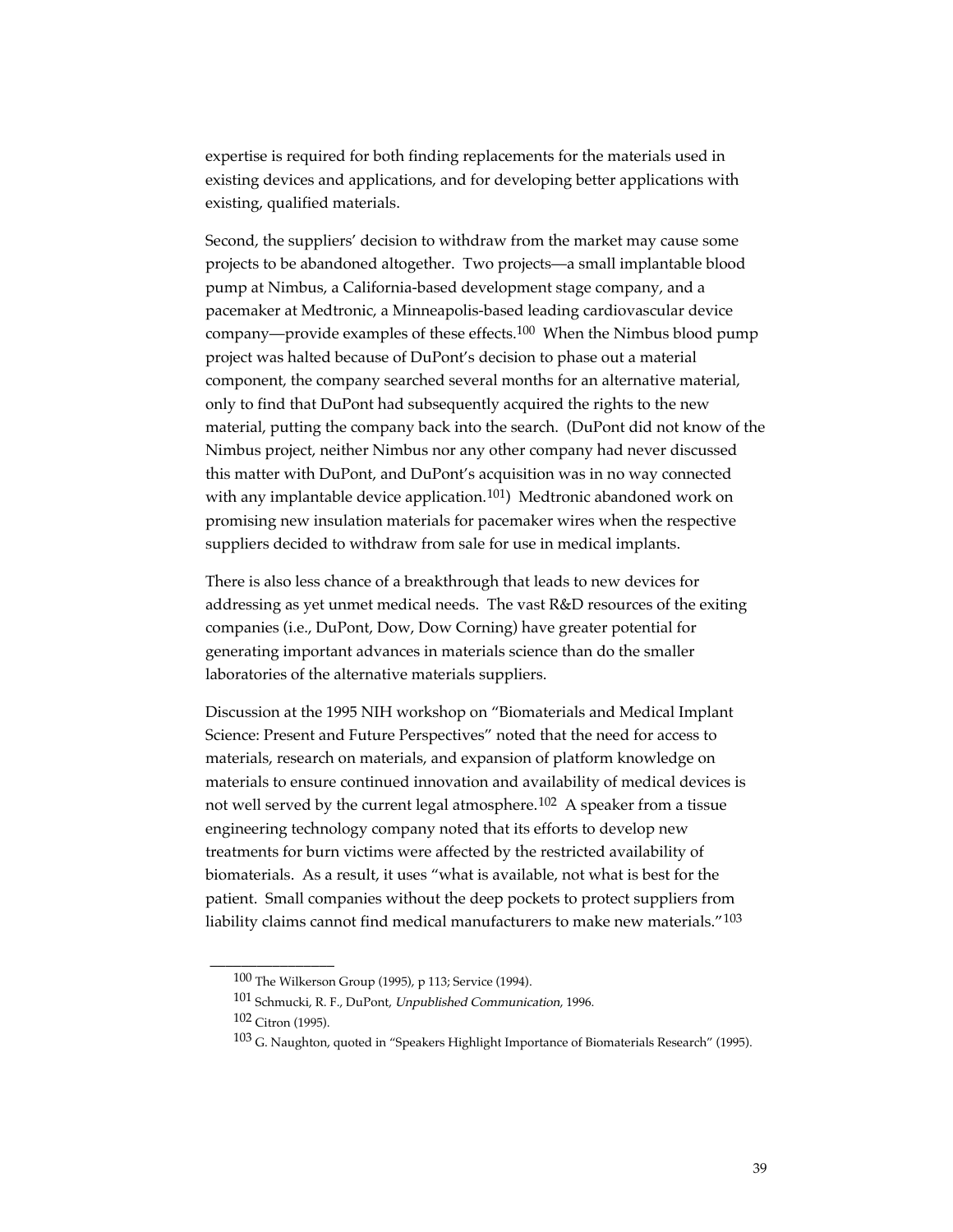The stringent indemnification demands imposed on the device industry by the current biomaterials supply situation favor larger device companies, which can better afford the necessary guarantees.<sup>104</sup> This puts start-up device companies and entrepreneurs at a disadvantage because of their limited financial resources. The imbalance may shift the nature of innovation in the direction of incremental advancements as generally practiced by the larger companies, which tend to be risk averse.

Finally, the supplier issues potentially extend beyond biomaterials to include electronic circuits, batteries, and other increasingly important components of implantable devices. All told, these consequences could have substantial adverse effects on patient care in the United States.

 $\overline{\phantom{a}}$ 

Our analysis, in this section and others, is based on an extensive review of the literature in the field—medical, business-related, and legal—as well as interviews with decisionmakers and scientists in the biomaterials and medicaldevice industries. It should be noted that much of the information about the availability of materials and the actions of biomaterials suppliers comes from those same interested parties. An independent verification has not been undertaken by RAND or others. However, we have attempted to ensure that we used the most reliable and verifiable sources from this community. We also note that with the passage and signing of the 1998 Biomaterials Access Assurance Act, the Congress and the President, who have very different views on product liability legislation, have agreed that such legislation was necessary in light of possible constraints on the availability of biomaterials.

Despite this caveat, this section should give a clear picture of the potential costs to society of the withdrawal of biomaterials suppliers from the market. The complex system of researchers, suppliers, manufacturers, health care providers, and patients outlined here also underscores why we have put forth the hypothesis that courts often may not have access to all the relevant information about the social costs of their decisions.

\_\_\_\_\_\_\_\_\_\_\_\_\_\_\_\_\_ 104 Baker (1995).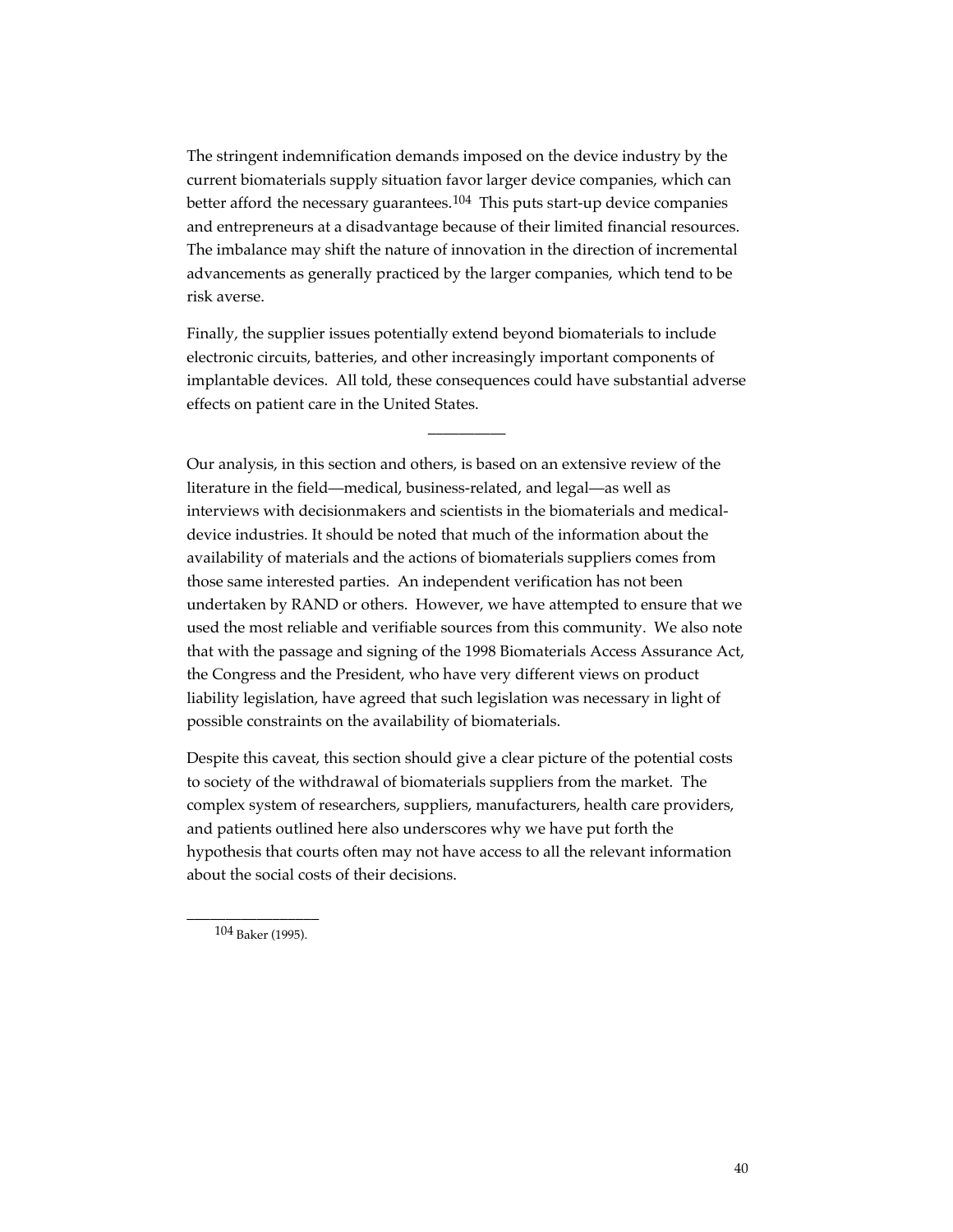# 7. Concluding Thoughts

Balancing the interests of the various parties in the biomaterials debate—injured patients, benefited patients, manufacturers, and researchers—and considering potential benefits and risks to future patients that may come from research (or the lack thereof) is complex. If the policy approach we use in striking this balance does not appropriately regard the interests of all parties, including current and future patients who could benefit from implantable devices, the overall benefit to the public could be lessened. Patients can find their quality of life, and in some instances life itself, threatened. Future patients may be denied innovative solutions to medical problems that our major research investments could provide. And the viability of a small but important sector of the nation's economy may be threatened.

Although we are not able to draw strong conclusions about whether a biomaterials shortage affects the welfare of current patients and constrains the prospects of future medical innovation, our analysis suggests that the benefits to current and future patients of even less-than-perfect uses of biomaterials are undervalued in current court proceedings. The hypothesis advanced here is that the tort system often does not adequately value the overall benefits to the public of biomaterials use. If this hypothesis proves correct, important implications for policy and legislation immediately follow.

Court cases, which by their nature settle disputes between only a few of the many parties involved, often cannot adequately take into account the overall benefits of biomaterials products. This analysis has shown that even though the applications of some biomaterials result in undesirable outcomes for some patients, there are positive benefits for other patients that may be even more beneficial to society. This poses a dilemma: Choices that prevent undesirable uses of biomaterials may also preclude desirable uses.

Biomaterials suppliers are not insensitive to the societal value of the use of their materials in products that enhance or save lives. But if they perceive that the economic risk from this small part of their overall business is too great, it will outweigh other considerations in their decisions. Our analysis suggests that this largely results in the dilemma posed above. In the absence of other policy mechanisms besides the tort system, the opportunity to find the best balance of benefits for all the parties involved may be constrained.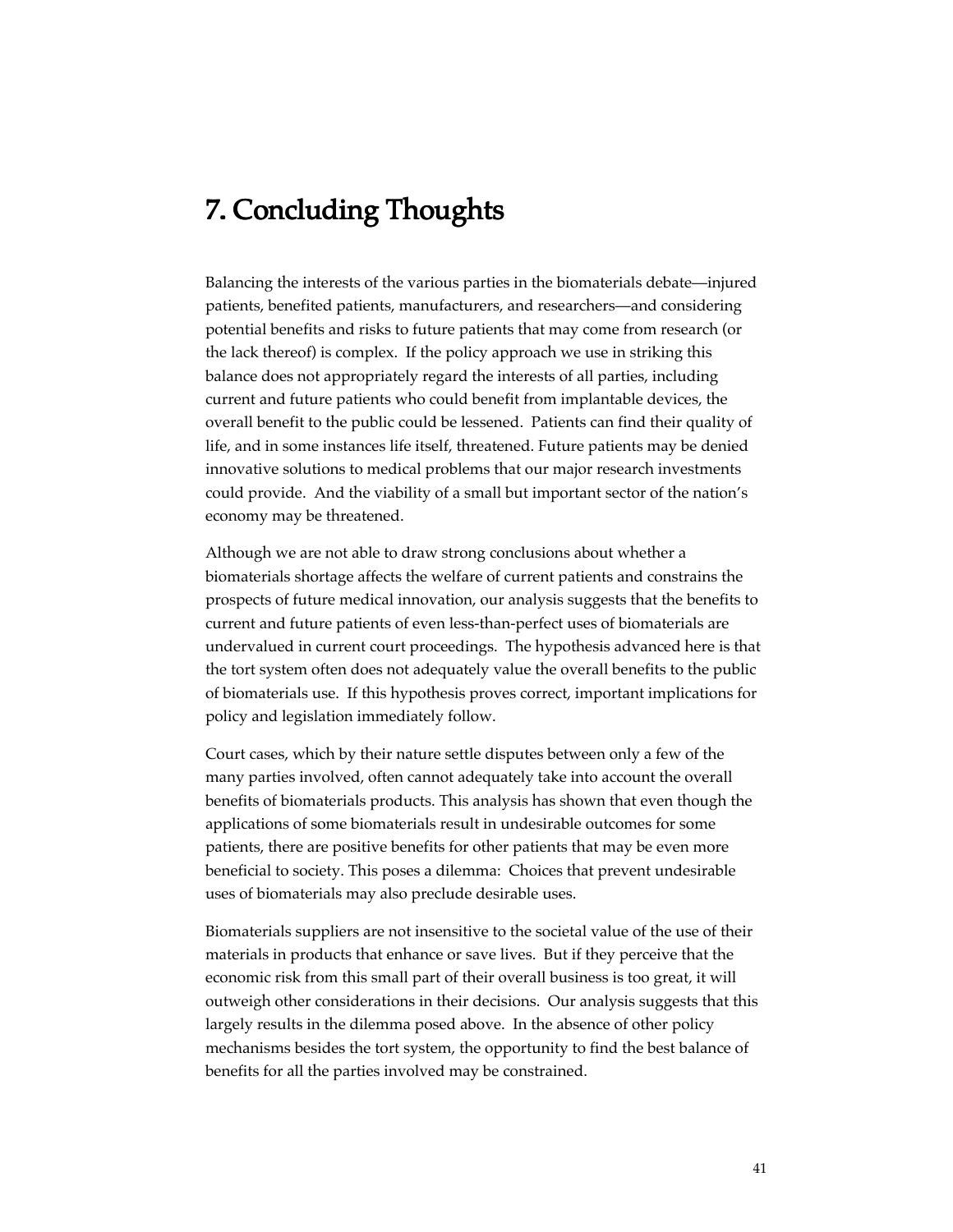In July 1998, Congress enacted the Biomaterials Access Assurance Act in response to this evolving situation. The act's intent was to ensure biomaterials access for device manufacturers and those who develop implantable devices. The act affords biomaterials suppliers some shelter from liability lawsuits if they simply act as suppliers of the raw biomaterial for medical devices and the material meets quality standards. Although our examination does not provide strong enough evidence to conclude that the availability of biomaterials has adversely affected patient care and future innovation, the information we have collected suggests that the issue is important. Given this, a careful, fact-based examination of the evolving situation and a careful assessment of whether the legislation is having its intended effect are both warranted.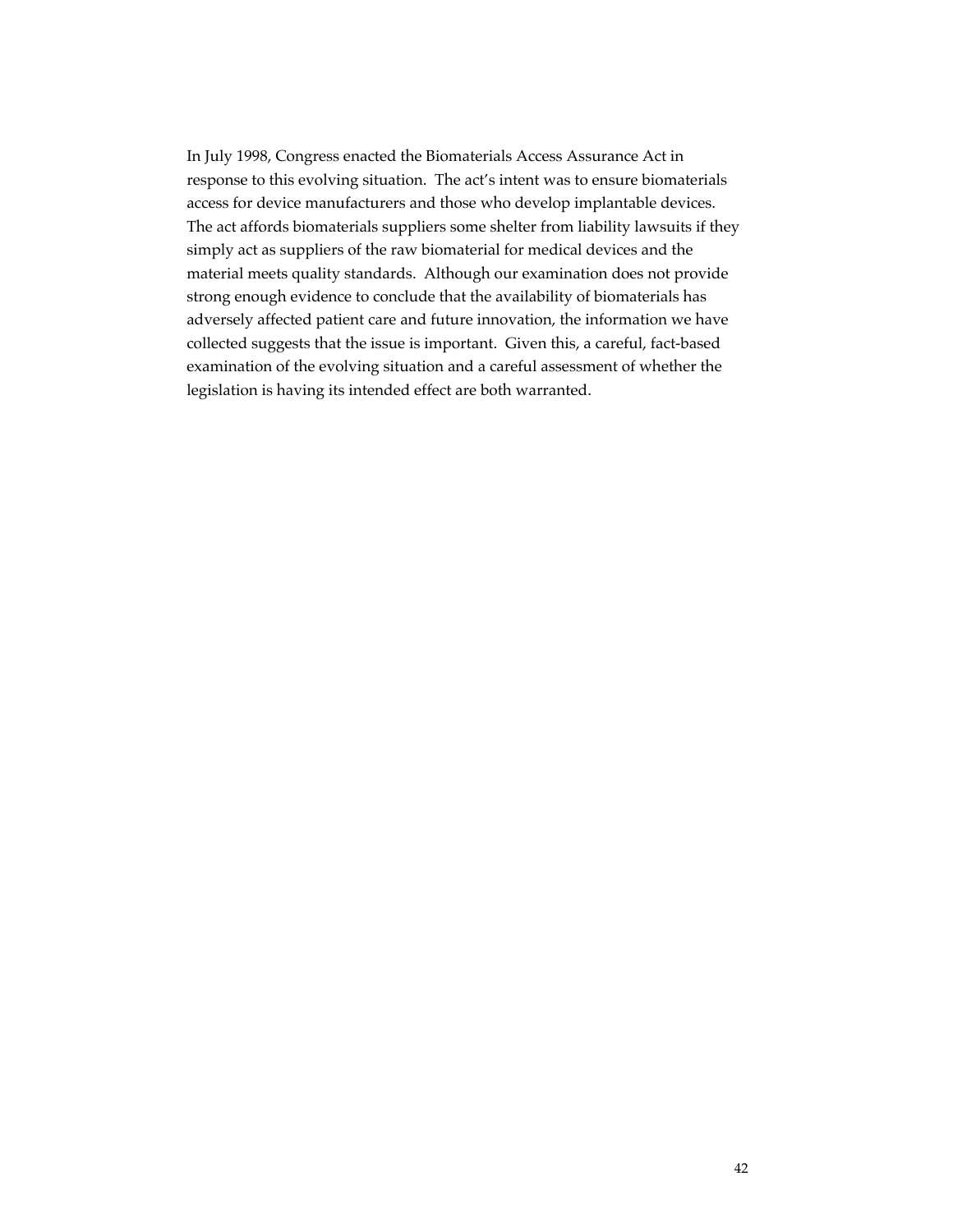# Appendix: List of Discussants

This paper has been made possible by inputs from and discussions with a number of individuals from a broad range of institutions. The following list identifies those to whom copies of early drafts, in part or in full, were sent during the course of developing the paper. Those providing significant contributions have been listed in the acknowledgments; among the others on the list, some have offered useful criticisms, suggestions, and advice.

#### Academic Institutions

Robert Langer, Sc.D. Kenneth J. Germeshausen Professor of Chemical and Biomedical Engineering Massachusetts Institute of Technology 77 Massachusetts Ave., E25-342 Cambridge, MA 02139

Pierre M. Galletti, M.D., Ph.D. Professor of Medicine Division of Biology and Medicine Brown University Box G-B Providence, RI 02912

Jeffrey A. Hubbell, Ph.D. Professor of Chemical Engineering California Institute of Technology Division of Chemical & Chemical Engineering, 210-41 Pasadena, CA 91125

James M. Anderson, M.D., Ph.D. Institute of Pathology Case Western Reserve University School of Medicine University Hospitals of Cleveland 2085 Adelbert Rd. Cleveland, OH 44106

Robert M. Nerem, Ph.D. Director Institute for Bioengineering and Bioscience Georgia Institute of Technology 281 Ferst Drive, N.W. Atlanta, GA 30332-0363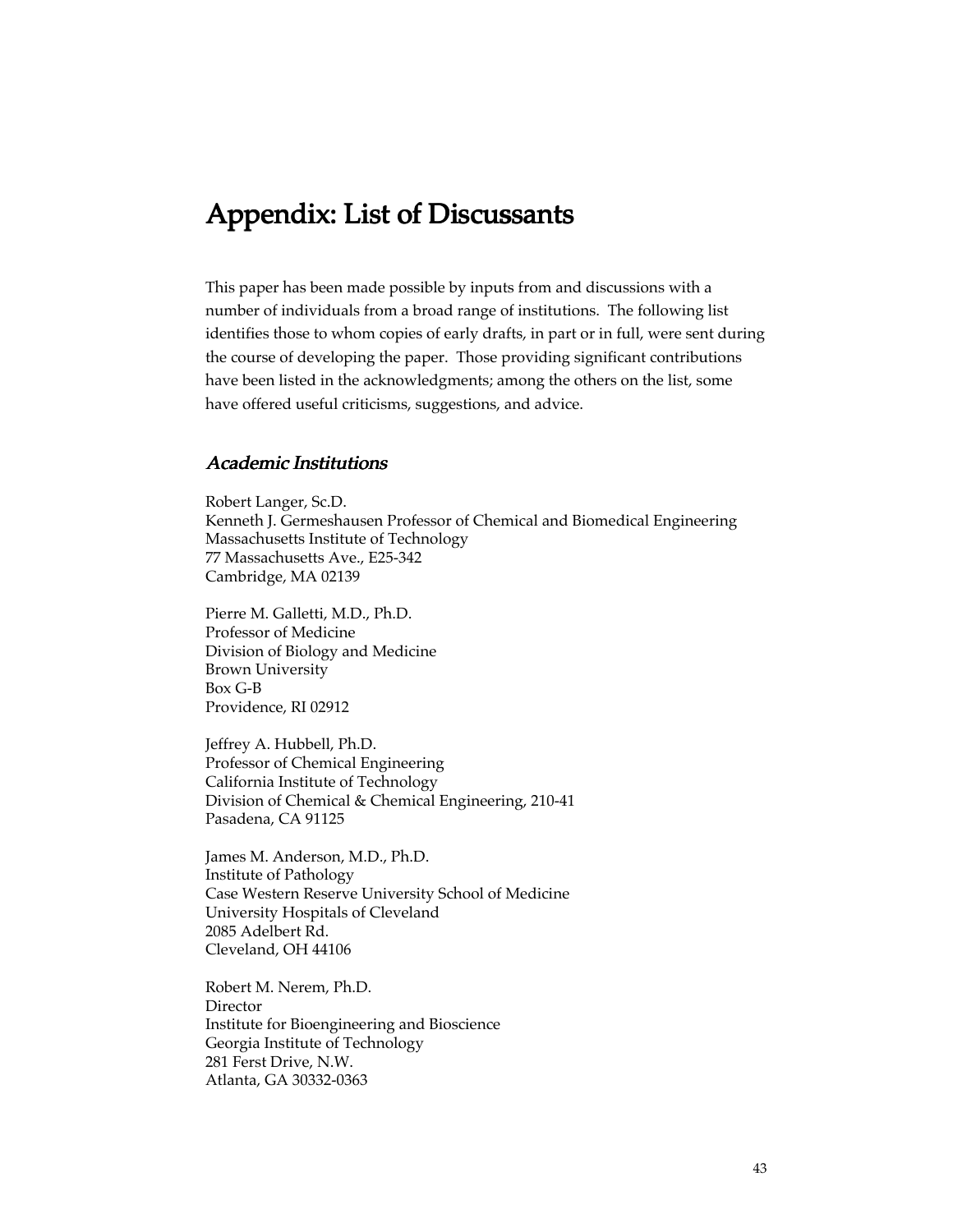Robert C. Eberhart, Ph.D. Professor and Chair of Biomedical Engineering Southwestern Medical Center University of Texas 5323 Harry Hines Boulevard, Room G8-248 Dallas, TX 75235-9130

Robert E. Baier, Ph.D. HealthCare Instruments and Devices Institute State University of New York at Buffalo 105 Parker Hall Buffalo, NY 14214

Joachim Kohn, Ph.D. Professor Department of Chemistry Wright and Rieman Laboratory Rutgers University Taylor Road Piscataway, NJ 08855-0939

Peter Eisenberger, Ph.D. Director, Princeton Materials Institute Department of Physics, Bowen Hall Princeton University, Princeton, NJ 08540

Dianne Rekow, Ph.D., D.D.S. Chair Department of Orthodontics University of Medicine and Dentistry 110 Bergen Street Newark, NJ 07013

Peter Katona, Sc.D. The Whitaker Foundation 1700 North Moore Street Suite 2200 Rosslyn, VA 22209

Buddy Ratner, Ph.D. NESACIBIO University of Washington, BF-10 Seattle, WA 98195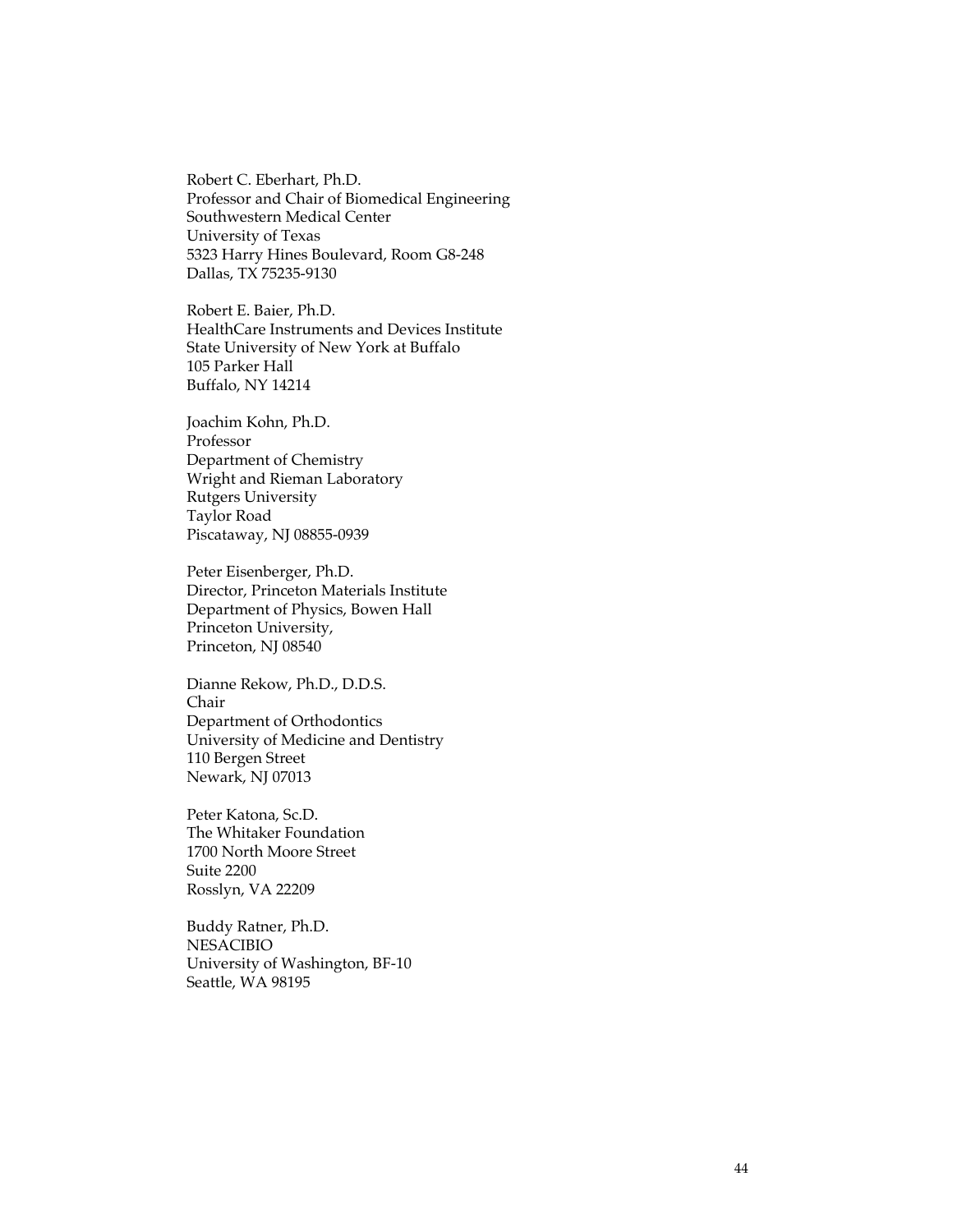#### Government Agencies (NIH, NSF, FDA, DoD)

John T. Watson, Ph.D. Head Bioengineering Research Group National Heart, Lung, and Blood Institute National Institutes of Health Two Rockledge Center, Suite 9044 6701 Rockledge Drive, MSC 7940 Bethesda, MD 20892-7940

Col. Bill Wiesmann, M.D. HQ USA Medical Research Material Command Ft. Detrick, MD 21702

Janie Fouke, Ph.D. National Science Foundation 4201 Wilson Blvd. Room 565 Arlington, VA 22230

Paul Didisheim, M.D. Head Biomaterials Program Bioengineering Research Group National Lung, Heart, and Blood Institute National Institutes of Health Two Rockledge Center, Suite 9044 6701 Rockledge Drive, MSC 7940 Bethesda, MD 20892-7940

Sheila Newton, Ph.D. Office of the Director National Institute of Environmental Health Sciences Physical Sciences Laboratory Bldg. 31, Rm. BlCO2 Bethesda, MD 20892

Elliot Postow, Ph.D. Chief of the Special Review Section Division of Research Grants Referral and Review Branch National Institutes of Health Two Rockledge Center 6701 Rockledge Drive, MSC 7852 Bethesda, MD 20892-7852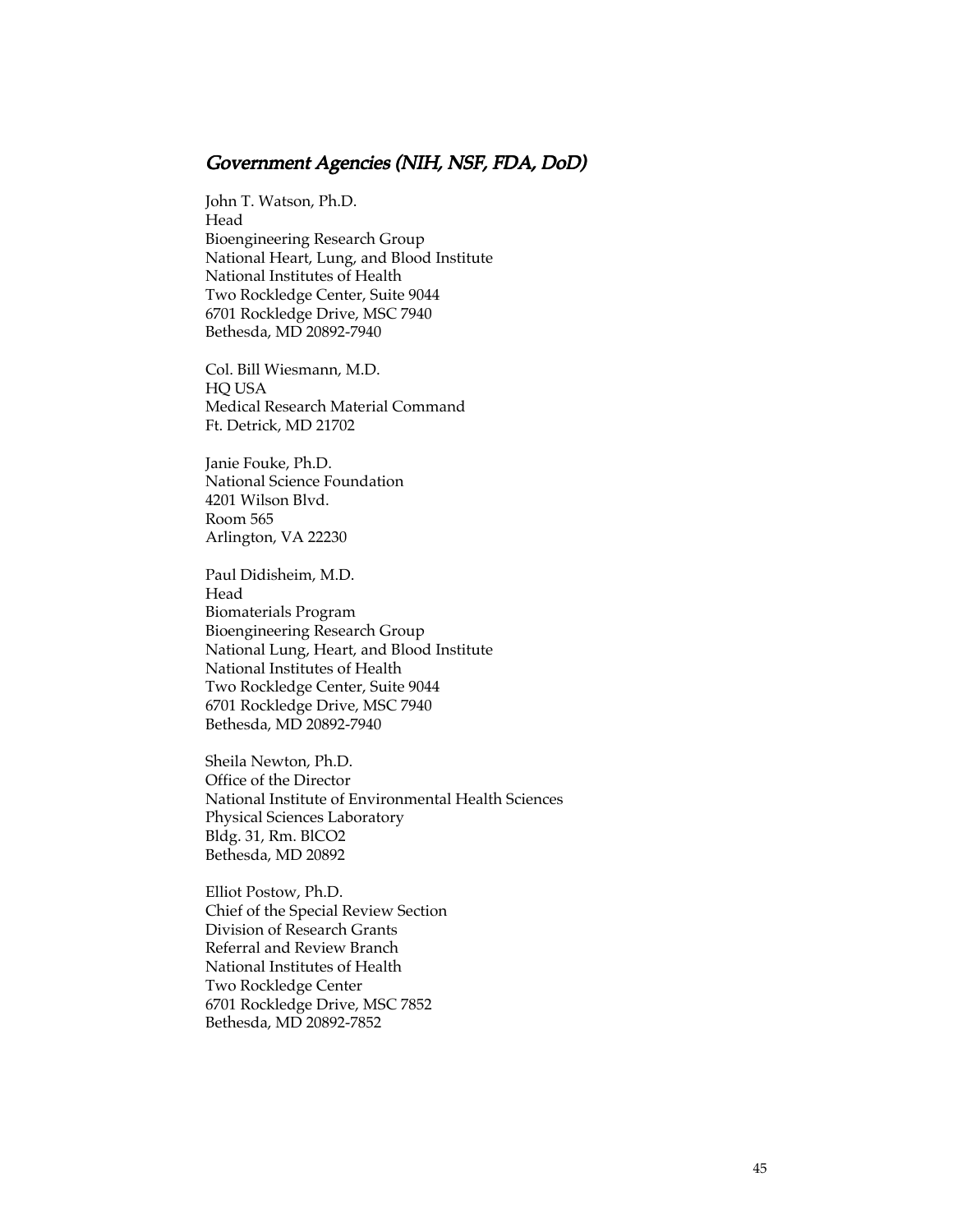Danuta M. Krotoski, Ph.D. Chief Basic Rehabilitation Medicine Research Branch National Center for Medical Rehabilitation Research National Institute of Child Health and Human Development National Institutes of Health Building 616, Room 2AO3 6100 Executive Boulevard Rockville, MD 20814

Lore'Anne McNicol, Ph.D. **Director** Division of Extramural Activities National Eye Institute National Institutes of Health Executive Plaza South, Room 350 6120 Executive Plaza Boulevard, MSC 7164 Rockville, MD 20852-7164

Robert L. Strausberg, Ph.D. Chief Sequencing Technology Branch National Center for Human Genome Research National Institutes of Health Building 38A, Room 604 38 Library Drive, MSC 6050 Bethesda, MD 20892-6050

Michael F. Huerta, Ph.D. Associate Director for Scientific Technology and Resources Division of Neuroscience and Behavioral Science National Institute of Mental Health National Institutes of Health Parklawn Building, Room 11-103 5600 Fisher Lane Rockville, MD 20857

Norman Braveman, Ph.D. Assistant Director for Program Development National Institute of Dental Research National Institutes of Health Natcher Building, Room 4AN-24D Bethesda, MD 20892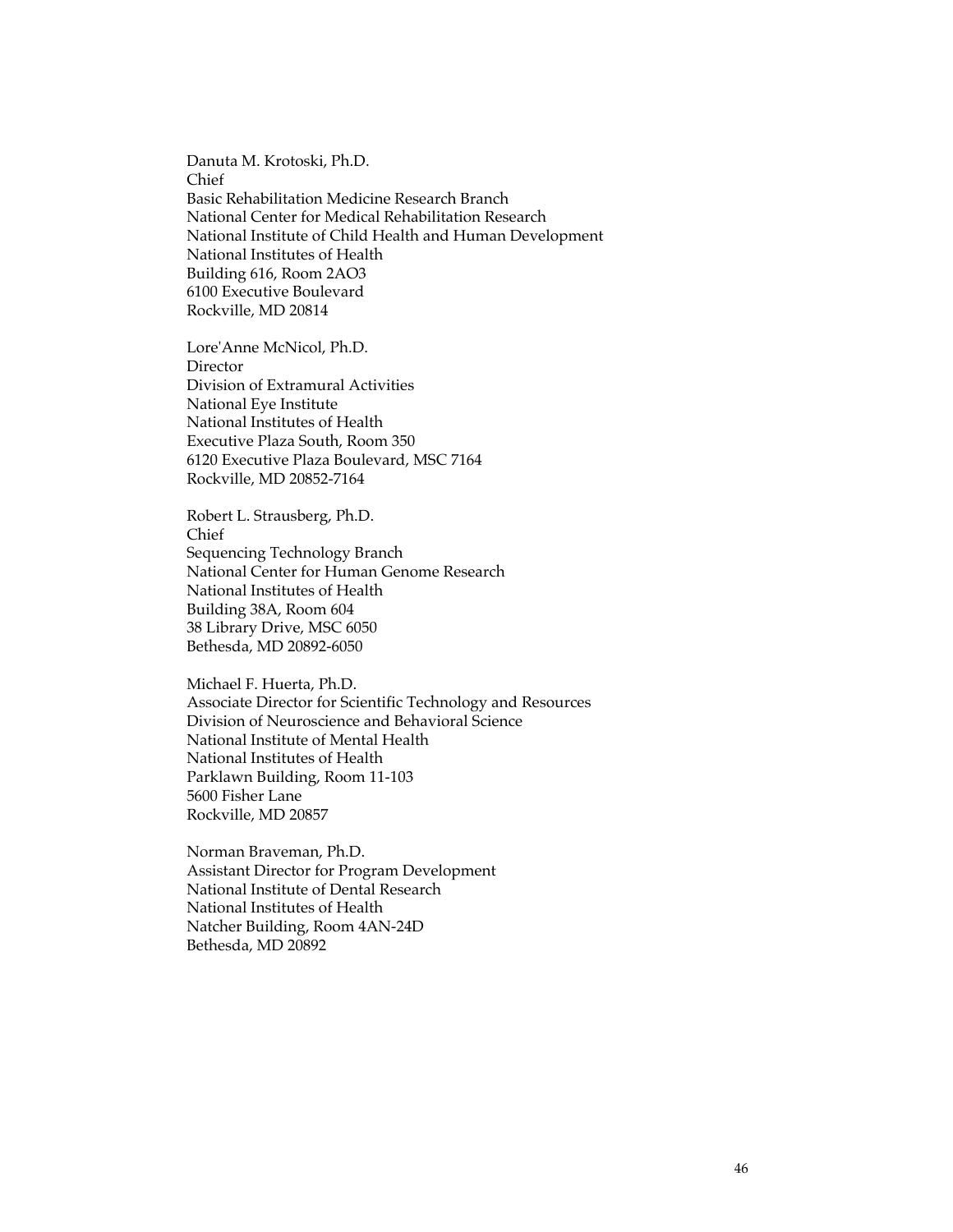Carolyn Holloway, Ph.D. Acting Director Bioresearch Technology Program National Center for Research Resources National Institutes of Health One Rockledge Center, Suite 6160 6705 Rockledge Drive Bethesda, MD 20892-7965

Donald E. Marlowe, M.S. Acting Director Office of Science and Technology Center for Devices and Radiological Health Food and Drug Administration 9200 Corporate Boulevard, HFZ-100 Rockville, MD 20850

Edward Mueller Food and Drug Administration 12200 Wilkins Avenue Rockville, MD 20852

Lyn Yaffee, Ph.D. Naval Medical Research and Development Command 8901 Wisconsin Avenue Bldg. 1T-12 Bethesda, MD 20899

Joseph Osterman, Ph.D. 3080 Defense Pentagon Room 3Dl29 Washington, DC 20301-3080

#### Patients, Patient Advocates, and Consumer Interest Groups

Terrie Cowley President and Cofounder The TMJ Association, Ltd. 6418 West Washington Blvd. Milwaukee, WI 53213

Ann Marie Liakos 1670 Green Oak Circle Lawrenceville, GA 30243

Peggy Phillips, Esq. Federal Emergency Management Agency 500 C Street, S.W. Washington, DC 20472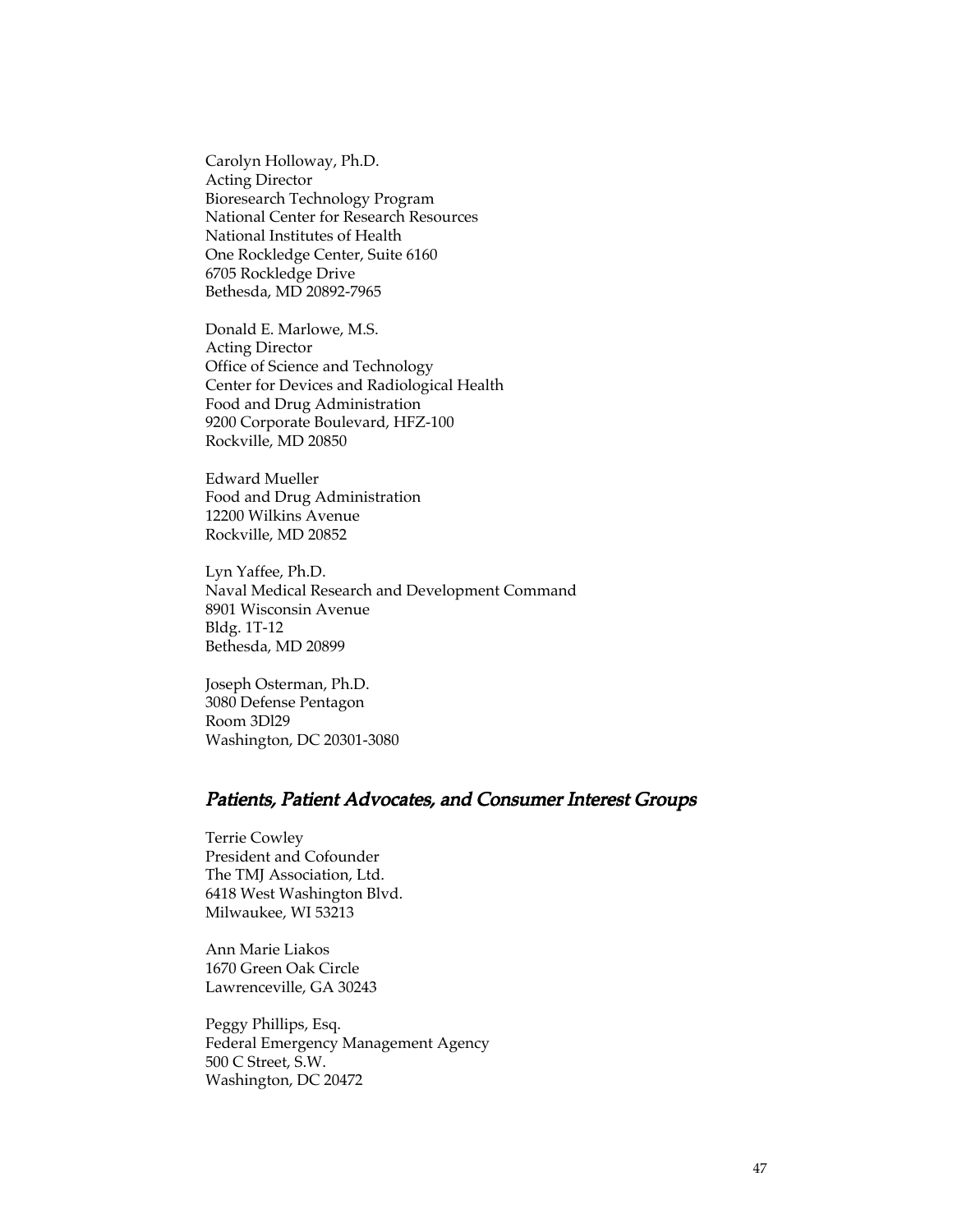Sidney M. Wolfe, M.D. Public Citizen Health Research Group 1600 20th Street, N.W. Washington, DC 20009

Joe Belluck Staff Attorney Public Citizen—Congress Watch 215 Pennsylvania Avenue, S.E. Washington, DC 20003

Michael R. Hugo Co-Chair ATIA Breast Implant Litigation Group 4 Faneuil Hall Marketplace 3rd Floor Boston, MA 02109

Sandra Finestone Women's Implant Information Network Finestone & Finestone 1759 Harvard Avenue Irvine, CA 92714

Sharon Green Y-Me National Breast Cancer Organization National Headquarters 212 W. Van Buren St., 4th Floor Chicago, IL 60607-3908

Audrey Straight AARP 601 E Street, N.W. Washington, DC 20049

Heather Bev Lever Health Economic Development, Ontario 56 Wellesley Street, West 3rd Floor Toronto, Ontario M5S2S3 Canada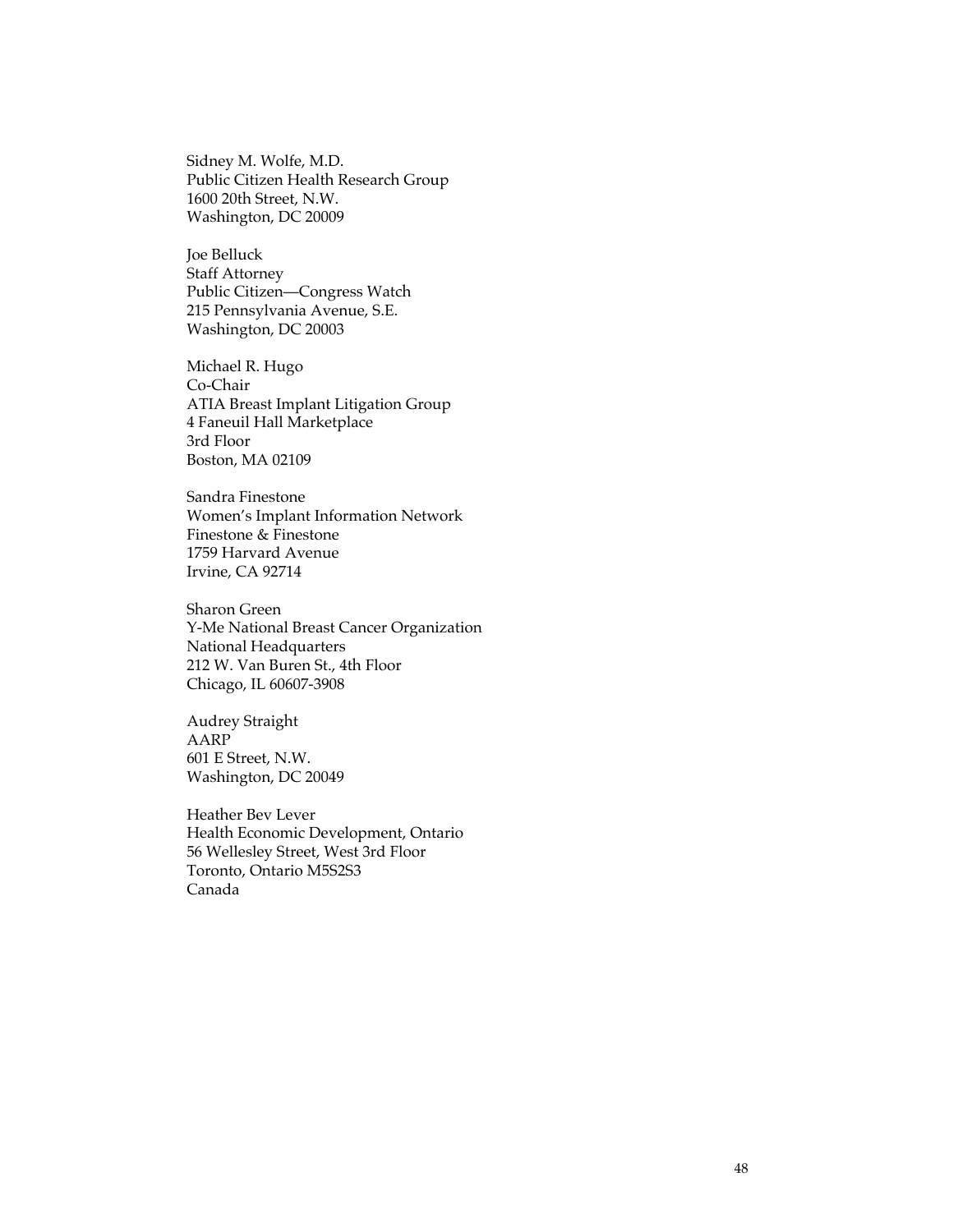#### Professional Societies and Trade Associations

Kevin O'Connor Executive Director AIMBE 200 G Street, N.W. Suite 800 Washington, DC 20005

James Benson Executive Vice President for Technology and Regulatory Affairs Health Industry Manufacturers Association 1200 G Street, N.W., Suite 400 Washington, DC 20005

Bernard Leibler, M.A. Director Technology and Regulatory Affairs Department Health Industry Manufacturers Association 1200 G Street, N.W., Suite 400 Washington, DC 20005

Jeffrey J. Kimbell Medical Device Manufacturers Association 1575 Eye Street, N.W. Suite 500 Washington, DC 20005

#### Legal Professionals

Richard A. Merrill, L.L.B. Daniel Caplin Professor of Law University of Virginia School of Law Charlottesville, VA 22901

Vincent Brannigan, Ph.D. Department of Fire Protection Engineering Room 0151, Engineering Classroom Building A. James Clark School of Engineering Glenn L. Martin Institute of Technology University of Maryland College Park, MD 20742-3031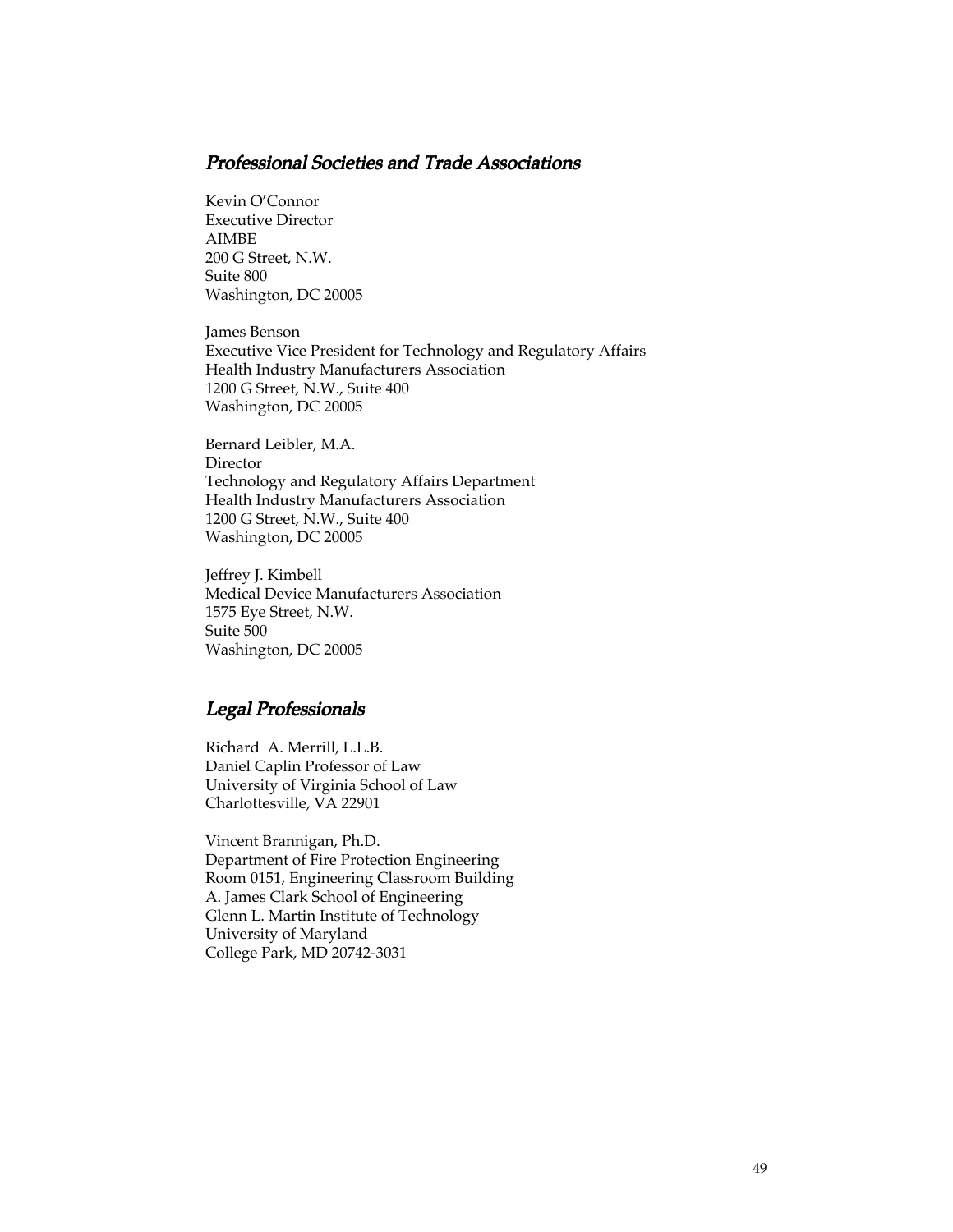#### Raw Materials Suppliers and Medical Device Manufacturing **Companies**

Ross Schmucki Senior Counsel DuPont Legal D7082 1007 Market Street Wilmington, DE 19898

Katherine Knox Business Program Manager DuPont Central Research & Development Building 326, Room 210 P.O. Box 80326 Wilmington, DE 19880-0326

Stephanie Burns Manager: FDA and Women's Health Issues Dow Corning Corporation Midland, MI 48686-0994

Paul Citron Vice President, Science and Technology Medtronic, Inc. 7000 Central Avenue, N.E. Minneapolis, MN 55432

John H. Lapke Senior Counsel Cardiac Pacemakers, Inc. Guidant Corporation 4100 Hamline Ave., North St. Paul, MN 55112-5798

John D. Paulson, Ph.D. Vice President, Regulatory Affairs Ethicon, Inc. P.O. Box 151 Somerville, NJ 08876-0151

Tom Hughes Medical Alley Association Travelers Express Tower, Suite 725 1550 Utica Avenue South Minneapolis, MN 55416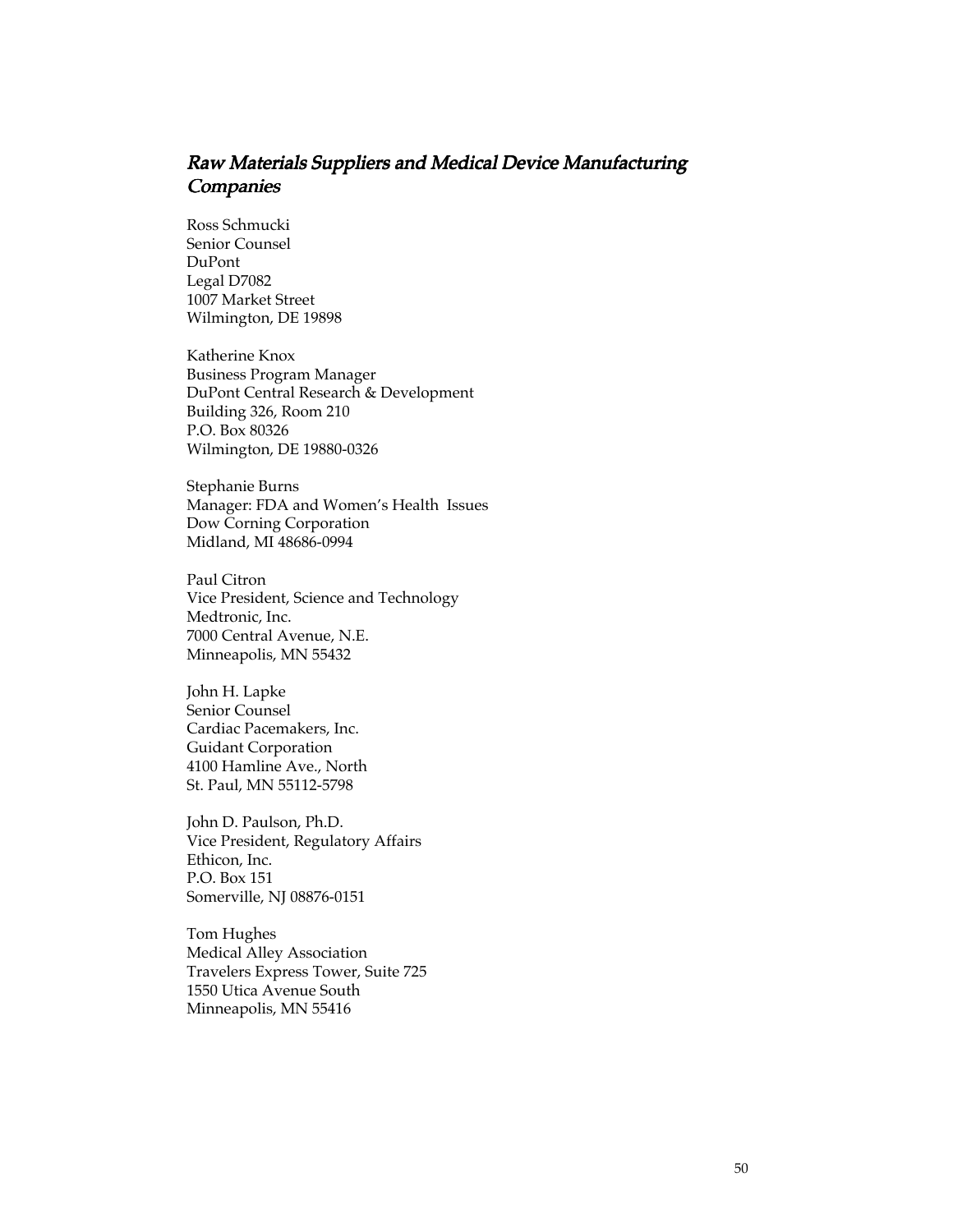Dane Miller, Ph.D. President and CEO Biomet, Inc. Airport Industrial Park P.O. Box 587 Warsaw, IN 46580

Thomas M. Loarie Chairman and CEO Keravision 48630 Milmont Drive Fremont, CA 94538-7353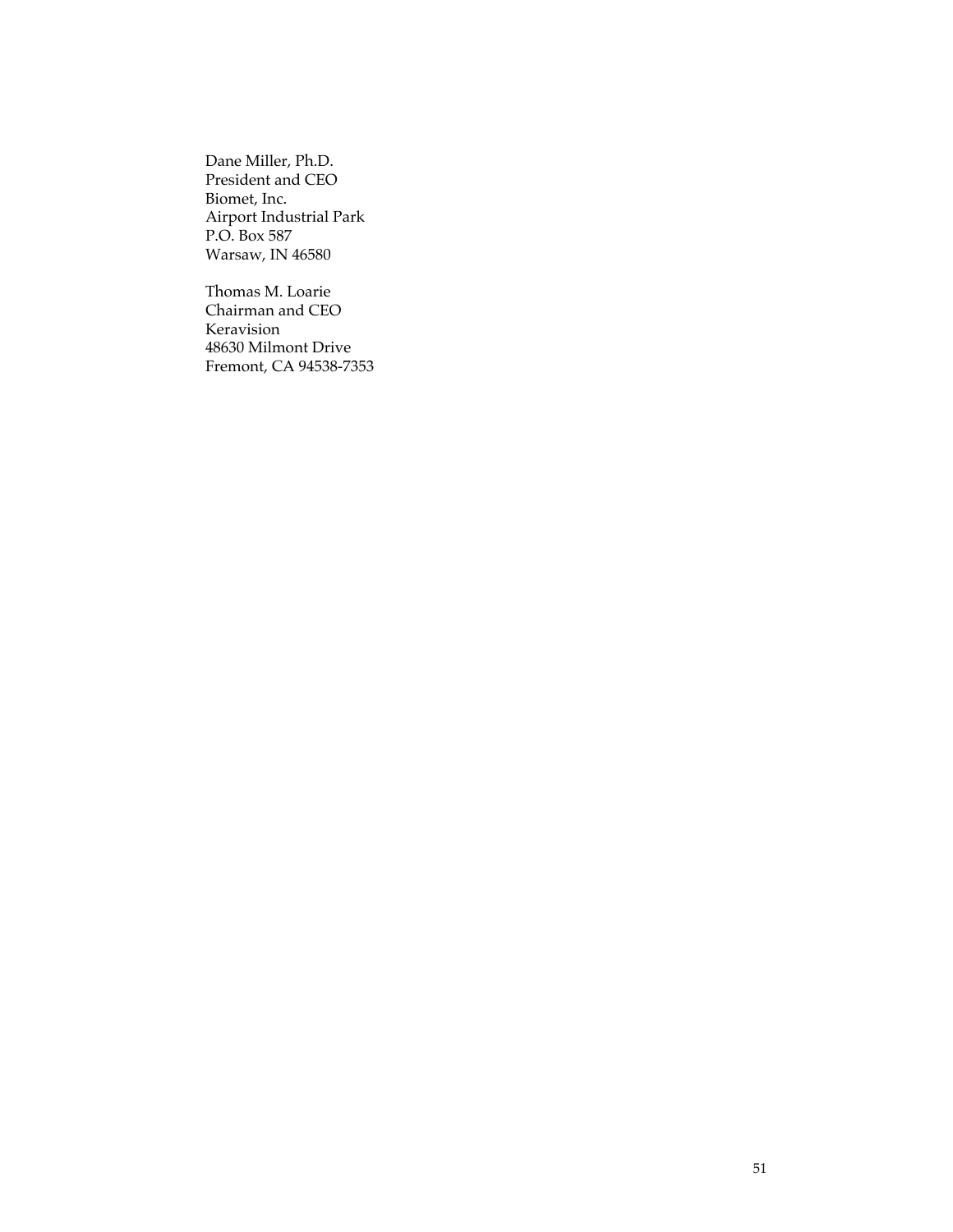# Bibliography

Anderson, J. M. (1995). "Biomaterials: What Is the Future?" Presented at the Annual Meeting of AIMBE, March 13.

——— et al. (1995). "Tissue Engineering in Cardiovascular Disease: A Report," Journal of Biomedical Materials Research, Vol. 29, pp. 1473–1475.

- Aronoff Associates (1994). Market Study—Biomaterial Supply for Permanent Medical Implants, March.
- Bajpai, P. K., and W. G. Billotte (1995). "Ceramic Biomaterials," in J. D. Bronzino, ed., pp. 552–580.
- Baker, F. D. (1995). "Effects of Products Liability on Bulk Suppliers of Biomaterials," Food and Drug Law Journal, Vol. 50, pp. 445–460.
- Bates, W. (1999). "New Court Hearing Sought in Breast Implant Case," The Las Vegas Review-Journal, January 27.
- Ben-Shahar, O. (1997). "Should Product Liability be Based on Hindsight?" The Journal of Law, Economics & Organization, Vol. 14, No. 2, pp. 325–357.
- Benson, J. S. (1995). Testimony Before the Subcommittee on Human Resources and Intergovernmental Relations and the Subcommittee on National Economic Growth, Natural Resources and Regulatory Affairs, Committee on Government Reform and Oversight, U.S. House of Representatives, Hearing on FDA Regulation of Medical Devices, August 1.
- "Biomaterial Industry Presses Gingrich to Pass Product Liability Bill" (1995). FDA Week, November 10, p. 11.
- Biomaterials Availability Coalition (1994a). Medical Procedures/Patients Affected by a Biomaterials Shortage, April.
- Biomaterials Availability Coalition (1994b). Position Paper: Biomaterial Shortage, September.
- Boot, M. (1995). "A Tale of Silicone City," The Wall Street Journal, November 29, p. A14.
- Borman, S. (1996). "Sensor for Diabetics Would Monitor Glucose," Chemical and Engineering News, January 9, pp. 39–40.
- Brady, G. S., and H. Clauser (1995). Materials Handbook, 13th ed., McGraw Hill, New York.
- Brannigan, V. M. (1994). "Product Liability in International Textile Trade," Journal of the Textile Institute, Vol. 85, No. 4, pp. 526–532.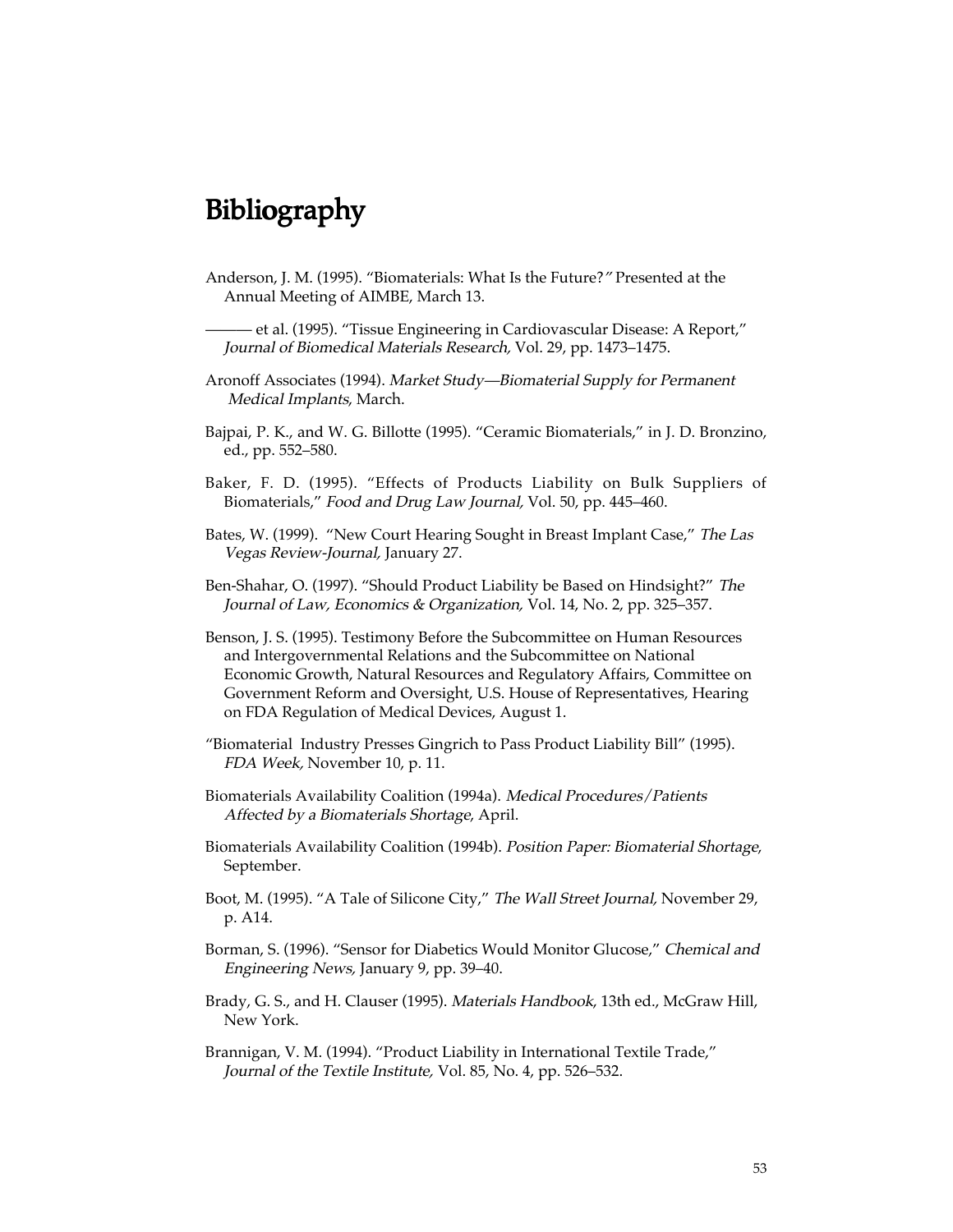- Briones, M. N. (1994). Reference Guide for the Health Care Technology Industry, Health Care Technology Institute.
- Bronzino, J. D., ed. (1995). *Biomedical Engineering Handbook,* CRC Press: IEEE Press, Boca Raton, Fla.
- Brown, R. M., Jr. (1992). "Emerging Technologies and Future Prospects for Industrialization of Microbially Derived Cellulose," in M. R. Ladisch and A. Bose, eds., Harnessing Biotechnology for the 21st Century, Proceedings of the 9th International Biotech Symposium and Exposition, Crystal City, Va., American Chemical Society (ACS), pp. 76–79.

- (1994). "Understanding Nature's Preference for Cellulose I Assembly: Toward a New Biotechnology Era for Cellulose," Proceedings of the International Symposium on Fiber Science and Technology, Japan, pp. 437–439.

- Burton, T. M. (1995). "Dow Chemical Is Ordered to Pay Punitive Damages in Implant Trail," The Wall Street Journal, October 31, p. B11.
- Byrne, J. (1995). "Informed Consent," Business Week, October 2, pp. 114–116.
- Cappello, J. (1992a). Current Opinions in Structural Biology, Vol. 2, pp. 5823–5826.
- (1992b). "Genetic Production of Synthetic Protein Polymers," MRS Bulletin, Vol. 12, No. 10, October.
- Cappello, J., et al. (1994). "Bioresorption of Implanted Protein Polymer Films Controlled by Adjustment of Their Silk/Elastin Block Lengths," Industrial Biotechnological Polymers, ACS Meeting, San Diego, CA, March 13–18.
	- ——— (1990). "Genetic Engineering of Structural Protein Polymers," Biotechnology Progress, Vol. 6, pp. 198–202.
- Center for Devices and Radiological Health, FDA (1995). "Critical Issues," MDMA Report, Issue 27, June.
- Charnley, J. (1963). "An Artificial Bearing in the Hip Joint: Implications in Biological Lubrication," The Lancet, Vol. 2, p. 1379.
- Chu, C. (1995). "Biodegradable Polymeric Biomaterials," in J. D. Bronzino, ed., pp. 611–626.
- Citron, P. (1994). "Medical Devices, Component Materials, and Product Liability," in J. R Hunziker and T. O. Jones, eds., pp. 60–61.

– (1995). "Device Monitoring, Retrieval and Databases," Participant Statement, NIH Workshop.

Cowley, T. (1994). "TMJ: Technology Gone Awry," Presented to the Conference on Biomaterials and Medical Devices: An Industry in Transition, sub-session on the Impact of Health Care Reform, Product Liability, Regulatory Issues, and Raw Materials Shortages, October 23–25.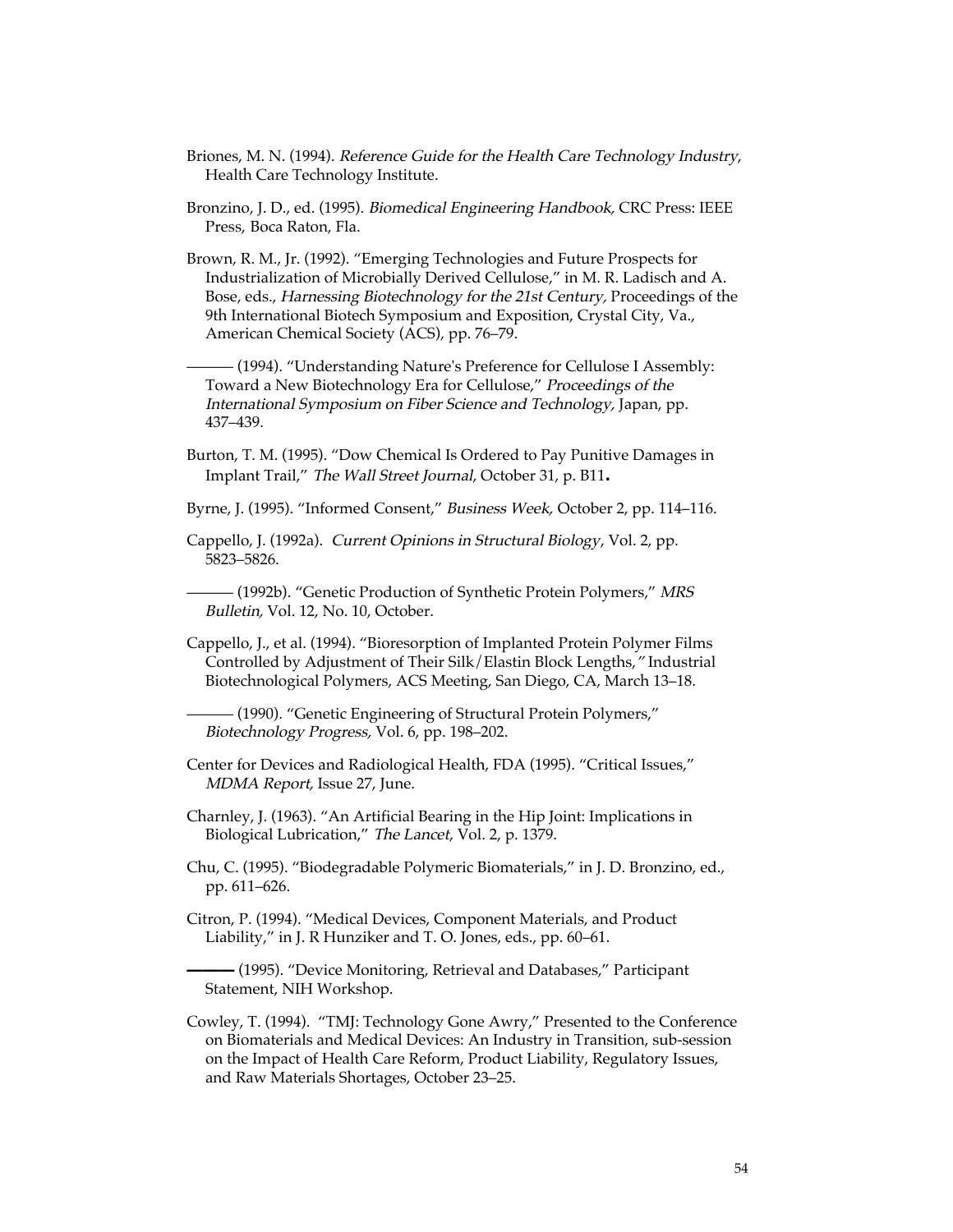Cytotherapeutics, Inc. (1993). Annual Report.

"Development in Organ Transplantation and Tissue Engineering" (1995). MedPro Month, Vol. 5, No. 9, September, p. 176.

Dow Corning (1993). Biomaterials News: A Letter to Readers, Vol. 7, No. 1, April.

– (1992). *Letter to Customers, December* 4.

- Duesterberg, T. J., et al. (1994). Health Care Reform, Regulation, and Innovation in the Medical Device Industry, Hudson Institute.
- DuPont (1993). Letter to Customers, January 15.
- Epstein, Wendy A., M.D. (1996). "Silicone Breast Implants and Scleroderma-Like Esophageal Disease in Breast-Fed Infants," JAMA, Letter to the Editor, Vol. 275, No. 3, January 17, pp. 184–185.
- Epstein, R. A. (1987). "Legal Liability for Medical Innovation," Ch. 11 in M. Siegler, Medical Innovation and Bad Outcomes: Legal, Social and Ethical Responses, The American Society of Law & Medicine and The Center for Clinical Medical Ethics, University of Chicago, Health Administration Press.
- Feder, B. J. (1994). "Implant Industry Is Facing Cutback by Top Suppliers," The New York Times, April 25, p. D3.
- Fuchs, Howard, M.D., Johnson, John S., M.D., Sergent, John S., M.D. (1995). "Still More on Breast Implants and Connective-Tissue Diseases," New England Journal of Medicine, Letter to the Editor, August 24, p. 526.
- Gabriel, S. E., et al. (1994). "Risk of Connective-Tissue Diseases and Other Disorders After Breast Implantation," New England Journal of Medicine, Vol. 330, No. 4, pp. 1697–1702.
- Galletti, P. M., et al. (1995a). "The Dawn of Biotechnology in Artificial Organs," ASAIO Journal pp. 49–57.
- (1995b). "Prostheses and Artificial Organs," in J. D. Bronzino, ed., pp. 1827–2038.
- Garber, S. (1993). Product Liability and the Economics of Pharmaceuticals and Medical Devices, RAND/R-4285-ICJ, Santa Monica, Calif.
- Gibbs, J. N., and B. F. Mackler (1987). "Food and Drug Administration Regulation and Products Liability: Strong Sword, Weak Shield," Tort and Insurance Law Journal, Vol. 22, No. 2, Winter, p. 243.
- Goldman, J. A., et al. (1995). "Breast Implants, Rheumatoid Arthritis and Connective-Tissue Diseases in a Clinical Practice," Journal of Clinical Epidemiology, Vol. 48, No. 4, pp. 571–582.
- Gott, D. M., and J. J. B. Tinkler (1994). Evaluation of Evidence for an Association Between Implantation of Silicones and Connective Tissue Disease, Data Published from the End of 1991 to July 1994, Medical Devices Agency, Department of Health, 14 Russell Square, London WC1B 5EP, December.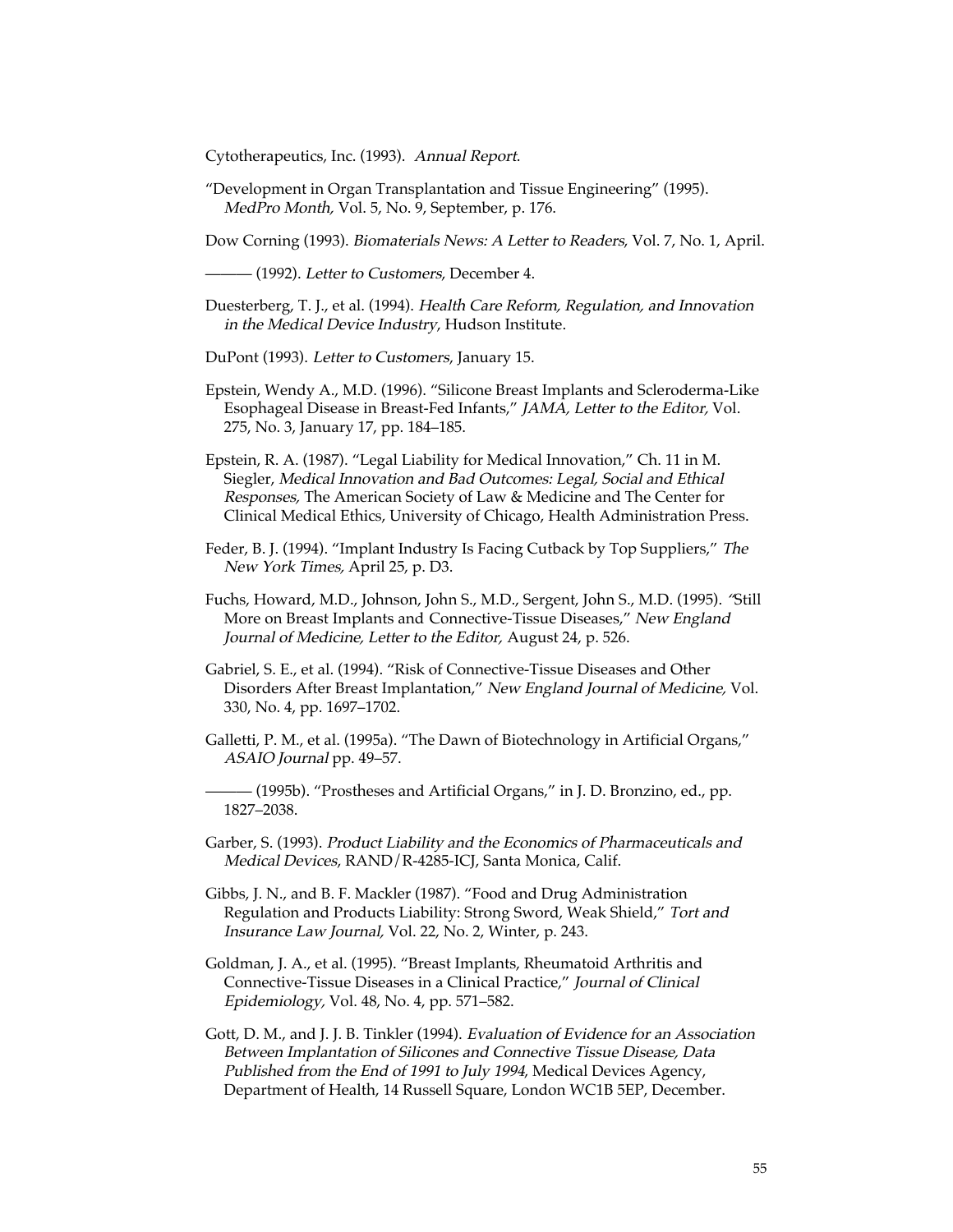- Gould, J. A., et al. (1993). "Biomaterials Availability: Development of a Characterization Strategy for Interchanging Silicone Polymers in Implantable Medical Devices," Journal of Applied Biomaterials, Vol. 4, pp. 355–358.
- Greenberger, P. (1995). Statement on behalf of the Society of the Advancement of Women's Health Research to the Committee on the Biomaterial Access Assurance Act of 1995, January 31.
- Hager, M. M. (1994). "Don't Say I Didn't Warn You (Even Though I Didn't): Why the Pro-defendant Consensus on Warning Law Is Wrong," Tennessee Law Review, Vol. 61, pp. 1125–1159.
- Health Care Technology Institute (1993). "Variation in R&D Spending Within the Medical Technology Industry," Insight, A Quarterly Report, June.
- Hensler, D. R. (1995a). "A Glass Half Full, a Glass Half Empty: The Use of Alternative Dispute Resolution in Mass Personal Injury Litigation," Texas Law Review, Vol. 73, pp. 1587–1626.

———(1995b). "Reforming the Civil Justice System: Problems and Possibilities," Presentation to the National Conference of State Legislatures, Milwaukee, Wisconsin, July 19.

- Health Industry Manufacturers Association (HIMA) (1994a). Biomaterials Embargo: Potentially Affected Permanent Implants.
	- (1994b). *Biomaterial Supplier Withdrawal Facts,* information sheet, May 4.

— (1995a). Comparative Highlights, House and Senate Product Liability Reform Legislation, summary sheet.

— (1995b). *Report on Public Policy Reform and the United States Health* Care Technology Industry, February 9.

——— (1995c). Report on Public Policy Reform and the U.S. Health Care Technology Industry, Part II: Reforming Product Liability Laws, March 2.

- (1995d). *Statement on Raw Material Availability,* January.
- Himelstein, L. (1993). "An Invincible Shield for Medical Manufacturers," Business Week, August 9, p. 73.

— (1995). "The Breast-Implant Deal Comes Down to the Wire," *Business* Week, September 4, pp. 88–92.

- Hochberg, M. C., et al. (1994). "The Association of Augmentation Mammoplasty with Systemic Sclerosis: Results from a Multi-Center Case-Control Study," Arthritis and Rheumatism, Vol. 37, p. S369.
- Hoffman, A. S. (1995). "Intelligent Polymers in Medicine and Biotechnology," Artificial Organs, Vol. 19, No. 5, pp. 458–466.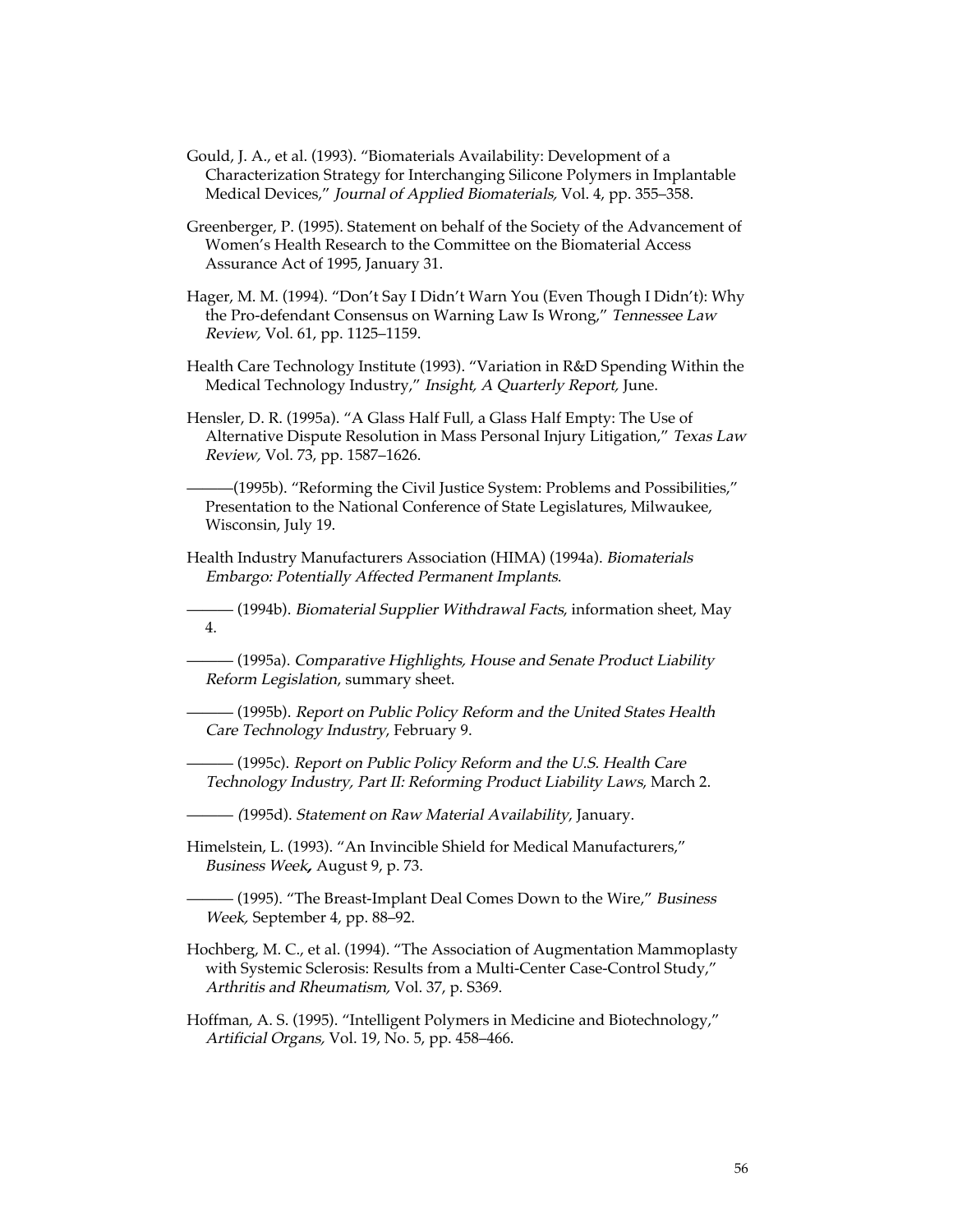- Homsy, C. A. (1981). "Biocompatibility of Perfluorinated Polymers and Composites of These Polymers," Chapter 3 in Biocompatibility of Clinical Implant Materials, Vol. II, D. F. Williams, ed. (1981), pp. 59–77.
- Hubbell, J. A., and R. Langer (1993). "Tissue Engineering," Chemical and Engineering News, March 13, pp. 42–53.
- Huber, P. W. (1994). "Junk Science in the Courtroom: Impact on Innovation," in J. R. Hunziker and T. O. Jones, eds., pp. 138–150.
- Huber, P. W., and R. E. Litan, eds. (1991). The Liability Maze: The Impact of Liability Law on Safety and Innovation, The Brookings Institution, Washington, D.C.
- Hunter, I. (1995). "Micro-Robots and Artificial Muscles," unpublished report, Department of Mechanical Engineering, MIT.
- Hunziker, J. R., and T. O. Jones, eds. (1994). Product Liability and Innovation: Managing Risk in an Uncertain Environment, National Academy Press, Washington, D.C.
- Ide, R. W., III (1994). "The Role of the Justice System in the Product Liability Debate," in J. R. Hunziker and T. O. Jones, eds., pp. 37–43.
- Jaffe, M. E. (1994). "Regulation, Litigation and Innovation in the Pharmaceutical Industry: An Equation for Safety," in J. R Hunziker and T. O. Jones, eds.
- Kolata, G. (1995a ). "A Case of Justice, or a Total Travesty?" The New York Times, June 13, p. D1.
- (1995b). "Will the Lawyers Kill Off Norplant?" New York Times, May 28, p. 1, col. 3.
- Knox, K. F. (1994). Testimony Before the Senate Subcommittee on Government Affairs, Subcommittee on Regulation and Government Information, May 20.
- Lacy, P. E. (1995). "Treating Diabetes with Transplanted Cells," Scientific American, July, pp. 50–58.
- Lakes, R. (1995). "Composite Biomaterials," in J. D. Bronzino, ed., pp. 598–610.
- Langer, R. (1996). "Replacement Parts and Implantations for People,"AAAS Annual Meeting and Science Innovation Exposition, Baltimore, Maryland, February 8–13.
- Langer, R., and J. P Vacanti (1993). "Tissue Engineering," Science, Vol. 260, pp. 920–926.
- Lanza, R. P., and W. L. Chick (1996). "Disease Treatment Using Encapsulated Cells," AAAS Annual Meeting and Science Innovation Exposition, Baltimore, Maryland, February 8–13.
- Larsen, R. S. (1995). Speech made to the John Quincy Adams Society, Washington, July 18.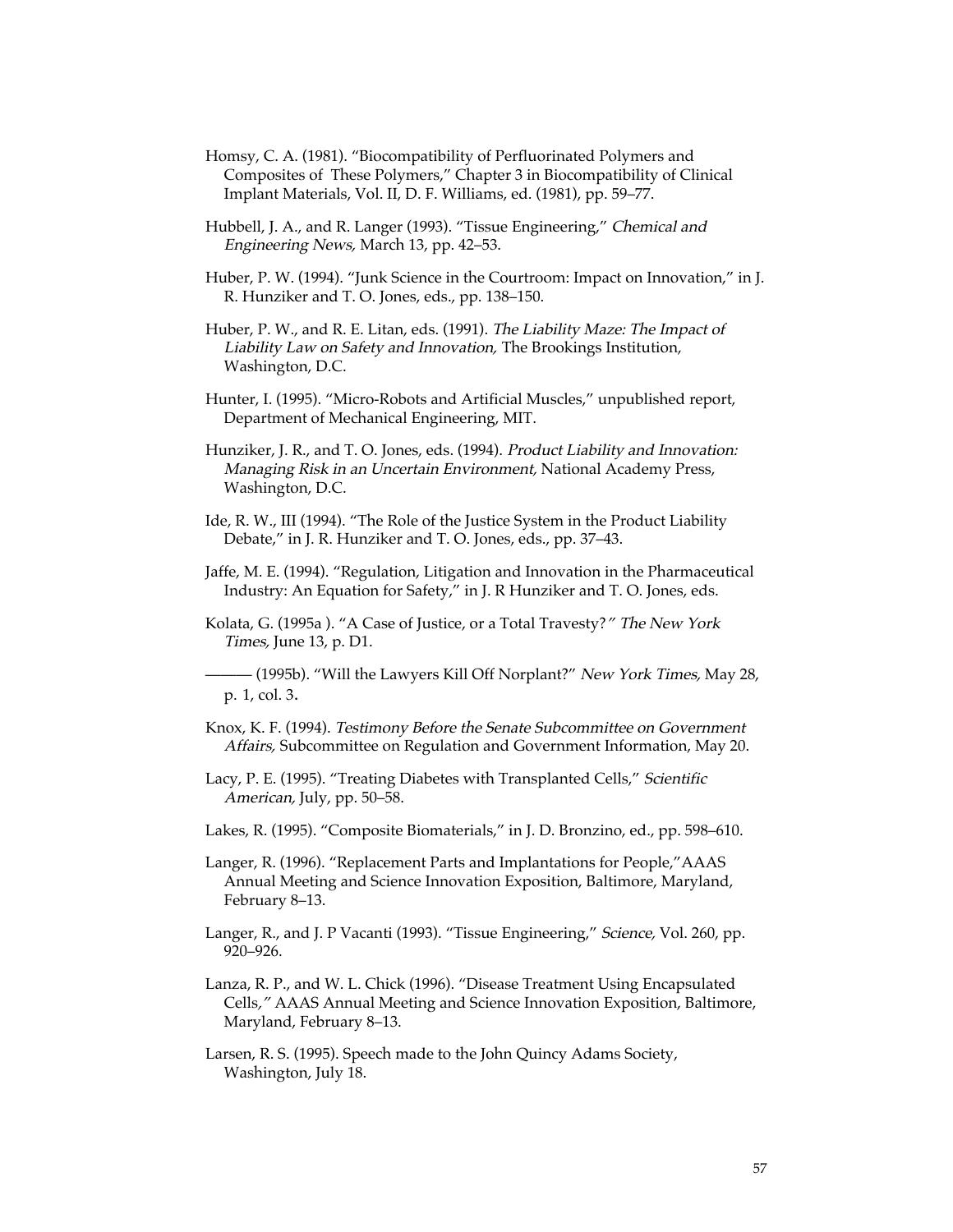- Lasagna, L. (1991). "The Chilling Effect of Product Liability on New Drug Development," Chapter 9 in P. W. Huber and R. E. Litan, eds.
- Laubach, G. D., and Gelijns, A. C. (1995). "Medical Innovation at the Crossroads," Issues in Science and Technology, Spring.
- Laxminarayan, S., et al. (1995). "The Role of Professional Societies in Biomedical Engineering," in J. D. Bronzino, ed., pp. 2787–2793.
- Lee, H. B., et al. (1995). "Polymeric Biomaterials," in J. D. Bronzino, ed., pp. 581–609.
- Leidholt, J. D., and H. A Gorman (1965). "Teflon Hip Prostheses in Dogs," The Journal of Bone and Joint Surgery, Vol. 47, pp. 1414–1420.
- Lenard, T. M., et al. (1995). *The Future of Medical Innovation*, The Progress & Freedom Foundation, 1250 H St., N.W., Suite 550, Washington, D.C., 20005, June 19, 1995.
- Li, S. T. (1995). "Biologic Biomaterials," in J. D. Bronzino, ed., pp. 627–647.
- MacLachlan, A. (1994). "The Chemical Industry: Risk Management in Today's Product Liability Environment," in J. R. Hunziker and T. O. Jones, eds., pp. 47–53.
- Matthews, J. (1995). "Jury Targets Dow Chemical for Breast Implant Damages," Washington Post, October 31, p. d01.
- McGuire, E. P. (1988). The Impact of Product Liability, Report No. 908, Conference Board, New York.
- McIntosh, D. M., and D. C. Murray (1994). Medical Malpractice Liability: An Agenda for Reform, the Competitiveness Center of Hudson Institute.
- Meier, B. (1995). "Dow Chemical Is Held Liable in Implant Case," New York Times, October 30, p. 14.
- Menon, J. W. (1995). "Adversarial Medical and Scientific Testimony and Lay Jurors: A Proposal for Medical Malpractice Reform," American Journal of Law & Medicine, Vol. 21, No. 2–3, pp. 281–300.
- Morrow, R. M. (1994). "Technology Issue and Product Liability," in J. R. Hunziker and T. O. Jones, eds., pp. 23–29.
- Mueller, E. P., et al. (1995). "Regulation of Biomaterials and Medical Devices," in J. D. Bronzino, ed., pp. 2802–2818.
- National Heart, Lung and Blood Institute (1995). Support for Bioengineering Research, prepared in accordance with O. L. 103-43, NIH Revitalization Act of 1993.
- National Institutes of Health (NIH) (1982). Clinical Applications of Biomaterials. NIH Consensus Statement, Vol. 4, No. 5, pp. 1–19, November 1–3.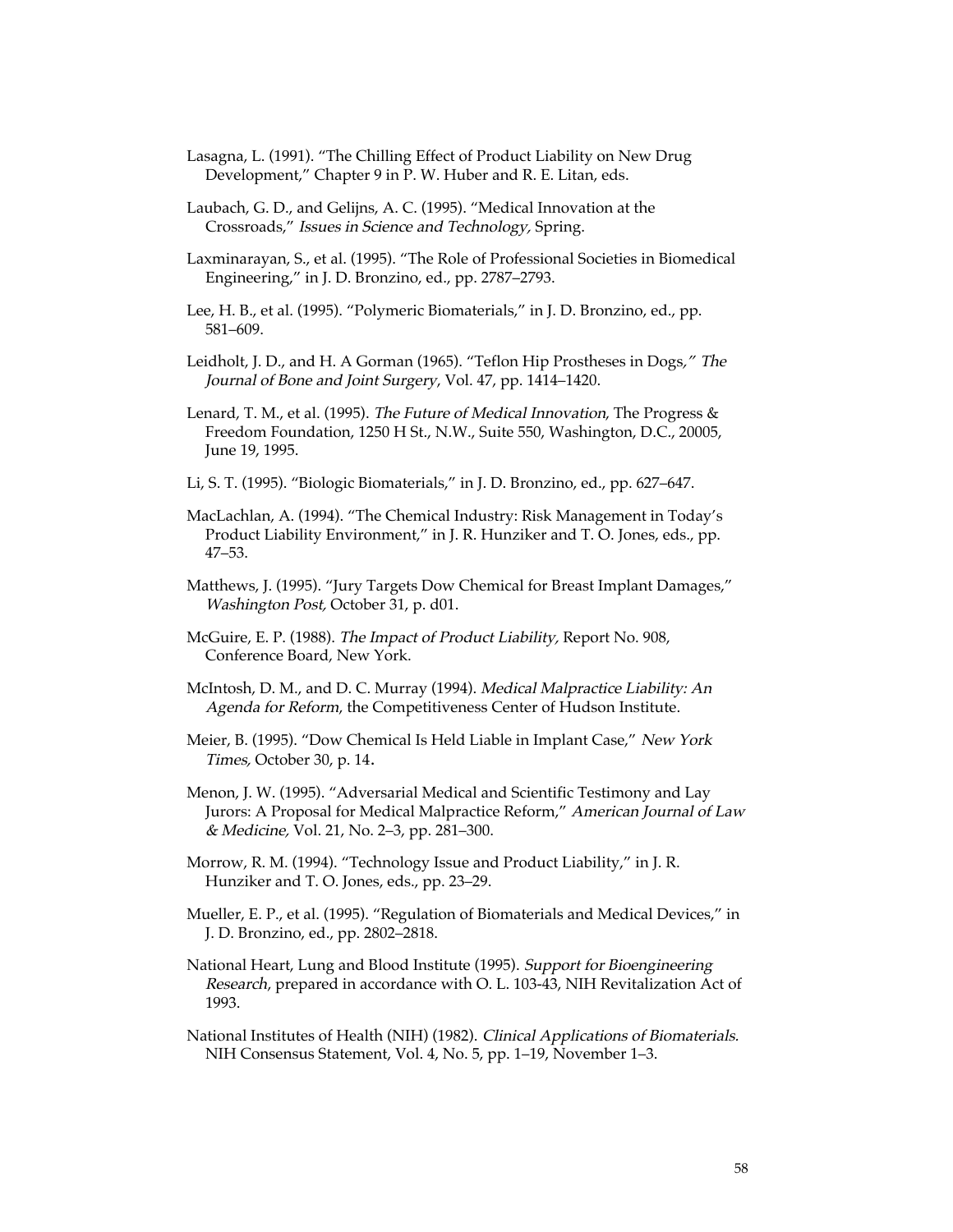- Nemecek, S. (1996). "Augmenting Discord," Scientific American, April, pp. 36–37.
- Nocera, J. (1995). "Fatal Litigation," Fortune, Part I, October 16, 1995, pp. 60–80; Part II, October 30, pp. 137–158.
- "On the Needless Hounding of a Safe Contraceptive" (1995). The Economist, September 2, pp. 75–76.
- Oparil, S. (1995). Letter on behalf of the American Heart Association to Senator Joseph Lieberman, January 31.
- Office of Technology Assessment (OTA) (1994). Defensive Medicine and Medical Malpractice, OTA-H-602, July.
- (1993). *Pharmaceutical R&D: Costs, Risks and Rewards, February*.
- Palsson, B. O., and Hubbell, J. A. (1995). "Tissue Engineering," in J. D. Bronzino, ed., pp. 1579–1824.
- Park, J. B. (1995). "Metallic Biomaterials," in J. D. Bronzino, ed., pp. 529–723.
- Perkins, L. L., et al. (1995). "A Meta-analysis of Breast Implants and Connective-Tissue Disease," Annals of Plastic Surgery, Vol. 35, No. 6, December, pp. 561–570.
- Physician Payment Review Commission (PPRC) (1991). Annual Report to Congress, Chapter 19, "Malpractice," pp. 361–386.
- (1995). *Annual Report to Congress,* Chapter 15, "Medical Liability Reform," pp. 317–338.
- Price, J. M. (1994). "Product Liability Implications of Biomaterials in the United States," Clinical Materials, Vol. 16, pp. 223–227.
- RAND Institute for Civil Justice (1995). Understanding Mass Personal Injury Litigation, Research Brief, January.
- Rattner, B. D. (1995). "Biocompatibility," Session Chair Statement, NIH Workshop on Biomaterials and Medical Implant Science, October 16–17.
- Reisch, M. (1995a). "Dow Chemical Cleared in Breast Implant Suit," Chemical and Engineering News, April 13, p. 6.
- (1995b). "Breast Implant Lawsuit: Dow Chemical Told to Pay \$14 Million," Chemical and Engineering News, November 6, pp. 6–7.

— (1995c). "Legal Reforms in Congress May Change Product Liability Laws," Chemical and Engineering News, June 26, pp. 16–18.

Sanchez-Guerrero, J., et al. (1995). "Silicon Breast Implants and the Risk of Connective-Tissue Diseases and Symptoms," New England Journal of Medicine, Vol. 332, pp. 1666–1670.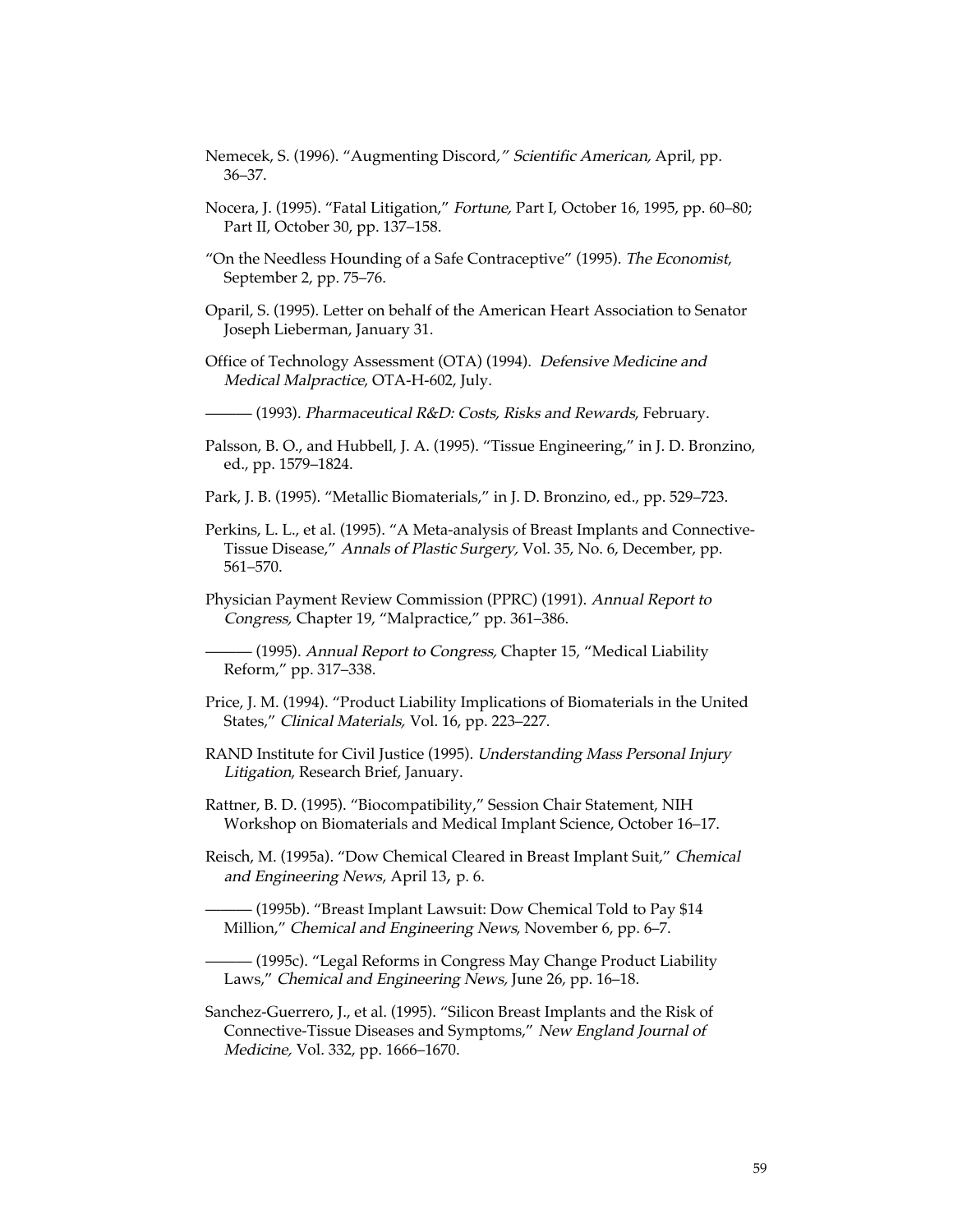- Schmucki, R. F. (1995). "TMJ Litigation Status," Products Liability Advisory, No. 82, December, pp. 5–12.
- Schmucki, R. F. (1996). DuPont, unpublished communication.
- Schwartz, G. T. (1994). "A National Health Care Program: What Its Effect Would Be on American Tort Law and Malpractice Law, Cornell Law Review, Vol. 79, No. 6, September, p. 1341.
- Schwartz, V. E. (1994). "Making Product Liability Work for You: A Path Out of the Product Liability Jungle," in J. R. Hunziker and T. O. Jones, eds., pp. 34–35.
- Service, R. F. (1995). "Designer Tissues Take Hold," Science, Vol. 270, October 13, pp. 230–232.
	- (1994). "Liability Concerns Threaten Medical Implant Research," *Science,* Vol. 266, November 4, pp. 726–727.
- "Speakers Highlight Importance of Biomaterials Research" (1995). Medical Device Research Report, Vol. 2, No. 6, November/December.
- Tanaka et al. (1995). Interpenetrating Polymer Network Phase Transition Gels, United States Patent No. 5,403,893, April 4.
- Taylor, G. (1995). "A Discovery by DuPont: Hidden Costs of Winning", Business Watch, The National Law Journal, March 27, pp. B1-2.
- "TMJ Implants Product Liability Litigation" (1995). 872 F Supp. 1019, CCH Prod. Liab. Rep. P 14124, DC Minn., January 17.
- "Trends in Contraception" (1995). MedPro Month, Vol. 11–12, November/December, p. 215.
- "Trends in Wound Healing and Tissue Engineering" (1995). MedPro Month, Vol. 5, No. 6/7, July, pp. 127–131.
- "Update on Synthetic Biomaterials" (1996). MedPro Month, Vol. 6, No. 1, January, pp. 7-8.
- U.S. Congress (1995). "Prepared Hearing Testimony of Joel J. Nobel, Medical Doctor, ECRI House of Representatives Committee on Commerce Subcommittee on Oversight and Investigations." (Date: 3/30/95). Text from: Federal Information System Corporation Federal News Service. Available from: Congressional Universe (Online Service). Bethesda, MD: Congressional Information Service.
- U.S. House of Representatives (1995). The Common Sense Product Liability and Legal Reforms Act, H. R. 1075 (Previously H. R. 10 and H. R. 956).
- "U.S. Judge's Decision Could Complicate Dow Corning Breast-Implant Settlement" (1999). The Wall Street Journal, December 23, p. A4.
- U.S. Senate (1995). The Product Liability Fairness Act, S. 565.